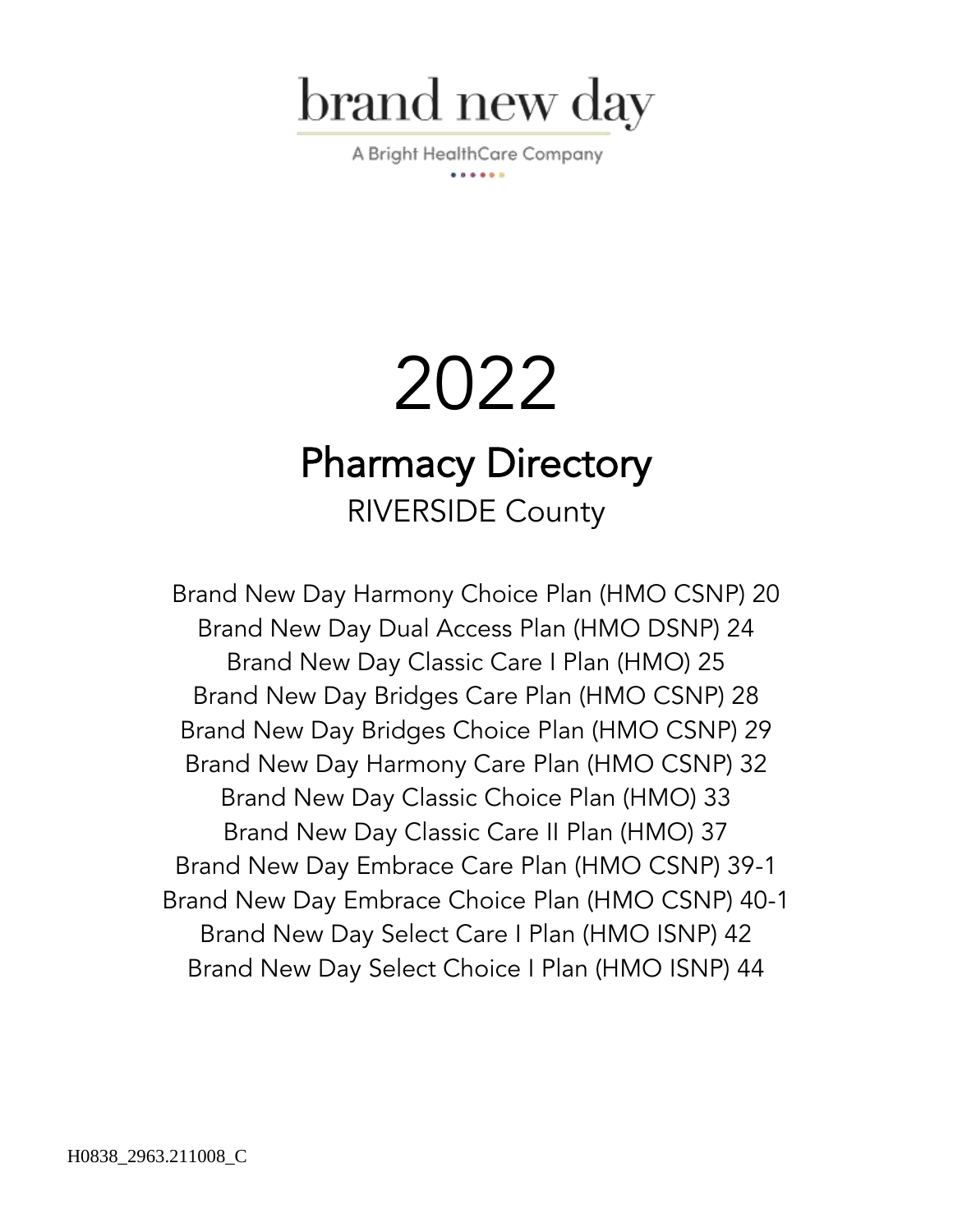This pharmacy directory was updated on 10/2021. For more recent information or other questions, please contact Brand New Day Member Services 1-866-255-4795, Monday through Friday from 8:00 am to 8:00 pm and weekends from 8:00 am to 8:00 pm (between October 1st and March 31<sup>st</sup>). TTY/TDD users should call 711, or visit **bndhmo.com**.

Changes to our pharmacy network may occur during the benefit year. An updated Pharmacy Directory is located on our website at **bndhmo.com/provider** search. You may also call Member Services for updated providers.

## Introduction

This booklet provides a list of Brand New Day's network pharmacies. To get a complete description of your prescription coverage, including how to fill your prescriptions, please review the Evidence of Coverage and Brand New Day's formulary.

We call the pharmacies on this list our "network pharmacies" because we have made arrangements with them to provide prescription drugs to Plan members. In most cases, your prescriptions are covered under Brand New Day only if they are filled at a network pharmacy. Once you go to one pharmacy, you are not required to continue going to the same pharmacy to fill your prescription but can switch to any other of our network pharmacies. We will fill prescriptions at non-network pharmacies under certain circumstances as described in your Evidence of Coverage.

All network pharmacies may not be listed in this directory. Pharmacies may have been added or removed from the list after this directory was printed. This means the pharmacies listed here may no longer be in our network, or there may be newer pharmacies in our network that are not listed. This list is current as of 10/2021. For the most current list, please contact us. Our contact information appears on the front and back cover pages.

You can get prescription drugs shipped to your home through our network mail order delivery program. For more information, please contact us or see the mail order section of this pharmacy directory.

This directory is for RIVERSIDE county which includes the area in which you live. However, we cover a larger service area, and there are more pharmacies where your prescriptions may be covered by our Plan. For information on more pharmacies in our plan network not listed in this directory please contact Brand New Day Member Service.

If you have questions about any of the above, please see the first and last cover pages of this directory for information on how to contact Brand New Day.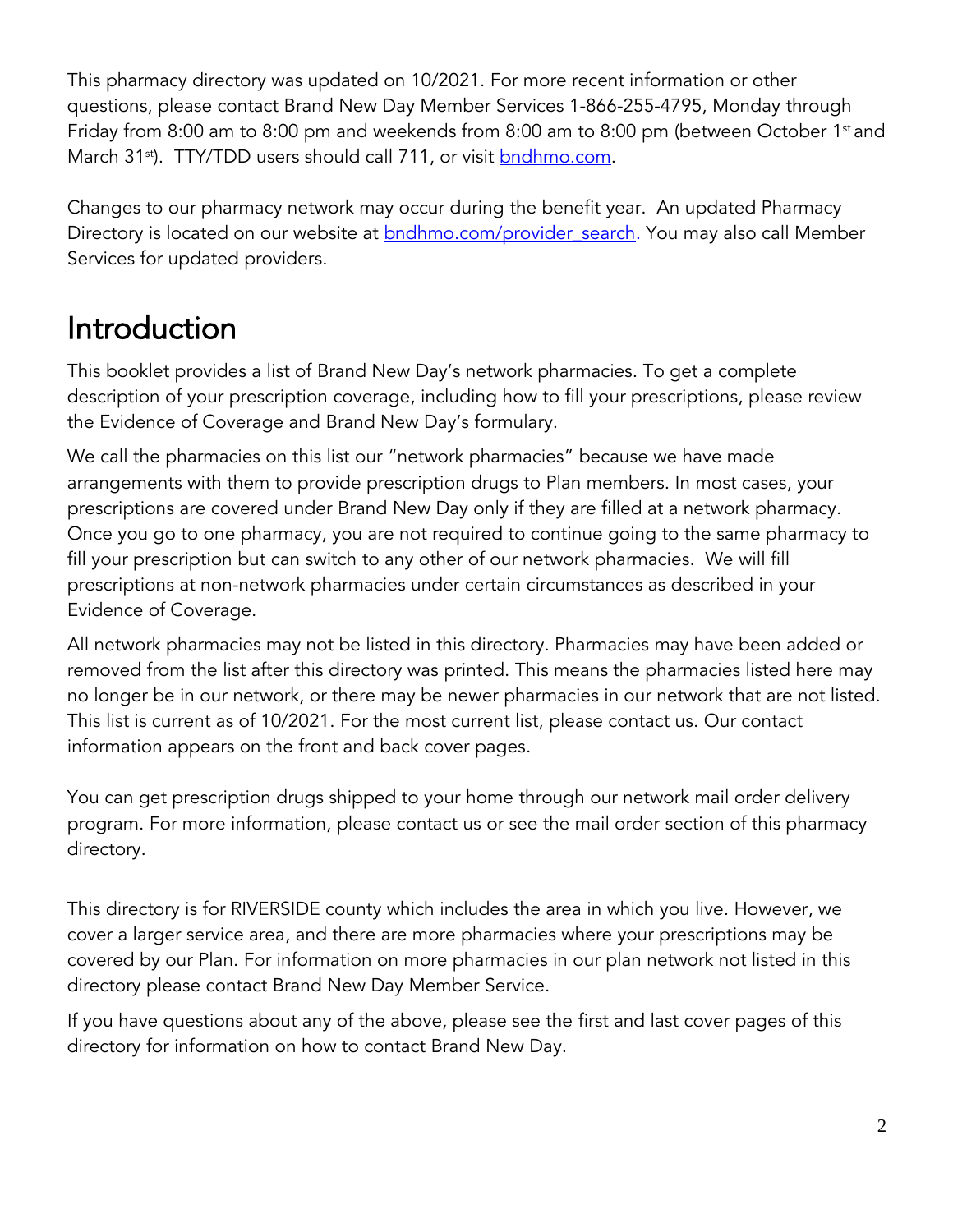The following is a directory of Brand New Day Network pharmacies. The pharmacies are grouped by type of pharmacy. Under each pharmacy type is an alphabetical listing by county of Brand New Day network pharmacies.

## Table of Contents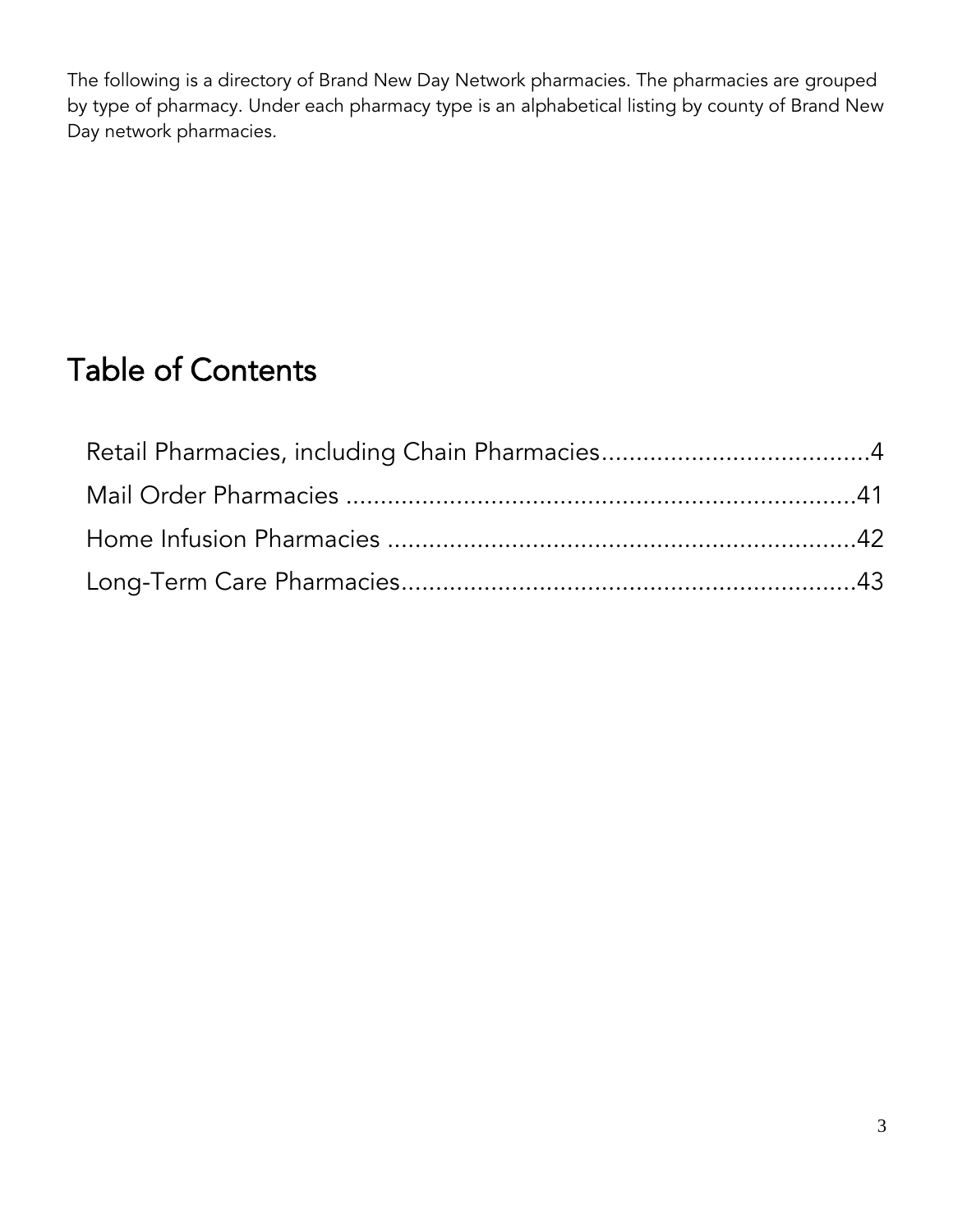## <span id="page-3-0"></span>Retail Pharmacies, including Chain Pharmacies

BANNING MORONGO INDIAN CLINIC PHARMACY 11555 1/2 POTRERO RD BANNING CA 92220- 0000 951-849-4761 Hours: Closed on Sunday, Monday 8am - 5pm, Tuesday 8am - 7pm, Wednesday 8am - 5pm, Thursday 8am - 5pm, Friday 8am - 2pm,

Closed on Saturday Open 24 hours? N

RITE AID PHARMACY 05672 806 RAMSEY STREET BANNING CA 92220- 4478 951-849-8614 Hours: Sunday 10am - 6pm, Monday 8am - 10pm, Tuesday 8am - 10pm, Wednesday 8am - 10pm, Thursday 8am - 10pm, Friday 8am - 10pm, Saturday 9am - 6pm Open 24 hours? N

WALGREENS #5182 60 N HIGHLAND SPRINGS AVE BANNING CA 92220- 3048 951-845-5984 Hours: NR Open 24 hours? Y

#### BEAUMONT

LOMA LINDA UNIVERSITY - HIGHLAND SPRINGS PHARMACY 81 S. HIGHLAND SPRINGS AVE SUITE 90 BEAUMONT CA 92223-0000 951-849-3378 Hours: Closed on Sunday, Monday 8:30am - 7pm, Tuesday 8:30am - 7pm, Wednesday 8:30am - 7pm, Thursday 8:30am - 7pm, Friday 8:30am - 7pm, Closed on Saturday Open 24 hours? N

RITE AID PHARMACY 05671 1660 E FIRST ST BEAUMONT CA 92223-3175 951-769-1285 Hours: Sunday 10am - 6pm, Monday 8am - 10pm, Tuesday 8am - 10pm, Wednesday 8am - 10pm, Thursday 8am - 10pm, Friday 8am - 10pm, Saturday 9am - 6pm Open 24 hours? N

RITE AID PHARMACY 06529 894 OAK VALLEY PARKWAY BEAUMONT CA 92223-1464 951-769-7370 Hours: Sunday 10am - 6pm, Monday 8am - 9pm, Tuesday 8am - 9pm, Wednesday 8am - 9pm, Thursday 8am - 9pm, Friday 8am - 9pm, Saturday 9am - 6pm Open 24 hours? N

TOTAL CARE PHARMACY 1657 E 6TH ST BEAUMONT CA 92223-5765 951-769-3105 Hours: Closed on Sunday, Monday 9am - 7pm, Tuesday 9am - 7pm, Wednesday 9am - 7pm, Thursday 9am - 7pm, Friday 9am - 7pm, Saturday 10am - 3pm Open 24 hours? N

WALGREENS #7714 1400 BEAUMONT AVE BEAUMONT CA 92223-4704 951-769-4295 Hours: Sunday 10am - 6pm, Monday 8am - 9pm, Tuesday 8am - 9pm, Wednesday 8am - 9pm, Thursday 8am - 9pm, Friday 8am - 9pm, Saturday 9am - 6pm Open 24 hours? N

WALMART PHARMACY 10-5156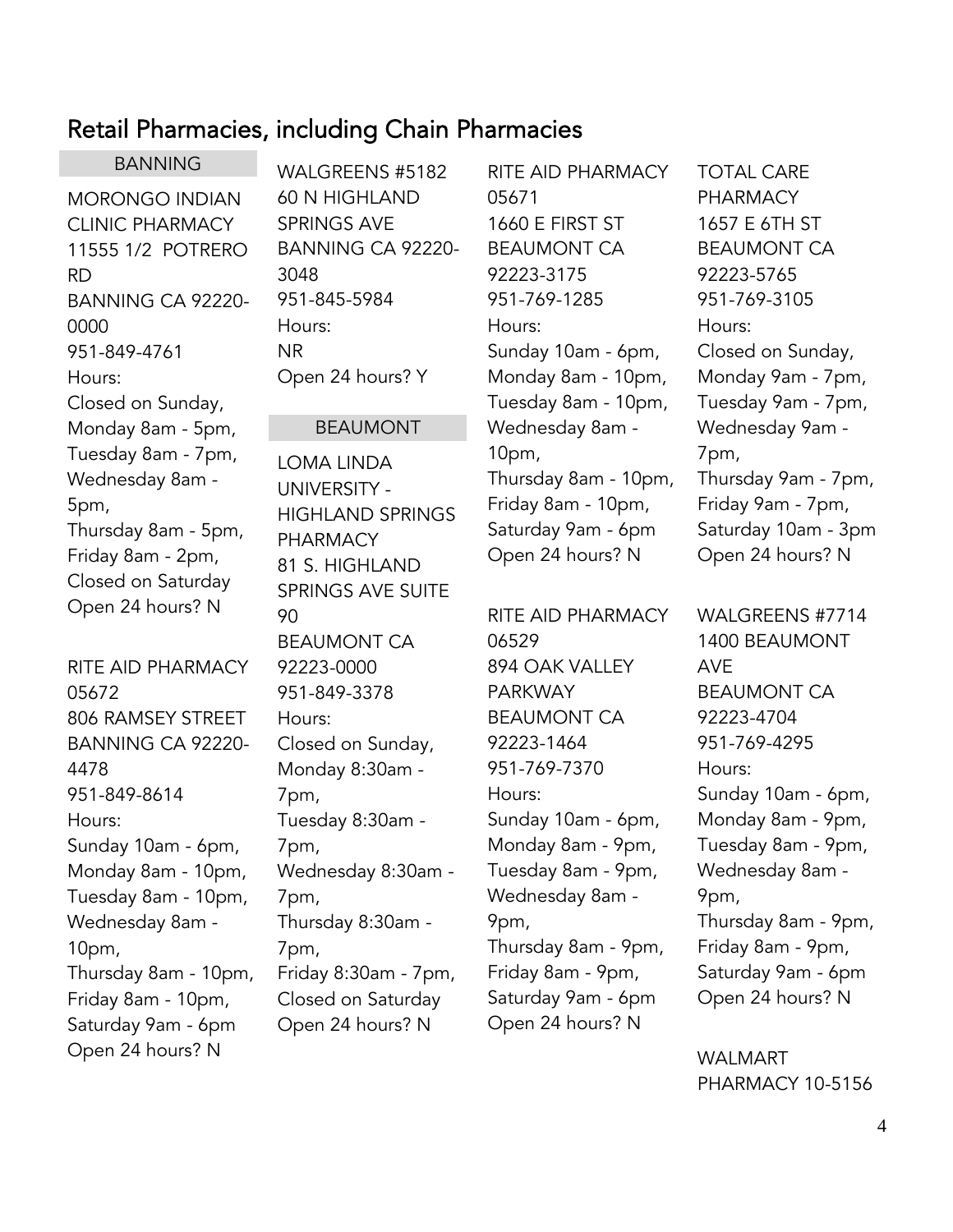1540 E SECOND ST BEAUMONT CA 92223-3101 951-845-7994 Hours: Sunday 10am - 6pm, Monday 9am - 9pm, Tuesday 9am - 9pm, Wednesday 9am - 9pm, Thursday 9am - 9pm, Friday 9am - 9pm, Saturday 9am - 7pm Open 24 hours? N

YOUR PHARMACY 1680 E 6TH ST STE A BEAUMONT CA 92223-5756 951-845-8252 Hours: Closed on Sunday, Monday 9am - 6pm, Tuesday 9am - 6pm, Wednesday 9am - 6pm, Thursday 9am - 6pm, Friday 9am - 6pm, Saturday 9am - 3pm Open 24 hours? N

#### BERMUDA DUNES

RALPHS PHARMACY 42150 WASHINGTON ST BERMUDA DUNES CA 92201-0000 760-200-0843 Hours:

Sunday 10am - 6pm, Monday 9am - 8pm, Tuesday 9am - 8pm, Wednesday 9am - 8pm, Thursday 9am - 8pm, Friday 9am - 8pm, Saturday 10am - 6pm Open 24 hours? N

WAI GRFFNS #4757 42010 WASHINGTON ST BERMUDA DUNES CA 92203-9610 760-772-9122 Hours: Sunday 10am - 6pm, Monday 8am - 9pm, Tuesday 8am - 9pm, Wednesday 8am - 9pm, Thursday 8am - 9pm, Friday 8am - 9pm, Saturday 9am - 6pm Open 24 hours? N

#### BLYTHE

AUSTIN'S PHARMACY INC. 1345 W HOBSONWAY BLYTHE CA 92225- 1425 760-921-2017 Hours: Closed on Sunday, Monday 9am - 5pm, Tuesday 9am - 5pm, Wednesday 9am - 5pm, Thursday 9am - 5pm, Friday 9am - 5pm, Closed on Saturday Open 24 hours? N

BLYTHE MART PHARMACY 301 W HOBSONWAY BLYTHE CA 92225- 1639 760-922-3511 Hours: Closed on Sunday, Monday 8:30am - 6pm, Tuesday 8:30am - 6pm, Wednesday 8:30am - 6pm, Thursday 8:30am - 6pm, Friday 8:30am - 6pm, Saturday 9am - 2pm Open 24 hours? N

RITE AID PHARMACY 05673 616 EAST HOBSON **WAY** BLYTHE CA 92225- 1800 760-922-9867 Hours: Sunday 10am - 6pm, Monday 8am - 9pm, Tuesday 8am - 9pm,

Wednesday 8am - 9pm, Thursday 8am - 9pm, Friday 8am - 9pm, Saturday 9am - 5pm Open 24 hours? N

#### CALIMESA

WALGREENS #10366 1186 CALIMESA BLVD CALIMESA CA 92320- 1509 909-795-1147 Hours: Sunday 10am - 6pm, Monday 8am - 9pm, Tuesday 8am - 9pm, Wednesday 8am - 9pm, Thursday 8am - 9pm, Friday 8am - 9pm, Saturday 9am - 6pm Open 24 hours? N

#### CATHEDRAL CITY

CVS PHARMACY #01520 68010 VISTA CHINO CATHEDRAL CITY CA 92234-0000 760-325-3229 Hours: Sunday 10am - 6pm, Monday 8am - 9pm, Tuesday 8am - 9pm, Wednesday 8am - 9pm, Thursday 8am - 9pm,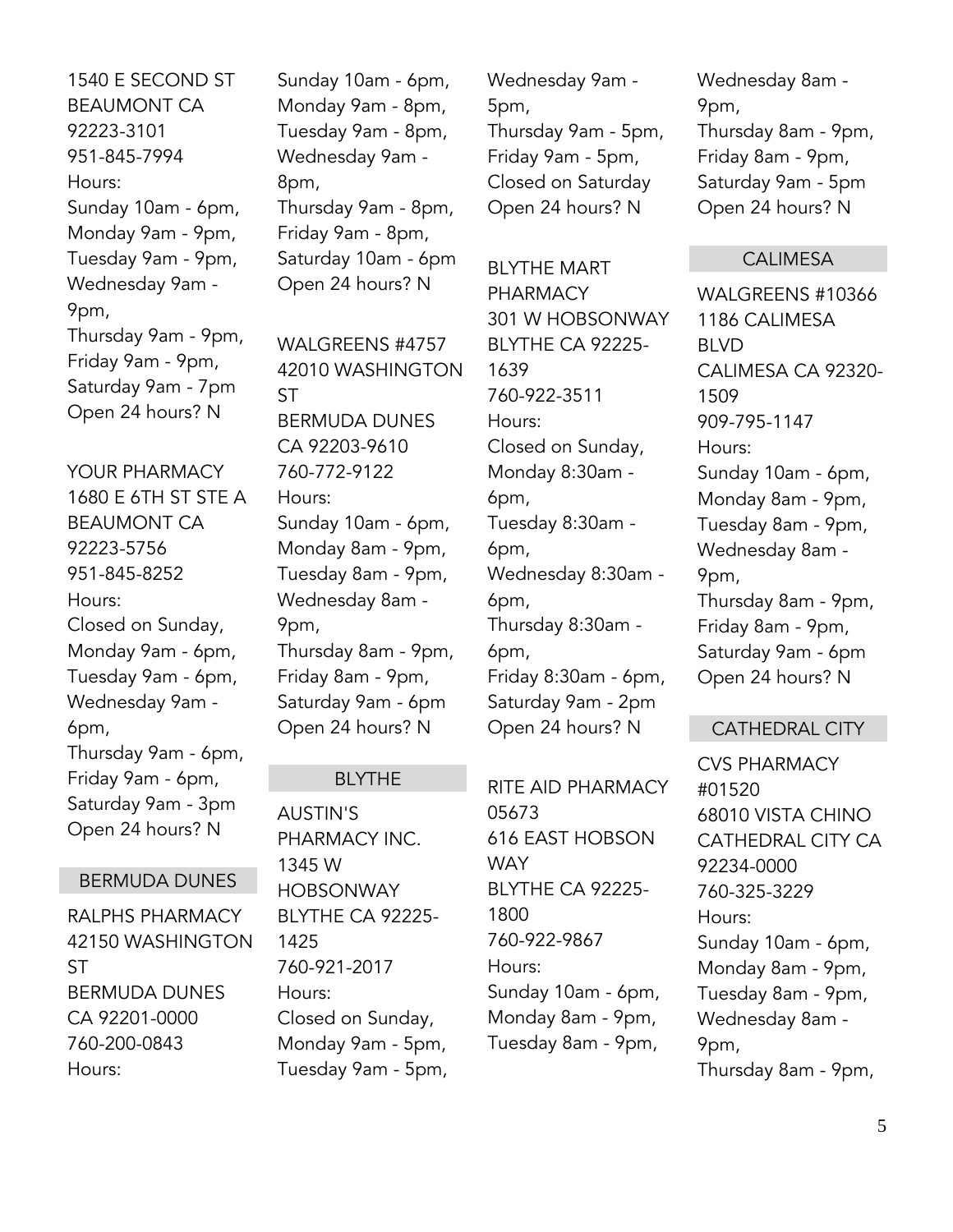Friday 8am - 9pm, Saturday 9am - 6pm Open 24 hours? N

CVS PHARMACY #09616 31575 DATE PALM DR CATHEDRAL CITY CA 92234-0000 760-324-4239 Hours: Sunday 10am - 5pm, Monday 9am - 9pm, Tuesday 9am - 9pm, Wednesday 9am - 9pm, Thursday 9am - 9pm, Friday 9am - 9pm, Saturday 10am - 5pm Open 24 hours? N

CVS PHARMACY #16104 67750 E PALM CANYON DR CATHEDRAL CITY CA 92234-0000 760-202-4061 Hours: Closed on Sunday, Monday 11am - 7pm, Tuesday 11am - 7pm, Wednesday 11am - 7pm, Thursday 11am - 7pm, Friday 11am - 7pm,

Saturday 11am - 4pm Open 24 hours? N

RITE AID PHARMACY 05676 69155 RAMON ROAD CATHEDRAL CITY CA 92234-3344 760-770-3097 Hours: Sunday 10am - 6pm, Monday 8am - 9pm, Tuesday 8am - 9pm, Wednesday 8am - 9pm, Thursday 8am - 9pm, Friday 8am - 9pm, Saturday 9am - 6pm Open 24 hours? N

WALGREENS #5301 33975 DATE PALM DRIVE CATHEDRAL CITY CA 92234-4736 760-202-3533 Hours: NR Open 24 hours? Y

WALGREENS #9229 30015 DATE PALM DR CATHEDRAL CITY CA 92234-2822 760-770-3659 Hours: Sunday 10am - 6pm, Monday 8am - 9pm,

Tuesday 8am - 9pm, Wednesday 8am - 9pm, Thursday 8am - 9pm, Friday 8am - 9pm, Saturday 9am - 6pm Open 24 hours? N

#### COACHELLA

CVS PHARMACY #05497 84010 AVENUE 50 COACHELLA CA 92236-9661 760-391-5656 Hours: Sunday 10am - 6pm, Monday 9am - 9pm, Tuesday 9am - 9pm, Wednesday 9am - 9pm, Thursday 9am - 9pm, Friday 9am - 9pm, Saturday 10am - 6pm Open 24 hours? N

LA BOTICA PHARMACY 49281 GRAPEFRUIT BLVD STE 2 COACHELLA CA 92236-1486 760-296-3468 Hours: Closed on Sunday, Monday 8:30am - 7pm, Tuesday 8:30am - 7pm,

Wednesday 8:30am - 7pm, Thursday 8:30am - 7pm, Friday 8:30am - 7pm, Saturday 9am - 2pm Open 24 hours? N

LA BUENA VIDA PHARMACY 51335 CESAR CHAVEZ ST STE 116 COACHELLA CA 92236-0000 760-398-8866 Hours: Closed on Sunday, Monday 8:30am - 6pm, Tuesday 8:30am - 6pm, Wednesday 8:30am - 6pm, Thursday 8:30am - 6pm, Friday 8:30am - 6pm, Saturday 9am - 1pm Open 24 hours? N

RITE AID PHARMACY 05678 51101 HARRISON **STREET** COACHELLA CA 92236-4560 760-398-0833 Hours: Sunday 9am - 7pm, Monday 7am - 11pm,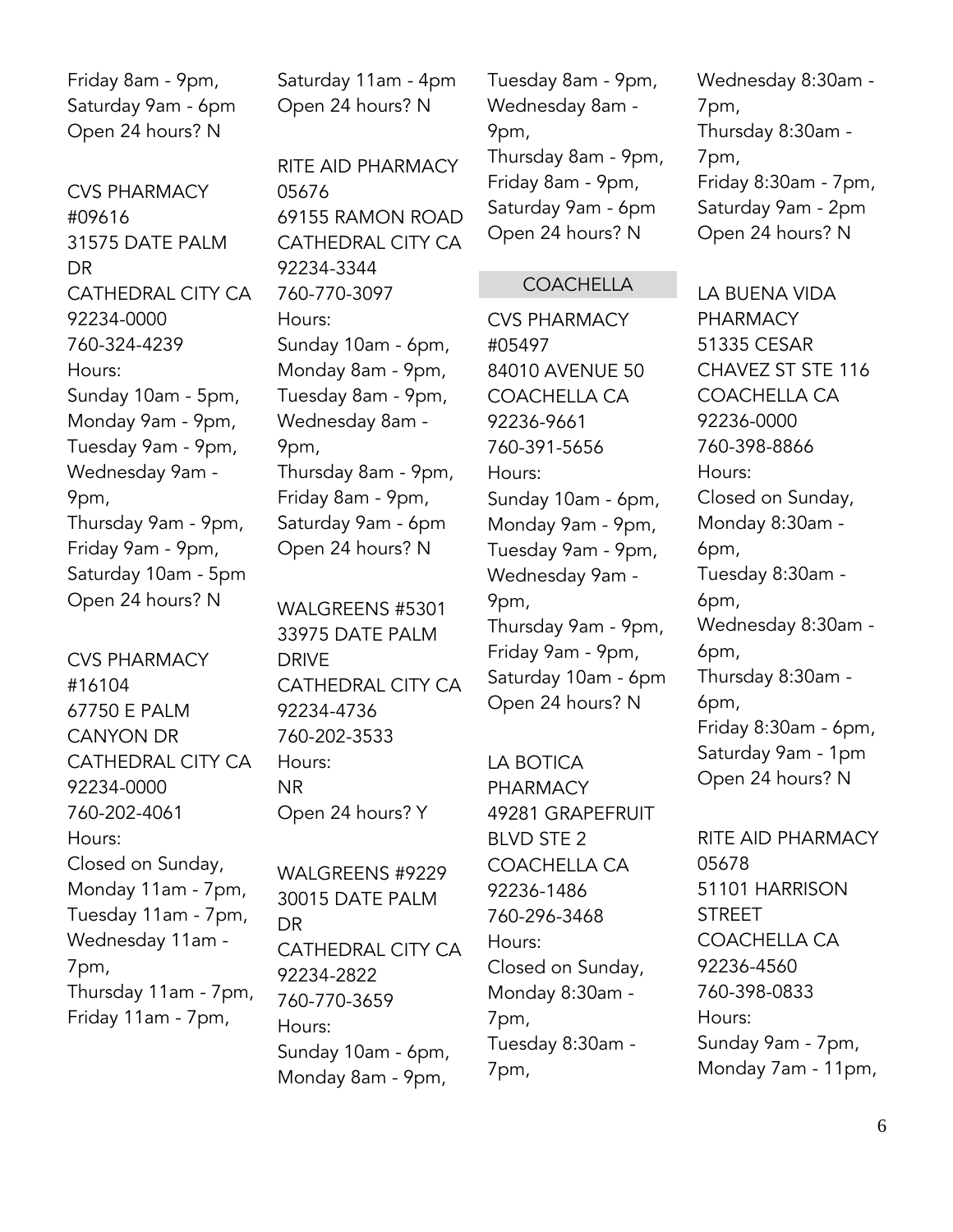Tuesday 7am - 11pm, Wednesday 7am - 11pm, Thursday 7am - 11pm, Friday 7am - 11pm, Saturday 8am - 8pm Open 24 hours? N

WALGREENS #11611 50040 HARRISON ST COACHELLA CA 92236-1426 760-391-5395 Hours: Sunday 10am - 6pm, Monday 8am - 9pm, Tuesday 8am - 9pm, Wednesday 8am - 9pm, Thursday 8am - 9pm, Friday 8am - 9pm, Saturday 9am - 6pm Open 24 hours? N

WALMART PHARMACY 10-2826 83053 AVENUE 48 COACHELLA CA 92236-9551 760-347-1491 Hours: Sunday 10am - 6pm, Monday 9am - 9pm, Tuesday 9am - 9pm, Wednesday 9am - 9pm, Thursday 9am - 9pm, Friday 9am - 9pm,

Saturday 10am - 6pm Open 24 hours? N

#### **CORONA**

CARE PHARMACY 129 N MCKINLEY ST, STE 102 CORONA CA 92879- 0000 951-268-9644 Hours: Closed on Sunday, Monday 9:30am - 6:30pm, Tuesday 9:30am - 6:30pm, Wednesday 9:30am - 6:30pm, Thursday 9:30am - 6:30pm, Friday 9:30am - 6:30pm, Closed on Saturday Open 24 hours? N

CARE-MORE PHARMACY 720 RAMONA AVE STE 102 CORONA CA 92879- 2153 951-683-4300 Hours: Closed on Sunday, Monday 10am - 6pm, Tuesday 10am - 6pm, Wednesday 10am - 6pm, Thursday 10am - 6pm,

Friday 10am - 6pm, Closed on Saturday Open 24 hours? N

CARE-PRO **PHARMACY** 1307 W 6TH ST STE 107 CORONA CA 92882- 1644 951-496-4408 Hours: Closed on Sunday, Monday 9:30am - 6pm, Tuesday 9:30am - 6pm, Wednesday 9:30am - 6pm, Thursday 9:30am - 6pm, Friday 9:30am - 6pm, Saturday 10am - 2pm Open 24 hours? N

COLE'S VILLAGE PHARMACY 223 E 3RD ST CORONA CA 92879- 1438 951-444-7057 Hours: Closed on Sunday, Monday 9:30am - 6pm, Tuesday 9:30am - 6pm, Wednesday 9:30am - 6pm,

Thursday 9:30am - 6pm, Friday 9:30am - 6pm, Saturday 9:30am - 1pm Open 24 hours? N

CORONA SPECIALTY PHARMACY 1280 CORONA POINTE CT STE 114 CORONA CA 92879- 0000 951-278-1008 Hours: Closed on Sunday, Monday 9am - 6pm, Tuesday 9am - 6pm, Wednesday 9am - 6pm, Thursday 9am - 6pm, Friday 9am - 6pm, Closed on Saturday Open 24 hours? N

CORONA VALLEY **PHARMACY** 2079 COMPTON AVE STE 105 CORONA CA 92881- 0000 951-365-3434 Hours: Closed on Sunday, Monday 9am - 6pm, Tuesday 9am - 6pm, Wednesday 9am - 6pm, Thursday 9am - 6pm,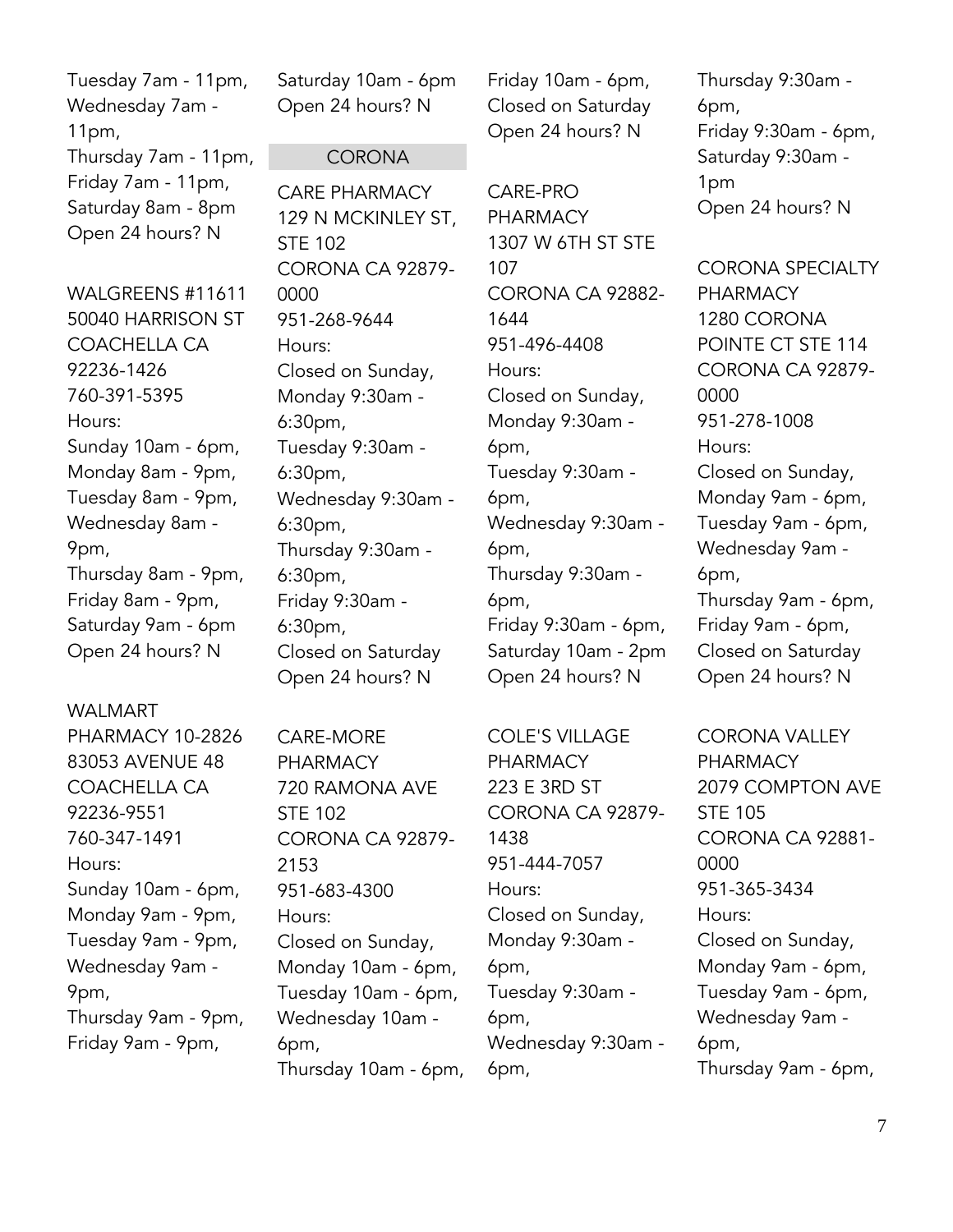Friday 9am - 6pm, Saturday 10am - 2pm Open 24 hours? N CORONA VALLEY PHARMACY 2079 COMPTON AVE STE 105 CORONA CA 92881- 3312 951-365-3434 Hours: Closed on Sunday, Monday 9am - 6pm, Tuesday 9am - 6pm, Wednesday 9am - 6pm, Thursday 9am - 6pm, Friday 9am - 6pm, Closed on Saturday Open 24 hours? N COSTCO PHARMACY #432 480 MCKINLEY ST CORONA CA 92879- 1291 951-340-0296 Hours: Closed on Sunday, Monday 10am - 7pm, Tuesday 10am - 7pm, Wednesday 10am - 7pm, Thursday 10am - 7pm, Friday 10am - 7pm, Saturday 9:30am - 6pm Open 24 hours? N CVS PHARMACY #08816 11950 DEPALMA RD CORONA CA 92883- 0000 951-603-0855 Hours: Sunday 10am - 5pm, Monday 9am - 9pm, Tuesday 9am - 9pm, Wednesday 9am - 9pm, Thursday 9am - 9pm, Friday 9am - 9pm, Saturday 10am - 5pm Open 24 hours? N CVS PHARMACY #09190 1299 EAST ONTARIO AVE CORONA CA 92881- 0000 951-270-2073 Hours: Sunday 10am - 6pm, Monday 9am - 9pm, Tuesday 9am - 9pm, Wednesday 9am - 9pm, Thursday 9am - 9pm, Friday 9am - 9pm, Saturday 10am - 6pm Open 24 hours? N CVS PHARMACY #09604

1183 MAGNOLIA AVE CORONA CA 92879- 0000 951-272-4427 Hours: Sunday 10am - 6pm, Monday 8am - 9pm, Tuesday 8am - 9pm, Wednesday 8am - 9pm, Thursday 8am - 9pm, Friday 8am - 9pm, Saturday 9am - 6pm Open 24 hours? N

CVS PHARMACY #09728 1322 W SIXTH CORONA CA 92882- 0000 951-371-9047 Hours: Sunday 10am - 6pm, Monday 8am - 9pm, Tuesday 8am - 9pm, Wednesday 8am - 9pm, Thursday 8am - 9pm, Friday 8am - 9pm, Saturday 9am - 6pm Open 24 hours? N

CVS PHARMACY #16876 2615 TUSCANY ST CORONA CA 92881- 4631

951-277-2356 Hours: Sunday 11am - 5pm, Monday 9am - 7pm, Tuesday 9am - 7pm, Wednesday 9am - 7pm, Thursday 9am - 7pm, Friday 9am - 7pm, Saturday 9am - 5pm Open 24 hours? N

FULLERTON PHARMACY 1820 FULLERTON AVE STE 105 CORONA CA 92881- 3160 951-496-4222 Hours: Closed on Sunday, Monday 9am - 5pm, Tuesday 9am - 5pm, Wednesday 9am - 5pm, Thursday 9am - 5pm, Friday 9am - 5pm, Closed on Saturday Open 24 hours? N

JC NEIGHBORHOOD PHARMACY 770 MAGNOLIA AVE STE 1G CORONA CA 92879- 3121 951-531-8041 Hours: Closed on Sunday,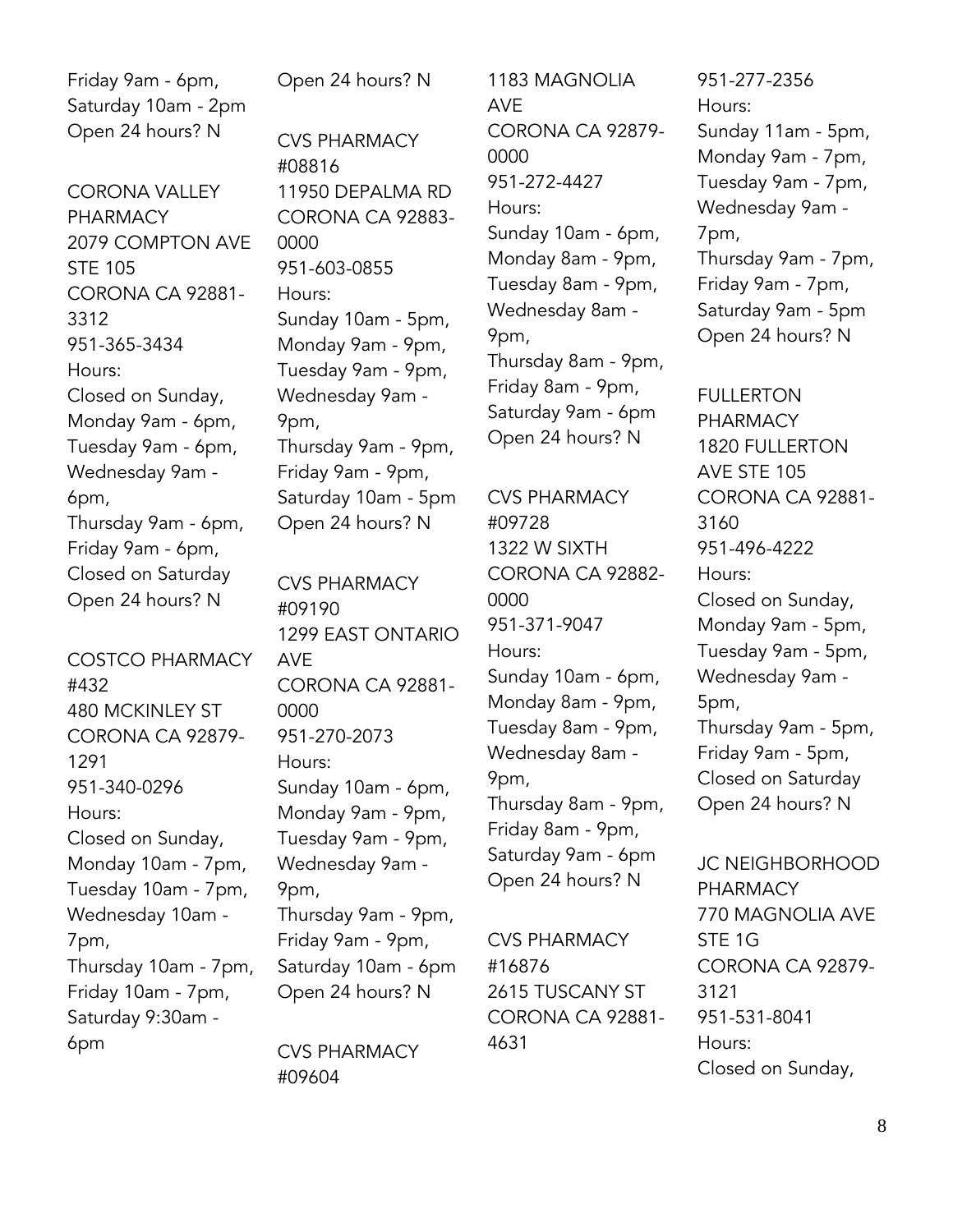Monday 9am - 6pm, Tuesday 9am - 6pm, Wednesday 9am - 6pm, Thursday 9am - 6pm, Friday 9am - 6pm, Closed on Saturday Open 24 hours? N

MAIN STRFFT PHARMACY INC 823 S MAIN ST STE 102 CORONA CA 92882- 0000 951-279-3125 Hours: Closed on Sunday, Monday 9am - 6pm, Tuesday 9am - 6pm, Wednesday 9am - 6pm, Thursday 9am - 6pm, Friday 9am - 6pm, Closed on Saturday Open 24 hours? N

PALMIERI PHARMACY 800 MAGNOLIA AVENUE STE 116 CORONA CA 92879- 0000 951-737-3511 Hours: Closed on Sunday, Monday 9am - 6pm, Tuesday 9am - 6pm,

Wednesday 9am - 6pm, Thursday 9am - 6pm, Friday 9am - 6pm, Closed on Saturday Open 24 hours? N

RALPHS PHARMACY 12660 LIMONITE AVE CORONA CA 92880- 0000 951-734-8678 Hours: Sunday 10am - 6pm, Monday 9am - 9pm, Tuesday 9am - 9pm, Wednesday 9am - 9pm, Thursday 9am - 9pm, Friday 9am - 9pm, Saturday 10am - 6pm Open 24 hours? N

RALPHS PHARMACY 2661 GREEN RIVER RD CORONA CA 92882- 0000 951-371-4868 Hours: Sunday 10am - 6pm, Monday 9am - 8pm, Tuesday 9am - 8pm, Wednesday 9am - 8pm, Thursday 9am - 8pm, Friday 9am - 8pm,

Saturday 10am - 6pm Open 24 hours? N

REGAL SPECIALTY PHARMACY 1875 CALIFORNIA AVE STE 101 CORONA CA 92881- 0000 951-817-1005 Hours: Closed on Sunday, Monday 9am - 5pm, Tuesday 9am - 5pm, Wednesday 9am - 5pm, Thursday 9am - 5pm, Friday 9am - 2pm, Closed on Saturday Open 24 hours? N

RITE AID PHARMACY 05583 1292 BORDER AVENUE CORONA CA 92882- 3801 951-735-1011 Hours: Sunday 10am - 6pm, Monday 9am - 9pm, Tuesday 9am - 9pm, Wednesday 9am - 9pm, Thursday 9am - 9pm, Friday 9am - 9pm, Saturday 9am - 6pm Open 24 hours? N

RUHS-CORONA PHARMACY 2813 S MAIN ST CORONA CA 92882- 5942 951-955-0111 Hours: Closed on Sunday, Monday 7:30am - 6pm, Tuesday 7:30am - 6pm, Wednesday 7:30am - 6pm, Thursday 7:30am - 6pm, Friday 7:30am - 6pm, Closed on Saturday Open 24 hours? N

SAMS PHARMACY 10-4709 1375 E ONTARIO AVE CORONA CA 92881- 6604 951-582-0739 Hours: Closed on Sunday, Monday 9am - 7pm, Tuesday 9am - 7pm, Wednesday 9am - 7pm, Thursday 9am - 7pm, Friday 9am - 7pm, Saturday 9am - 5pm Open 24 hours? N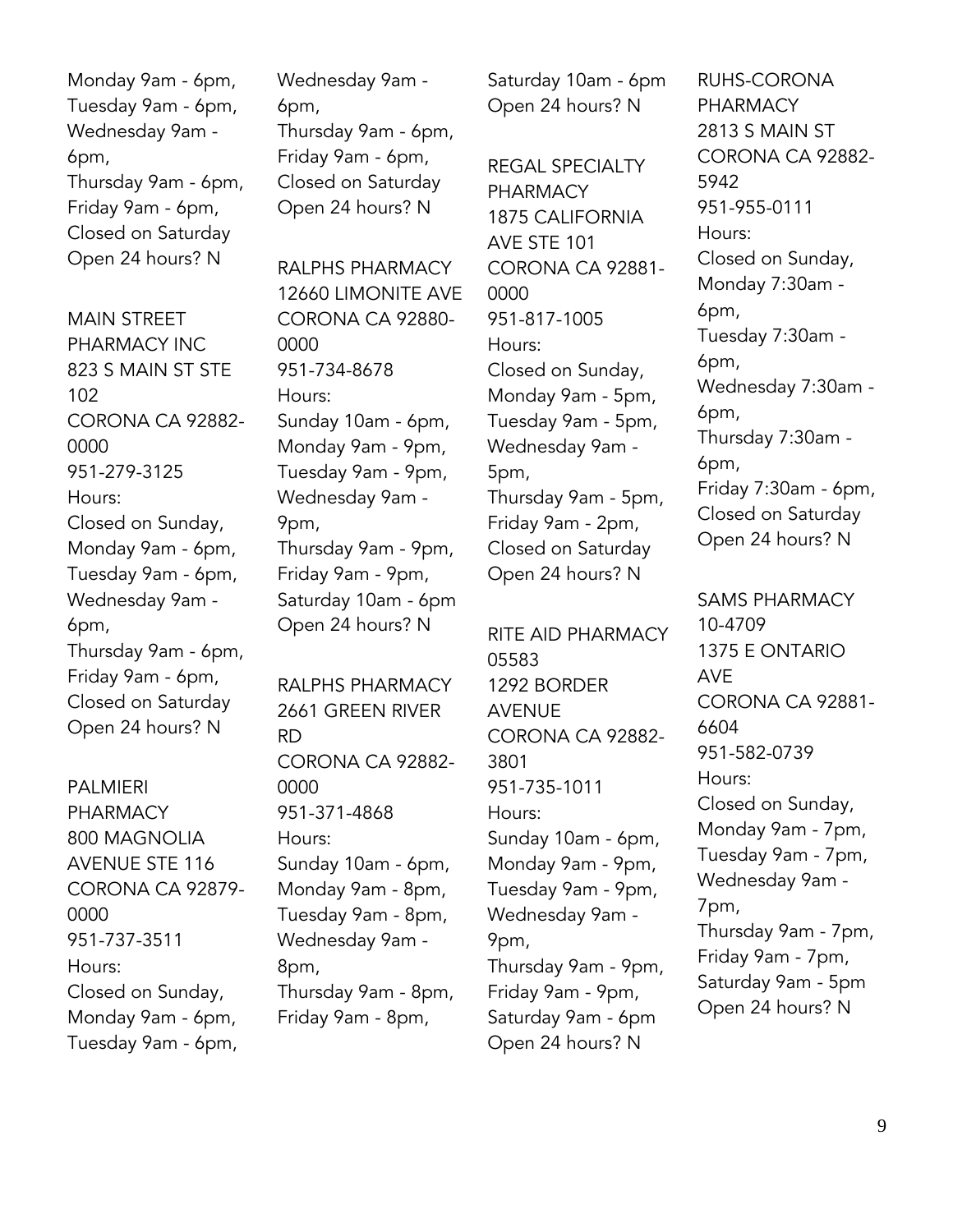SAVON PHARMACY #0728 260 W FOOTHILL **PKWY** CORONA CA 92882- 8540 951-340-2040 Hours: Sunday 10am - 6pm, Monday 9am - 9pm, Tuesday 9am - 9pm, Wednesday 9am - 9pm, Thursday 9am - 9pm, Friday 9am - 9pm, Saturday 9am - 5pm Open 24 hours? N

SAVON PHARMACY #2796 1260 E ONTARIO AVE CORONA CA 92881- 0000 951-734-9765 Hours: Sunday 10am - 6pm, Monday 9am - 9pm, Tuesday 9am - 9pm, Wednesday 9am - 9pm, Thursday 9am - 9pm, Friday 9am - 9pm, Saturday 9am - 5pm Open 24 hours? N

VONS PHARMACY #2381 535 MCKINLEY ST

CORONA CA 92879- 6504 951-278-8284 Hours: Sunday 9am - 5pm, Monday 9am - 9pm, Tuesday 9am - 9pm, Wednesday 9am - 9pm, Thursday 9am - 9pm, Friday 9am - 9pm, Saturday 9am - 5pm Open 24 hours? N VONS PHARMACY #2596 369 MAGNOLIA AVE CORONA CA 92879- 3300

951-549-1910 Hours: Sunday 9am - 5pm, Monday 9am - 9pm, Tuesday 9am - 9pm, Wednesday 9am - 9pm, Thursday 9am - 9pm, Friday 9am - 9pm, Saturday 9am - 5pm Open 24 hours? N

VONS PHARMACY #2818 11800 DE PALMA RD CORONA CA 92883- 8498 951-603-0814 Hours: Sunday 9am - 5pm,

Monday 9am - 9pm, Tuesday 9am - 9pm, Wednesday 9am - 9pm, Thursday 9am - 9pm, Friday 9am - 9pm, Saturday 9am - 5pm Open 24 hours? N

WALGREENS #7303 100 W ONTARIO AVE CORONA CA 92882- 5215 951-582-9551 Hours: NR Open 24 hours? Y

WALGREENS #7591 120 W PARKRIDGE AVE CORONA CA 92880- 1450 951-278-1852 Hours: Sunday 10am - 6pm, Monday 8am - 9pm, Tuesday 8am - 9pm, Wednesday 8am - 9pm, Thursday 8am - 9pm, Friday 8am - 9pm, Saturday 9am - 6pm

WALMART PHARMACY 10-1912 479 N MCKINLEY ST CORONA CA 92879-

Open 24 hours? N

1205 951-270-0388 Hours: Sunday 10am - 6pm, Monday 9am - 9pm, Tuesday 9am - 9pm, Wednesday 9am - 9pm, Thursday 9am - 9pm, Friday 9am - 9pm, Saturday 9am - 7pm Open 24 hours? N

WALMART PHARMACY 10-2487 1560 W 6TH ST CORONA CA 92882- 2730 951-393-6406 Hours: Sunday 10am - 6pm, Monday 9am - 9pm, Tuesday 9am - 9pm, Wednesday 9am - 9pm, Thursday 9am - 9pm, Friday 9am - 9pm, Saturday 10am - 6pm Open 24 hours? N

WALMART PHARMACY 10-2842 1290 E ONTARIO AVE CORONA CA 92881- 3606 951-278-1645 Hours: Sunday 10am - 6pm,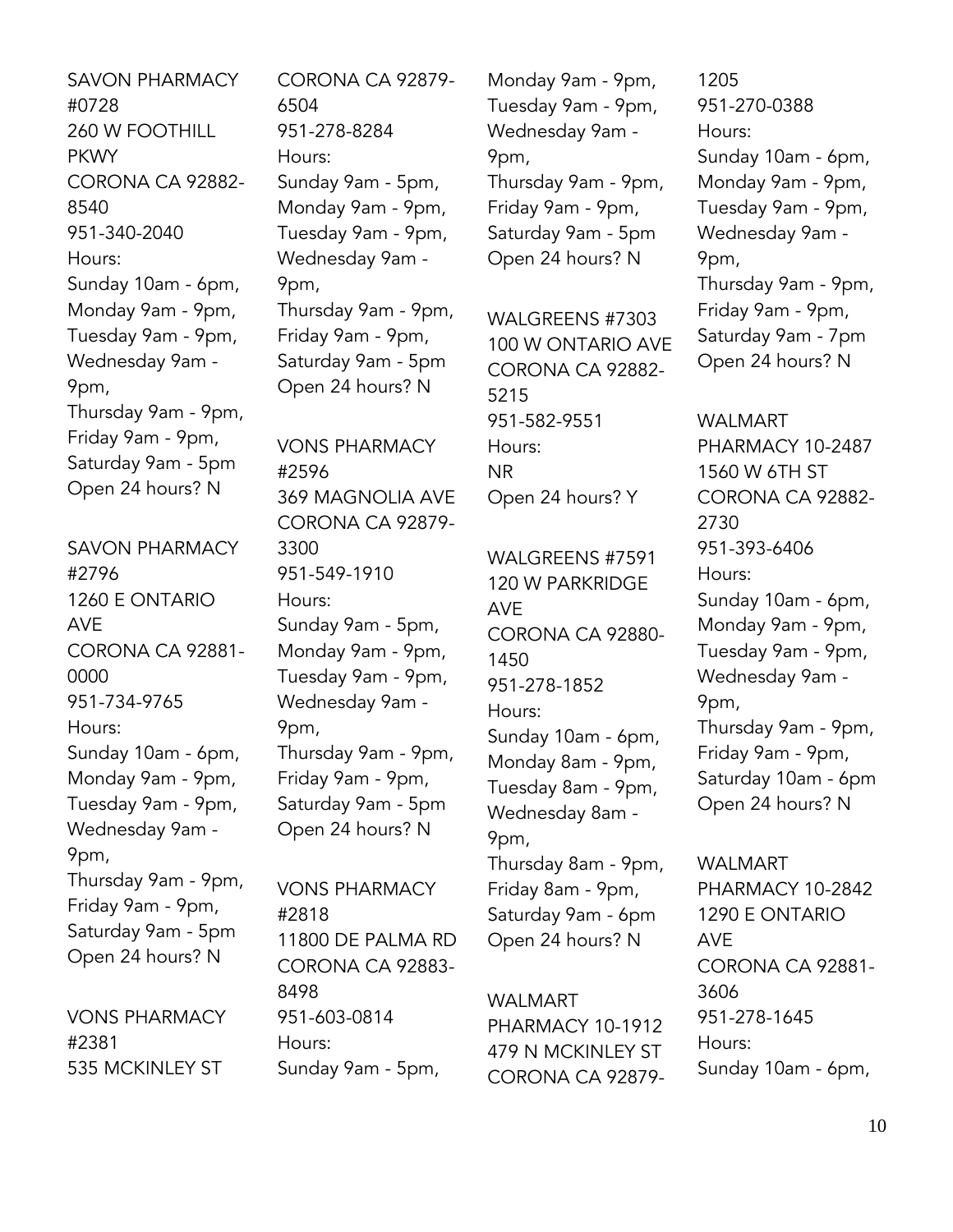Monday 9am - 9pm, Tuesday 9am - 9pm, Wednesday 9am - 9pm, Thursday 9am - 9pm, Friday 9am - 9pm, Saturday 9am - 7pm Open 24 hours? N

ZEN APOTHECARY 420 N MAIN ST STE 105 CORONA CA 92880- 2033 951-475-7870 Hours: Closed on Sunday, Monday 10am - 6:30pm, Tuesday 10am - 6:30pm, Wednesday 10am - 6:30pm, Thursday 10am - 6:30pm, Friday 10am - 6pm, Closed on Saturday Open 24 hours? N

#### DESERT HOT **SPRINGS**

HOT SPRINGS PHARMACY 13313 PALM DR STE A DESERT HOT SPRINGS CA 92240- 5980

760-251-2222 Hours: Closed on Sunday, Monday 9am - 6pm, Tuesday 9am - 6pm, Wednesday 9am - 6pm, Thursday 9am - 6pm, Friday 9am - 6pm, Saturday 10am - 4pm Open 24 hours? N

RITE AID PHARMACY 05679 12900 PALM DRIVE DESERT HOT SPRINGS CA 92240- 4567 760-251-3866 Hours: Sunday 10am - 6pm, Monday 8am - 10pm, Tuesday 8am - 10pm, Wednesday 8am - 10pm, Thursday 8am - 10pm, Friday 8am - 10pm, Saturday 9am - 6pm Open 24 hours? N

VONS PHARMACY #2177 14200 PALM DRIVE DESERT HOT SPRINGS CA 92240- 6873 760-329-1889 Hours: Closed on Sunday,

Monday 9am - 7pm, Tuesday 9am - 7pm, Wednesday 9am - 7pm, Thursday 9am - 7pm, Friday 9am - 7pm, Saturday 9am - 5pm Open 24 hours? N

WALGREENS #5037 14001 PALM DR DESERT HOT SPRINGS CA 92240- 6845 760-288-3210 Hours: Sunday 10am - 6pm, Monday 8am - 9pm, Tuesday 8am - 9pm, Wednesday 8am - 9pm, Thursday 8am - 9pm, Friday 8am - 9pm, Saturday 9am - 6pm Open 24 hours? N

#### EASTVALE

CAREMORE PHARMACY 13394 LIMONITE AVE #120 EASTVALE CA 92880- 0000 951-444-6768 Hours: Closed on Sunday, Monday 8am - 7pm, Tuesday 8am - 7pm,

Wednesday 8am - 7pm, Thursday 8am - 7pm, Friday 8am - 7pm, Saturday 9am - 3pm Open 24 hours? N

COSTCO PHARMACY #1317 5030 HAMNER AVE EASTVALE CA 91752- 1009 951-749-7192 Hours: Closed on Sunday, Monday 10am - 7pm, Tuesday 10am - 7pm, Wednesday 10am - 7pm, Thursday 10am - 7pm, Friday 10am - 7pm, Saturday 9:30am - 6pm Open 24 hours? N

CVS PHARMACY #05958 14220 SCHLEISMAN RD EASTVALE CA 92880- 0000 951-340-0875 Hours: Sunday 10am - 6pm, Monday 8am - 10pm, Tuesday 8am - 10pm, Wednesday 8am - 10pm, Thursday 8am - 10pm,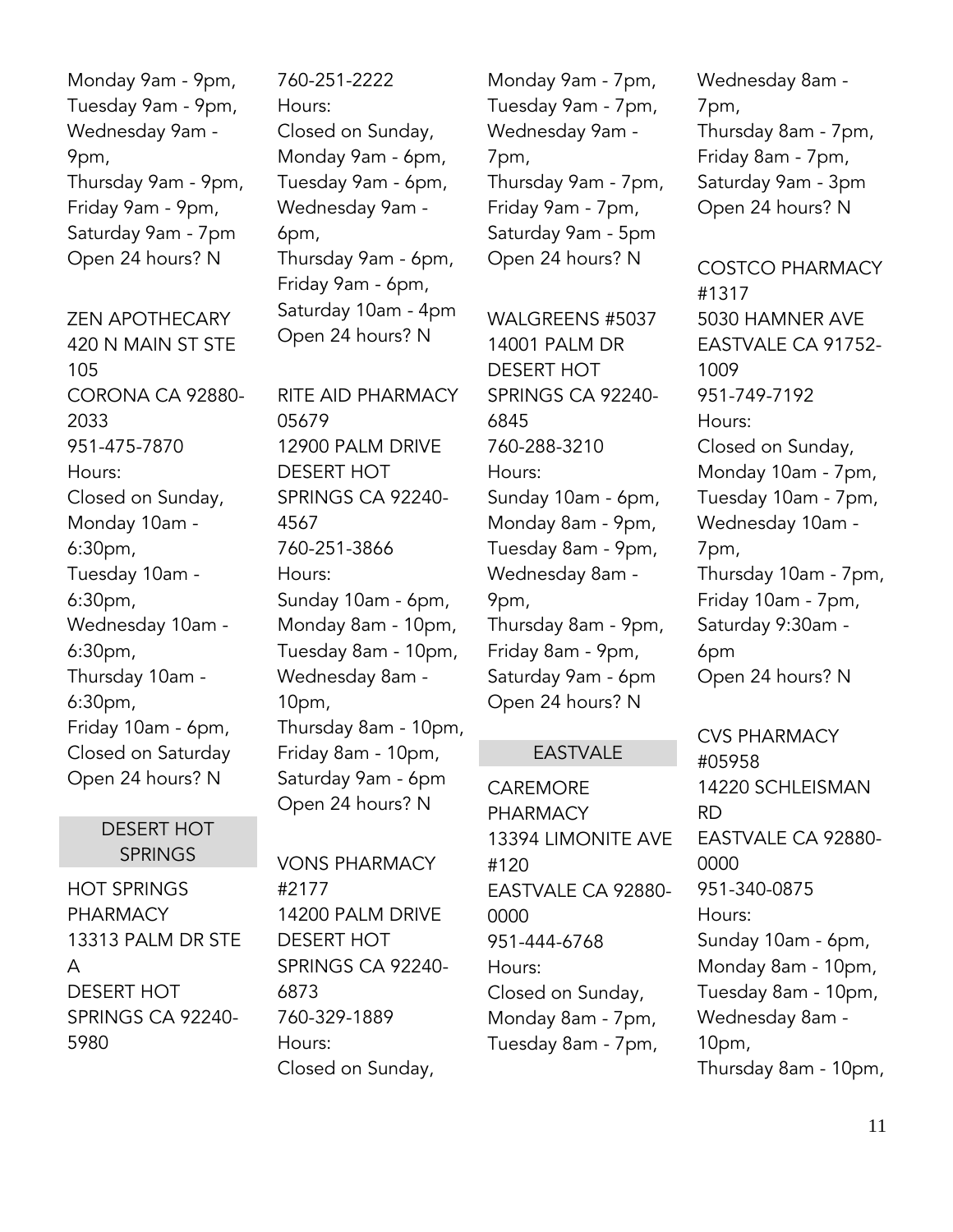Friday 8am - 10pm, Saturday 9am - 6pm Open 24 hours? N

CVS PHARMACY #17077 12471 LIMONITE AVE EASTVALE CA 91752- 2457 951-256-5262 Hours: Sunday 9am - 6pm, Monday 9am - 9pm, Tuesday 9am - 9pm, Wednesday 9am - 9pm, Thursday 9am - 9pm, Friday 9am - 9pm, Saturday 9am - 6pm Open 24 hours? N

SAVON PHARMACY #1641 7070 ARCHIBALD ST EASTVALE CA 92880- 8718 951-279-4773 Hours: Sunday 10am - 6pm, Monday 9am - 9pm, Tuesday 9am - 9pm, Wednesday 9am - 9pm, Thursday 9am - 9pm, Friday 9am - 9pm, Saturday 9am - 5pm Open 24 hours? N

WALGREENS #13657 12574 LIMONITE AVE EASTVALE CA 91752- 3684 951-520-0187 Hours: Sunday 10am - 6pm, Monday 8am - 9pm, Tuesday 8am - 9pm, Wednesday 8am - 9pm, Thursday 8am - 9pm, Friday 8am - 9pm, Saturday 9am - 6pm Open 24 hours? N

#### HEMET

**COMMUNITY** PHARMACY 1288 E LATHAM AVE HEMET CA 92543- 0000 951-658-0050 Hours: Closed on Sunday, Monday 9:30am - 5pm, Tuesday 9:30am - 5pm, Wednesday 9:30am - 5pm, Thursday 9:30am - 5pm, Friday 9:30am - 5pm, Closed on Saturday Open 24 hours? N

CVS PHARMACY #03033

110 E STETSON AVE HEMET CA 92543- 0000 951-766-1618 Hours: Sunday 10am - 6pm, Monday 8am - 9pm, Tuesday 8am - 9pm, Wednesday 8am - 9pm, Thursday 8am - 9pm, Friday 8am - 9pm, Saturday 9am - 6pm Open 24 hours? N

CVS PHARMACY #08521 1003 E DEVONSHIRE AVE HEMET CA 92543- 0000 951-658-2348 Hours: Closed on Sunday, Monday 9am - 6pm, Tuesday 9am - 6pm, Wednesday 9am - 6pm, Thursday 9am - 6pm, Friday 9am - 6pm, Closed on Saturday Open 24 hours? N

CVS PHARMACY #09183 3055 W FLORIDA AVE HEMET CA 92545- 0000

951-652-0866 Hours: Sunday 10am - 6pm, Monday 8am - 9pm, Tuesday 8am - 9pm, Wednesday 8am - 9pm, Thursday 8am - 9pm, Friday 8am - 9pm, Saturday 9am - 6pm Open 24 hours? N

CVS PHARMACY #09502 43418 FLORIDA AVE HEMET CA 92544- 0000 951-927-2584 Hours: Sunday 10am - 6pm, Monday 8am - 9pm, Tuesday 8am - 9pm, Wednesday 8am - 9pm, Thursday 8am - 9pm, Friday 8am - 9pm, Saturday 9am - 6pm Open 24 hours? N

CVS PHARMACY #16234 3527 W FLORIDA AVE HEMET CA 92545- 0000 951-765-4310 Hours: Sunday 11am - 5pm, Monday 9am - 7pm,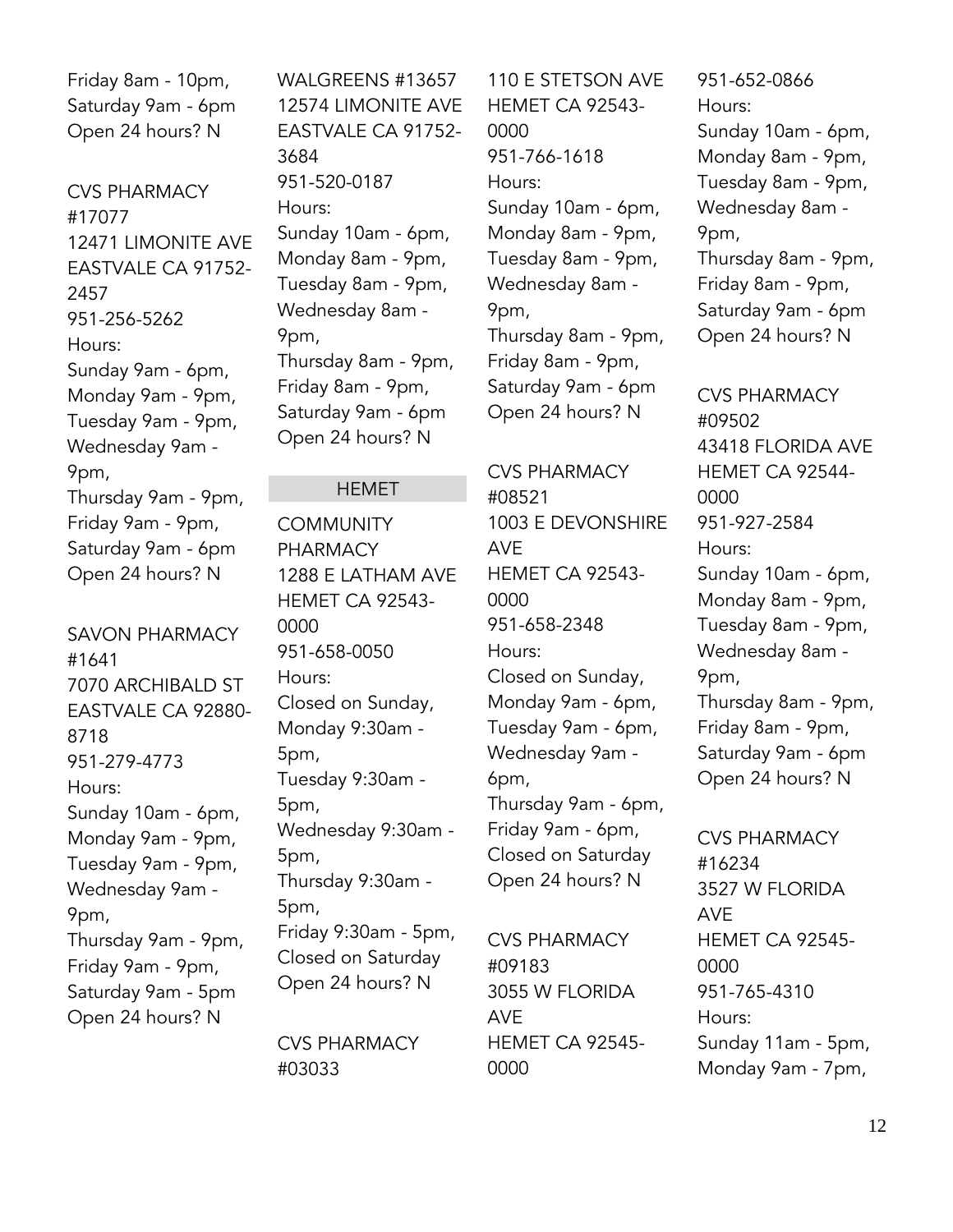Tuesday 9am - 7pm, Wednesday 9am - 7pm, Thursday 9am - 7pm, Friday 9am - 7pm, Saturday 9am - 5pm Open 24 hours? N

INLAND PHARMACY 1001 E LATHAM AVE STE P HEMET CA 92543- 4435 951-658-7111 Hours: Closed on Sunday, Monday 9am - 5:30pm, Tuesday 9am - 5:30pm, Wednesday 9am - 5:30pm, Thursday 9am - 5:30pm, Friday 9am - 5:30pm, Closed on Saturday Open 24 hours? N

INLAND VALLEY PHARMACY 3349 W FLORIDA AVE HEMET CA 92545- 3513 951-766-5100 Hours: Closed on Sunday, Monday 9am - 5pm, Tuesday 9am - 5pm, Wednesday 9am - 5pm, Thursday 9am - 5pm, Friday 9am - 5pm, Closed on Saturday Open 24 hours? N

MEDPRO PHARMACY 3853 W STETSON AVENUE SUITE 103 HEMET CA 92545- 9674 951-652-6300 Hours: Closed on Sunday, Monday 9am - 6pm, Tuesday 9am - 6pm, Wednesday 9am - 6pm, Thursday 9am - 6pm, Friday 9am - 6pm, Closed on Saturday Open 24 hours? N

RITE AID PHARMACY 05722 42021 EAST FLORIDA AVENUE HEMET CA 92544- 5016 951-925-1651 Hours: Sunday 10am - 6pm, Monday 9am - 9pm, Tuesday 9am - 9pm, Wednesday 9am - 9pm, Thursday 9am - 9pm, Friday 9am - 9pm,

Saturday 9am - 6pm Open 24 hours? N

RITE AID PHARMACY 05724 260 NORTH SANDERSON AVE HEMET CA 92545- 3717 951-658-3418 Hours: Sunday 10am - 6pm, Monday 8am - 10pm, Tuesday 8am - 10pm, Wednesday 8am - 10pm, Thursday 8am - 10pm, Friday 8am - 10pm, Saturday 9am - 6pm Open 24 hours? N

THE CORNER DRUG **STORE** 2087 E FLORIDA AVE HEMET CA 92544- 0000 951-658-7207 Hours: Closed on Sunday, Monday 9am - 6pm, Tuesday 9am - 6pm, Wednesday 9am - 6pm, Thursday 9am - 6pm, Friday 9am - 6pm, Closed on Saturday Open 24 hours? N

THE MEDICINE **SHOPPE** 1121 SOUTH STATE **STREET** HEMET CA 92543- 0000 951-652-5988 Hours: Closed on Sunday, Monday 9am - 6pm, Tuesday 9am - 6pm, Wednesday 9am - 6pm, Thursday 9am - 6pm, Friday 9am - 6pm, Saturday 9am - 12pm Open 24 hours? N

WALGREENS #1080 43200 STATE HWY 74 HEMET CA 92544- 5142 951-927-8570 Hours: Sunday 10am - 6pm, Monday 8am - 9pm, Tuesday 8am - 9pm, Wednesday 8am - 9pm, Thursday 8am - 9pm, Friday 8am - 9pm, Saturday 9am - 6pm Open 24 hours? N

WALGREENS #1081 1101 S SANDERSON AVE HEMET CA 92545- 9047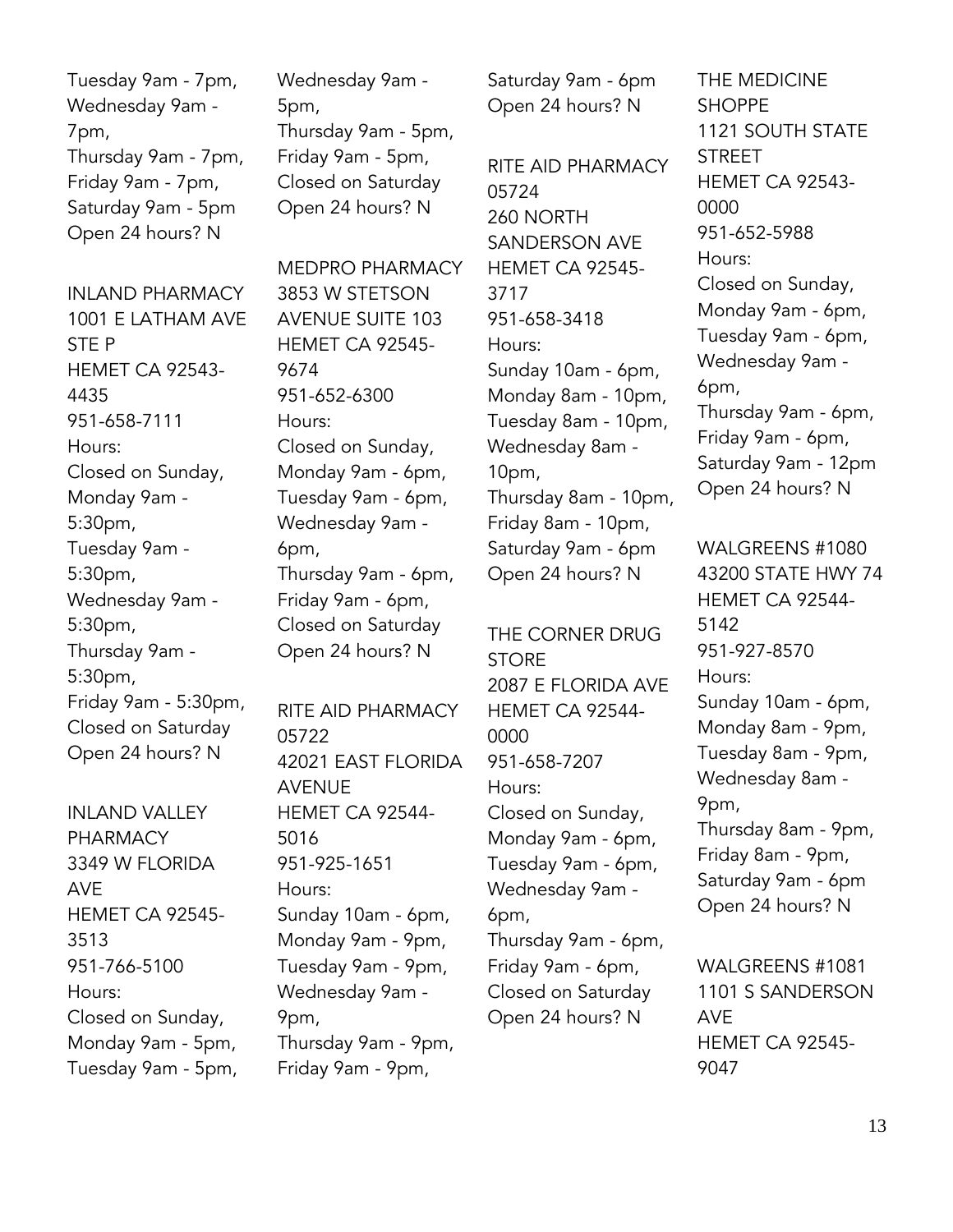951-929-0379 Hours: Sunday 10am - 6pm, Monday 8am - 9pm, Tuesday 8am - 9pm, Wednesday 8am - 9pm, Thursday 8am - 9pm, Friday 8am - 9pm, Saturday 9am - 6pm Open 24 hours? N

WALGREENS #5038 1661 W FLORIDA AVE HEMET CA 92543- 3818 951-929-5351 Hours: NR Open 24 hours? Y

WALGREENS #5349 1311 E FLORIDA AVE HEMET CA 92544- 8606 951-652-5776 Hours: Sunday 10am - 6pm, Monday 8am - 9pm, Tuesday 8am - 9pm, Wednesday 8am - 9pm, Thursday 8am - 9pm, Friday 8am - 9pm, Saturday 9am - 6pm Open 24 hours? N

WALMART PHARMACY 10-1853 1231 S SANDERSON AVE HEMET CA 92545- 9046 951-766-0155 Hours: Sunday 10am - 6pm, Monday 9am - 9pm, Tuesday 9am - 9pm, Wednesday 9am - 9pm, Thursday 9am - 9pm, Friday 9am - 9pm, Saturday 9am - 7pm Open 24 hours? N

WALMART PHARMACY 10-5008 859 W FLORIDA AVE HEMET CA 92543- 4070 951-492-3026 Hours: Sunday 10am - 6pm, Monday 9am - 9pm, Tuesday 9am - 9pm, Wednesday 9am - 9pm, Thursday 9am - 9pm, Friday 9am - 9pm, Saturday 10am - 6pm Open 24 hours? N

#### IDYLLWILD

IDYLLWILD PHARMACY 54391 VILLAGE CNTR DR, SUITE 6 IDYLLWILD CA 92549-1105 951-659-2135 Hours: Sunday 9am - 4pm, Monday 9am - 6pm, Tuesday 9am - 6pm, Wednesday 9am - 6pm, Thursday 9am - 6pm, Friday 9am - 6pm, Saturday 9am - 6pm Open 24 hours? N

#### INDIAN WELLS

CVS PHARMACY #09779 74955 US HIGHWAY 111 INDIAN WELLS CA 92210-0000 760-346-4464 Hours: Sunday 10am - 5pm, Monday 9am - 9pm, Tuesday 9am - 9pm, Wednesday 9am - 9pm, Thursday 9am - 9pm, Friday 9am - 9pm, Saturday 10am - 5pm Open 24 hours? N

#### INDIO

CVS PHARMACY #02050 42150 JACKSON ST STE A

INDIO CA 92203- 0000 760-347-0326 Hours: Sunday 10am - 6pm, Monday 8am - 8pm, Tuesday 8am - 8pm, Wednesday 8am - 8pm, Thursday 8am - 8pm, Friday 8am - 8pm, Saturday 9am - 6pm Open 24 hours? N

CVS PHARMACY #09134 49980 JEFFERSON ST INDIO CA 92201- 0000 760-771-8848 Hours: Sunday 10am - 5pm, Monday 9am - 9pm, Tuesday 9am - 9pm, Wednesday 9am - 9pm, Thursday 9am - 9pm, Friday 9am - 9pm, Saturday 10am - 5pm Open 24 hours? N

CVS PHARMACY #09648 82-270 HIGHWAY 111 INDIO CA 92201- 0000 760-342-2008 Hours: Sunday 10am - 6pm,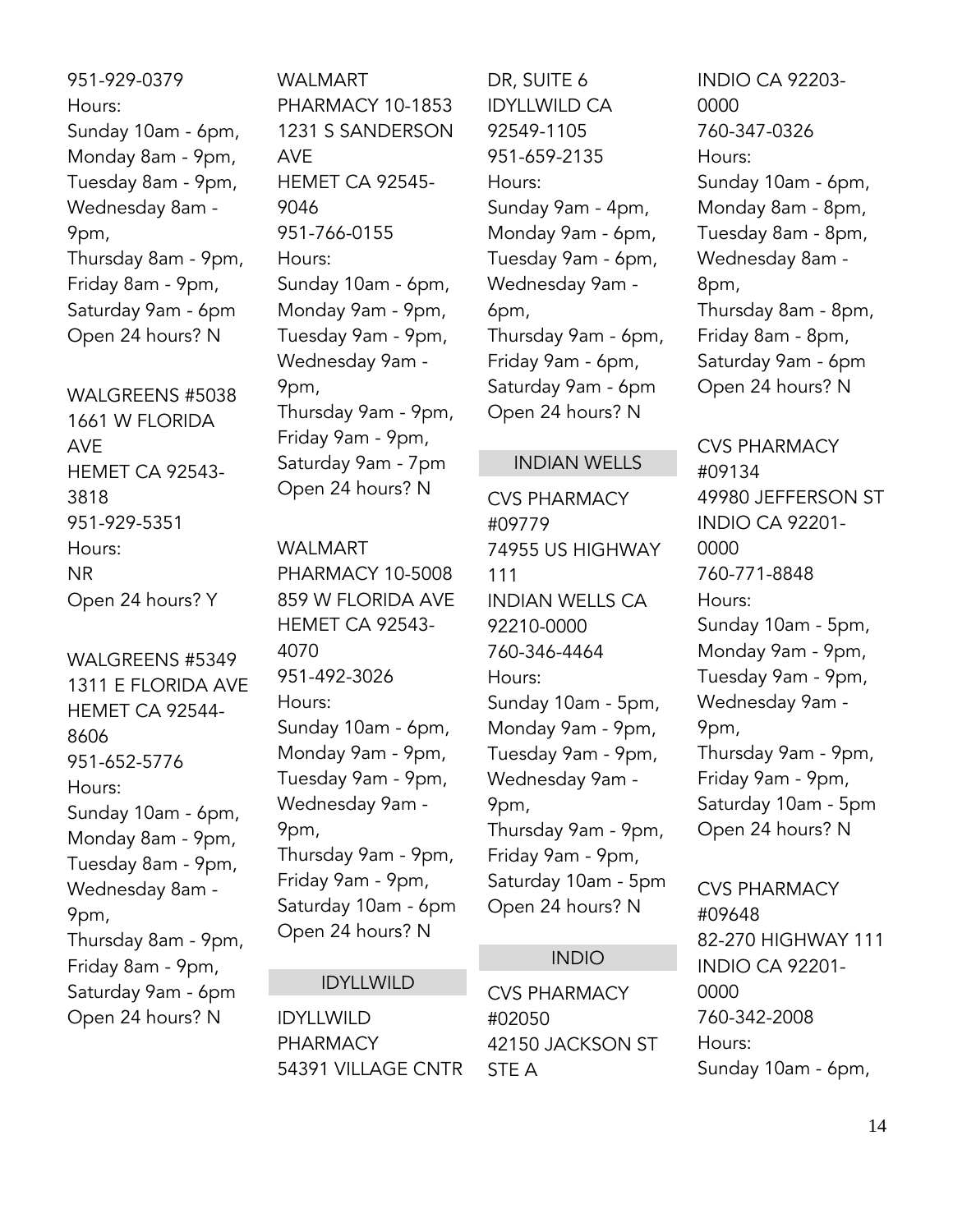Monday 8am - 9pm, Tuesday 8am - 9pm, Wednesday 8am - 9pm, Thursday 8am - 9pm, Friday 8am - 9pm, Saturday 9am - 6pm Open 24 hours? N

INDIO MEDICAL PHARMACY 81893 DR CARREON BLVD STE 7 INDIO CA 92201- 5524 760-347-0659 Hours: Closed on Sunday, Monday 8am - 6pm, Tuesday 8am - 6pm, Wednesday 8am - 6pm, Thursday 8am - 6pm, Friday 8am - 6pm, Saturday 9am - 12pm Open 24 hours? N

RALPHS PHARMACY 49908 JEFFERSON ST INDIO CA 92201- 0000 760-777-4269 Hours: Sunday 10am - 6pm, Monday 9am - 8pm, Tuesday 9am - 8pm, Wednesday 9am - 8pm, Thursday 9am - 8pm,

Friday 9am - 8pm, Saturday 10am - 6pm Open 24 hours? N

RITE AID PHARMACY 05670 82451 C HIGHWAY 111 INDIO CA 92201- 5654 760-342-7076 Hours: Sunday 10am - 6pm, Monday 9am - 9pm, Tuesday 9am - 9pm, Wednesday 9am - 9pm, Thursday 9am - 9pm, Friday 9am - 9pm, Saturday 9am - 6pm Open 24 hours? N

RITE AID PHARMACY 06532 47985 MONROE STREET BUILDING A INDIO CA 92201- 0000 760-347-3646 Hours: Sunday 10am - 6pm, Monday 9am - 9pm, Tuesday 9am - 9pm, Wednesday 9am - 9pm, Thursday 9am - 9pm, Friday 9am - 9pm,

Saturday 9am - 6pm Open 24 hours? N

TOWN SQUARE PHARMACY, INC. 81 709 DR CARREON BLVD SUITE E3 INDIO CA 92201- 5526 760-342-4933 Hours: Closed on Sunday, Monday 8:30am - 6pm, Tuesday 8:30am - 6pm, Wednesday 8:30am - 6pm, Thursday 8:30am - 6pm, Friday 8:30am - 6pm, Saturday 9am - 1pm Open 24 hours? N

WALGREENS #10703 82 900 AVENUE 42 BLDG D INDIO CA 92203- 9658 760-347-3524 Hours: Sunday 10am - 6pm, Monday 8am - 9pm, Tuesday 8am - 9pm, Wednesday 8am - 9pm, Thursday 8am - 9pm, Friday 8am - 9pm,

Saturday 9am - 6pm Open 24 hours? N

WALGREENS #1254 44100 JEFFERSON ST INDIO CA 92201- 9014 760-772-2759 Hours: Sunday 10am - 6pm, Monday 8am - 9pm, Tuesday 8am - 9pm, Wednesday 8am - 9pm, Thursday 8am - 9pm, Friday 8am - 9pm, Saturday 9am - 6pm Open 24 hours? N WALGREENS #9080 80925 US HIGHWAY 111 INDIO CA 92201- 6524 760-347-8274 Hours:

Sunday 10am - 6pm, Monday 8am - 9pm, Tuesday 8am - 9pm, Wednesday 8am - 9pm, Thursday 8am - 9pm, Friday 8am - 9pm, Saturday 9am - 6pm Open 24 hours? N

WALGREENS #9781 82955 AVENUE 48 INDIO CA 92201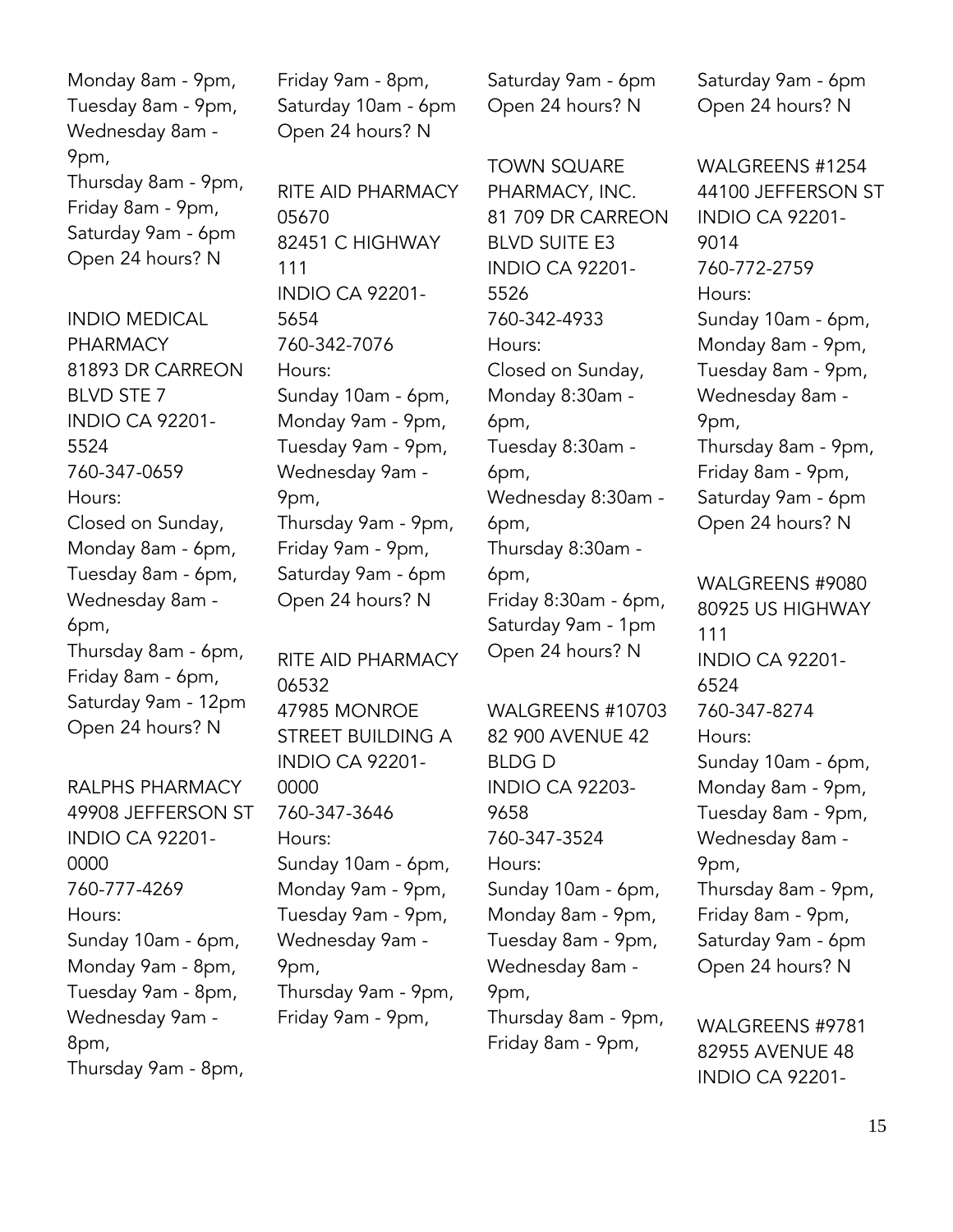6757 760-342-2031 Hours: Sunday 10am - 6pm, Monday 8am - 9pm, Tuesday 8am - 9pm, Wednesday 8am - 9pm, Thursday 8am - 9pm, Friday 8am - 9pm, Saturday 9am - 6pm Open 24 hours? N

WALMART PHARMACY 10-2181 82-491 AVENUE 42 INDIO CA 92203- 9307 760-262-8530 Hours: Sunday 10am - 4pm, Monday 9am - 9pm, Tuesday 9am - 9pm, Wednesday 9am - 9pm, Thursday 9am - 9pm, Friday 9am - 9pm, Saturday 9am - 7pm Open 24 hours? N

#### WALMART

PHARMACY 10-8958 44100 JEFFERSON ST STE F INDIO CA 92201- 2715 619-205-4247 Hours: Sunday 10am - 6pm,

Monday 9am - 9pm, Tuesday 9am - 9pm, Wednesday 9am - 9pm, Thursday 9am - 9pm, Friday 9am - 9pm, Saturday 10am - 6pm Open 24 hours? N

#### JURUPA VALLEY

JURUPA VALLEY PHARMACY 7830-7832 LIMONITE AVE JURUPA VALLEY CA 92509-0108 951-332-2235 Hours: Closed on Sunday, Monday 9am - 6pm, Tuesday 9am - 6pm, Wednesday 9am - 6pm, Thursday 9am - 6pm, Friday 9am - 6pm, Saturday 10am - 1pm Open 24 hours? N

#### LA QUINTA

COSTCO PHARMACY #638 79795 HWY 111 LA QUINTA CA 92253-4756 760-342-0656 Hours: Closed on Sunday, Monday 10am - 7pm, Tuesday 10am - 7pm,

Wednesday 10am - 7pm, Thursday 10am - 7pm, Friday 10am - 7pm, Saturday 9:30am - 6pm Open 24 hours? N

CVS PHARMACY #03341 44-075 JEFFERSON ST. LA QUINTA CA 92253-0000 760-772-2969 Hours: Sunday 10am - 5pm, Monday 9am - 9pm, Tuesday 9am - 9pm, Wednesday 9am - 9pm, Thursday 9am - 9pm, Friday 9am - 9pm, Saturday 9am - 6pm Open 24 hours? N

CVS PHARMACY #16987 78935 US HWY 111 LA QUINTA CA 92253-0000 760-777-8469 Hours: Sunday 11am - 5pm, Monday 9am - 7pm, Tuesday 9am - 7pm, Wednesday 9am - 7pm, Thursday 9am - 7pm, Friday 9am - 7pm, Saturday 9am - 5pm Open 24 hours? N

PHARMACY OF THE DESERT 79440 HIGHWAY 111 STE 103 LA QUINTA CA 92253-4500 760-777-1115 Hours: Closed on Sunday, Monday 8am - 6pm, Tuesday 8am - 6pm, Wednesday 8am - 6pm, Thursday 8am - 6pm, Friday 8am - 6pm, Saturday 9am - 3pm Open 24 hours? N

VONS PHARMACY #2175 78271 HIGHWAY 111 LA QUINTA CA 92253-2063 760-564-2225 Hours: Sunday 9am - 5pm, Monday 8am - 8pm, Tuesday 8am - 8pm, Wednesday 8am - 8pm, Thursday 8am - 8pm, Friday 8am - 8pm, Saturday 9am - 5pm Open 24 hours? N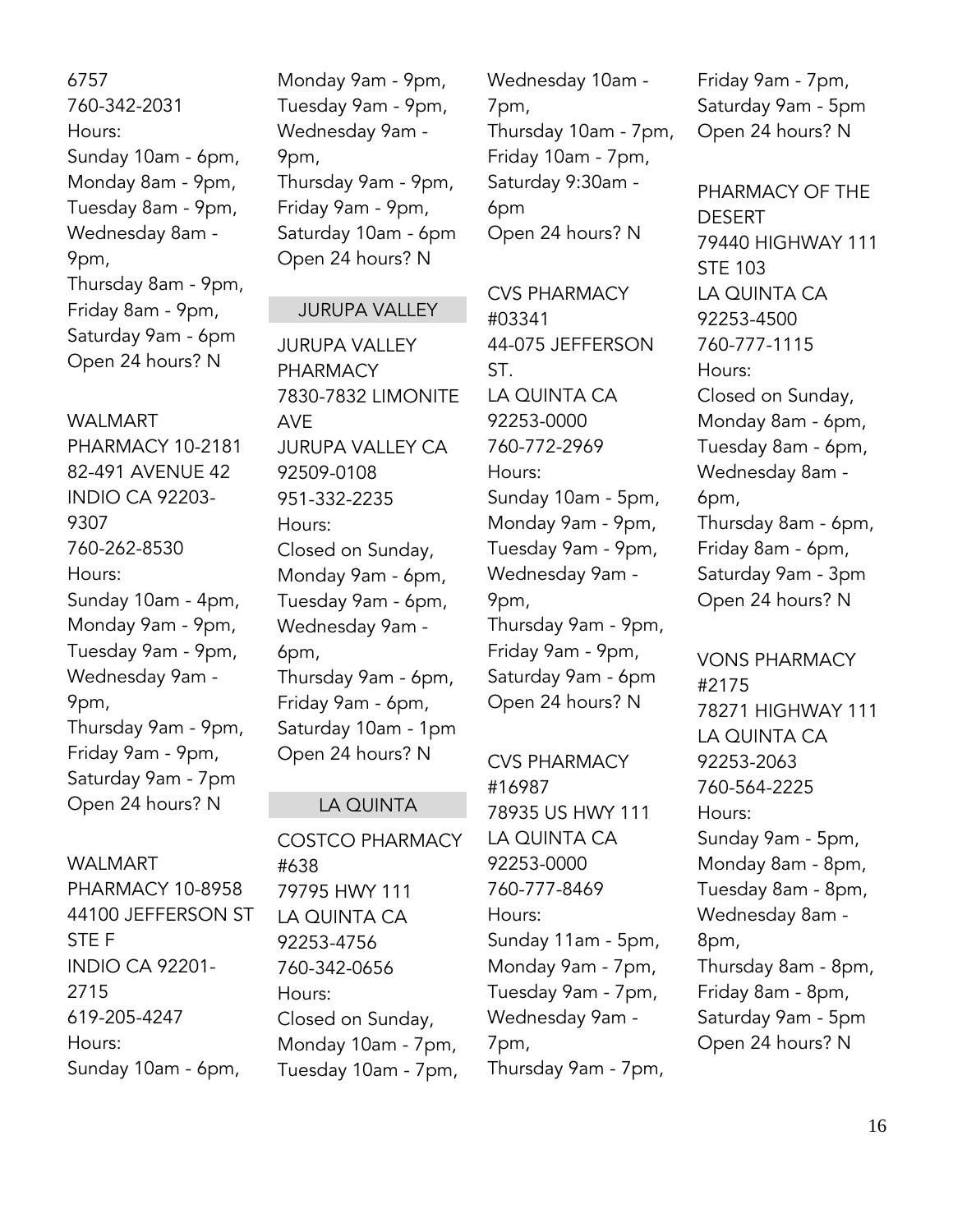WALGREENS #7765 47900 WASHINGTON ST LA QUINTA CA 92253-0000 760-771-1526 Hours: Sunday 10am - 6pm, Monday 8am - 9pm, Tuesday 8am - 9pm, Wednesday 8am - 9pm, Thursday 8am - 9pm, Friday 8am - 9pm, Saturday 9am - 6pm Open 24 hours? N

#### WALMART

PHARMACY 10-1805 79295 US HIGHWAY 111 LA QUINTA CA 92253-2060 760-564-5125 Hours: Sunday 10am - 6pm, Monday 9am - 7pm, Tuesday 9am - 7pm, Wednesday 9am - 7pm, Thursday 9am - 7pm, Friday 9am - 7pm, Saturday 9am - 7pm Open 24 hours? N

#### LAKE ELSINORE

COSTCO PHARMACY #746 29315 CENTRAL AVE

LAKE ELSINORE CA 92532-2212 951-253-6039 Hours: Closed on Sunday, Monday 10am - 7pm, Tuesday 10am - 7pm, Wednesday 10am - 7pm, Thursday 10am - 7pm, Friday 10am - 7pm, Saturday 9:30am - 6pm Open 24 hours? N

CVS PHARMACY #09654 2091 E LAKESHORE DR LAKE ELSINORE CA 92530-0000 951-245-5540 Hours: Sunday 10am - 6pm, Monday 8am - 10pm, Tuesday 8am - 10pm, Wednesday 8am - 10pm, Thursday 8am - 10pm, Friday 8am - 10pm, Saturday 9am - 6pm Open 24 hours? N

CVS PHARMACY #09847 29985 CANYON HILLS RD LAKE ELSINORE CA 92532-0000

951-244-6001 Hours: Sunday 10am - 6pm, Monday 8am - 9pm, Tuesday 8am - 9pm, Wednesday 8am - 9pm, Thursday 8am - 9pm, Friday 8am - 9pm, Saturday 9am - 6pm Open 24 hours? N

CVS PHARMACY #17274 18287 COLLIER AVE LAKE ELSINORE CA 92530-0000 951-674-2696 Hours: Sunday 11am - 5pm, Monday 9am - 7pm, Tuesday 9am - 7pm, Wednesday 9am - 7pm, Thursday 9am - 7pm, Friday 9am - 7pm, Saturday 9am - 5pm Open 24 hours? N

DELTA DRUGS 2497 E LAKESHORE DR STE B LAKE ELSINORE CA 92530-4437 951-245-2325 Hours: Closed on Sunday, Monday 9am - 6pm, Tuesday 9am - 6pm,

Wednesday 9am - 6pm, Thursday 9am - 6pm, Friday 9am - 5pm, Closed on Saturday Open 24 hours? N

GENRX DRUG 16800 LAKESHORE DR STE 1 LAKE ELSINORE CA 92530-0000 951-674-6836 Hours: Closed on Sunday, Monday 9:30am - 6pm, Tuesday 9:30am - 6pm, Wednesday 9:30am - 6pm, Thursday 9:30am - 6pm, Friday 9:30am - 6pm, Saturday 10am - 1pm Open 24 hours? N

LAKE VIEW PHARMACY 31571 CANYON ESTATES DR SUITE 118 LAKE ELSINORE CA 92530-0000 951-245-4488 Hours: Closed on Sunday, Monday 9am - 5:30pm,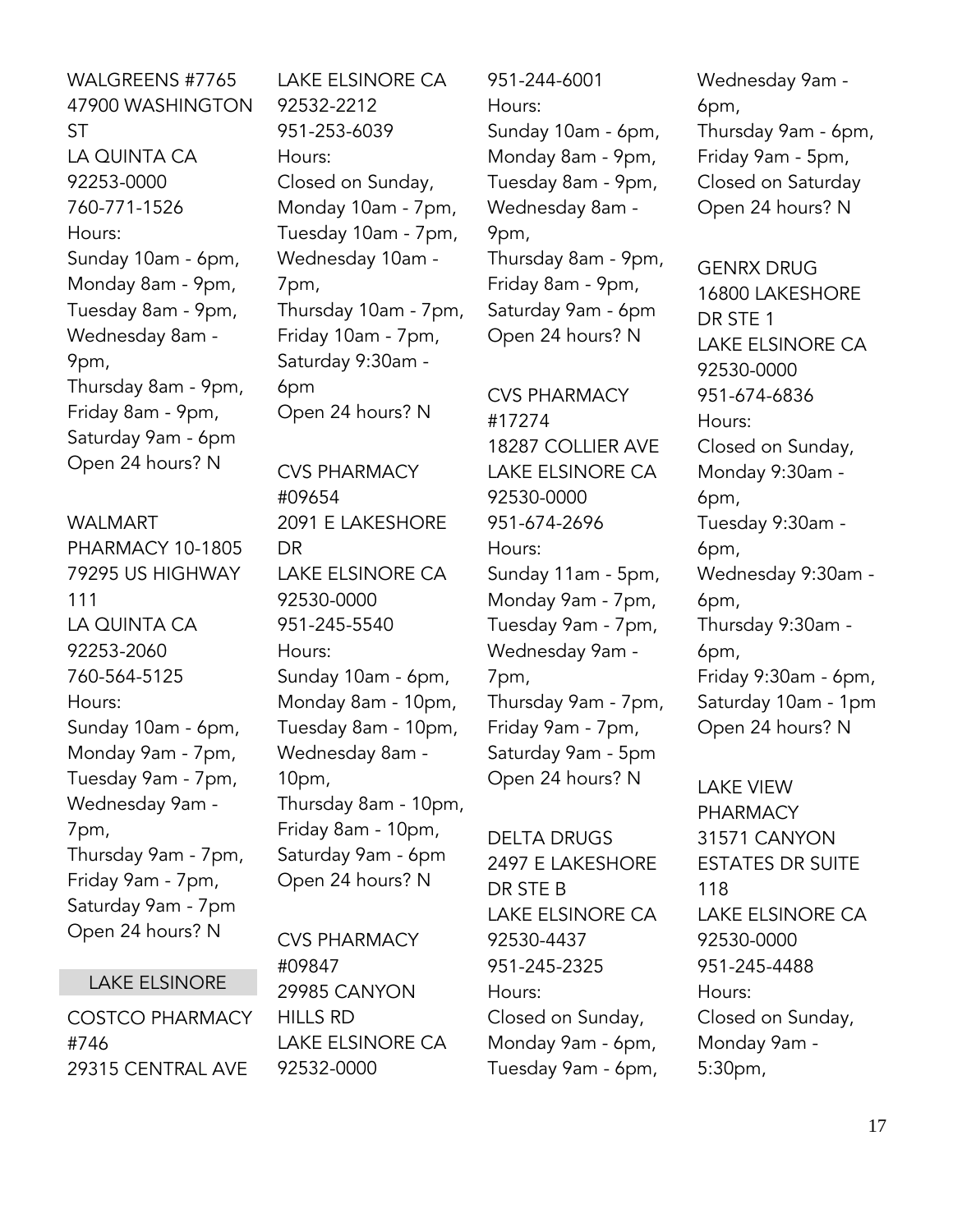Tuesday 9am - 5:30pm, Wednesday 9am - 5:30pm, Thursday 9am - 5:30pm, Friday 9am - 5:30pm, Closed on Saturday Open 24 hours? N

RITE AID PHARMACY 06509 16491 LAKESHORE DRIVE LAKE ELSINORE CA 92530-0000 951-674-0309 Hours: Sunday 10am - 6pm, Monday 9am - 9pm, Tuesday 9am - 9pm, Wednesday 9am - 9pm, Thursday 9am - 9pm, Friday 9am - 9pm, Saturday 9am - 6pm Open 24 hours? N

SAVON PHARMACY #0798 30901 RIVERSIDE DR LAKE ELSINORE CA 92530-0000 951-245-5492 Hours: Sunday 10am - 6pm, Monday 9am - 9pm, Tuesday 9am - 9pm,

Wednesday 9am - 9pm, Thursday 9am - 9pm, Friday 9am - 9pm, Saturday 9am - 5pm Open 24 hours? N

THE MEDICINE SHOPPE 31946 MISSION TRAIL STE. A1 LAKE ELSINORE CA 92530-0000 951-245-1373 Hours: Closed on Sunday, Monday 9am - 6pm, Tuesday 9am - 6pm, Wednesday 9am - 6pm, Thursday 9am - 6pm, Friday 9am - 6pm, Saturday 10am - 12pm Open 24 hours? N

WALGREENS #13813 160 DIAMOND DR LAKE ELSINORE CA 92530-4401 951-674-3562 Hours: Sunday 10am - 6pm, Monday 8am - 9pm, Tuesday 8am - 9pm, Wednesday 8am - 9pm, Thursday 8am - 9pm, Friday 8am - 9pm,

Saturday 9am - 6pm Open 24 hours? N

WALGREENS #9486 18296 COLLIER AVE LAKE ELSINORE CA 92530-2754 951-471-2132 Hours: Sunday 10am - 6pm, Monday 8am - 9pm, Tuesday 8am - 9pm, Wednesday 8am - 9pm, Thursday 8am - 9pm, Friday 8am - 9pm, Saturday 9am - 6pm Open 24 hours? N

#### WALMART

PHARMACY 10-2077 29260 CENTRAL AVE LAKE ELSINORE CA 92532-2232 951-245-4329 Hours: Sunday 10am - 6pm, Monday 9am - 9pm, Tuesday 9am - 9pm, Wednesday 9am - 9pm, Thursday 9am - 9pm, Friday 9am - 9pm, Saturday 9am - 7pm Open 24 hours? N

#### **MECCA**

MECCA PHARMACY 91-275 AVENUE 66

SUITE 200 MECCA CA 92254- 0000 760-392-3222 Hours: Closed on Sunday, Monday 9am - 5pm, Tuesday 9am - 5pm, Wednesday 9am - 5pm, Thursday 9am - 5pm, Friday 9am - 5pm, Closed on Saturday Open 24 hours? N

#### MENIFEE

CVS PHARMACY #05267 26973 NEWPORT RD MENIFEE CA 92584- 9221 951-301-6356 Hours: NR Open 24 hours? Y

CVS PHARMACY #10434 29171 NEWPORT RD MENIFEE CA 92584- 2200 951-679-2245 Hours: Sunday 11am - 6pm, Monday 9am - 9pm, Tuesday 9am - 9pm, Wednesday 9am - 9pm, Thursday 9am - 9pm,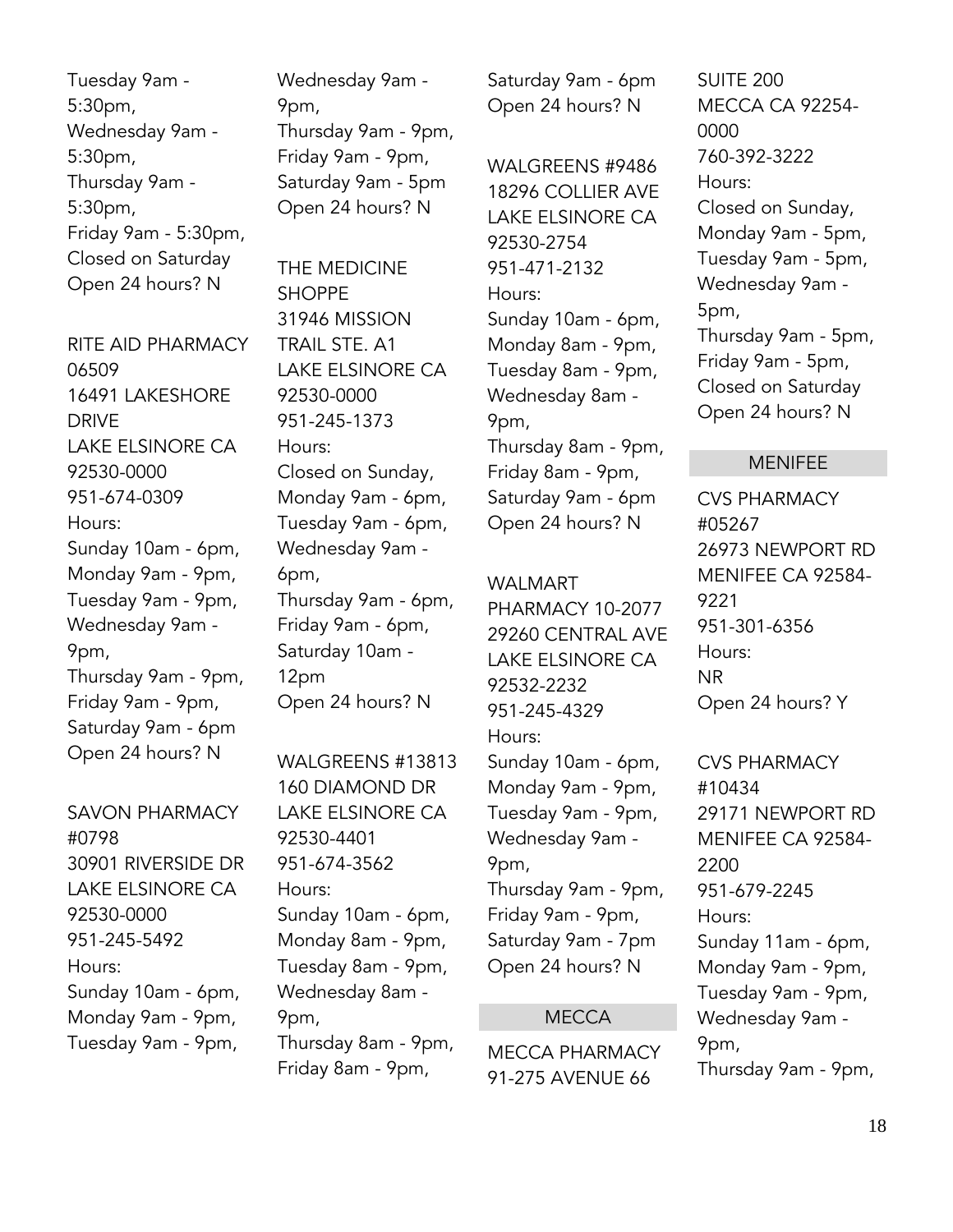Friday 9am - 9pm, Saturday 10am - 6pm Open 24 hours? N

CVS PHARMACY #17522 30340 HAUN RD MENIFEE CA 92584- 0000 951-723-6152 Hours: Sunday 9am - 6pm, Monday 9am - 9pm, Tuesday 9am - 9pm, Wednesday 9am - 9pm, Thursday 9am - 9pm, Friday 9am - 9pm, Saturday 9am - 6pm Open 24 hours? N

GREAT RX PHARMACY 26930 CHERRY HILLS BLVD MENIFEE CA 92586- 2574 951-679-7988 Hours: Closed on Sunday, Monday 8:30am - 5:30pm, Tuesday 8:30am - 5:30pm, Wednesday 8:30am - 5:30pm, Thursday 8:30am - 5:30pm,

Friday 8:30am - 5:30pm, Saturday 9am - 1pm Open 24 hours? N

LOTUS PHARMACY 27994 BRADLEY RD STE H MENIFEE CA 92586- 2240 951-301-8868 Hours: Closed on Sunday, Monday 8:30am - 5:30pm, Tuesday 8:30am - 5:30pm, Wednesday 8:30am - 5:30pm, Thursday 8:30am - 5:30pm, Friday 8:30am - 5:30pm, Saturday 9am - 12pm Open 24 hours? N

NEW HOPE PHARMACY 29798 HAUN RD STE 100 MENIFEE CA 92586- 6541 951-679-9088 Hours: Closed on Sunday, Monday 9am - 5:30pm, Tuesday 9am - 5:30pm,

Wednesday 9am - 5:30pm, Thursday 9am - 5:30pm, Friday 9am - 5:30pm, Closed on Saturday Open 24 hours? N

RITE AID PHARMACY 05730 25906 NEWPORT ROAD MENIFEE CA 92584- 9130 951-679-5199 Hours: Sunday 10am - 6pm, Monday 8am - 10pm, Tuesday 8am - 10pm, Wednesday 8am - 10pm, Thursday 8am - 10pm, Friday 8am - 10pm, Saturday 9am - 6pm Open 24 hours? N

RITE AID PHARMACY 06753 28995 NEWPORT ROAD MENIFEE CA 92584- 0000 951-301-8119 Hours: Sunday 10am - 5pm, Monday 9am - 9pm, Tuesday 9am - 9pm, Wednesday 9am - 9pm,

Thursday 9am - 9pm, Friday 9am - 9pm, Saturday 9am - 6pm Open 24 hours? N

WALGREENS #6126 27975 BRADLEY RD MENIFEE CA 92586- 2273 951-246-3092 Hours: Sunday 10am - 6pm, Monday 8am - 9pm, Tuesday 8am - 9pm, Wednesday 8am - 9pm, Thursday 8am - 9pm, Friday 8am - 9pm, Saturday 9am - 6pm Open 24 hours? N

WALGREENS #6127 30251 MURRIETA RD MENIFEE CA 92584- 8385 951-244-7210 Hours: NR Open 24 hours? Y

#### MIRA LOMA

COUNTRY VILLAGE PHARMACY 10251 COUNTRY CLUB DR STE B MIRA LOMA CA 91752-1329 951-681-8889 Hours: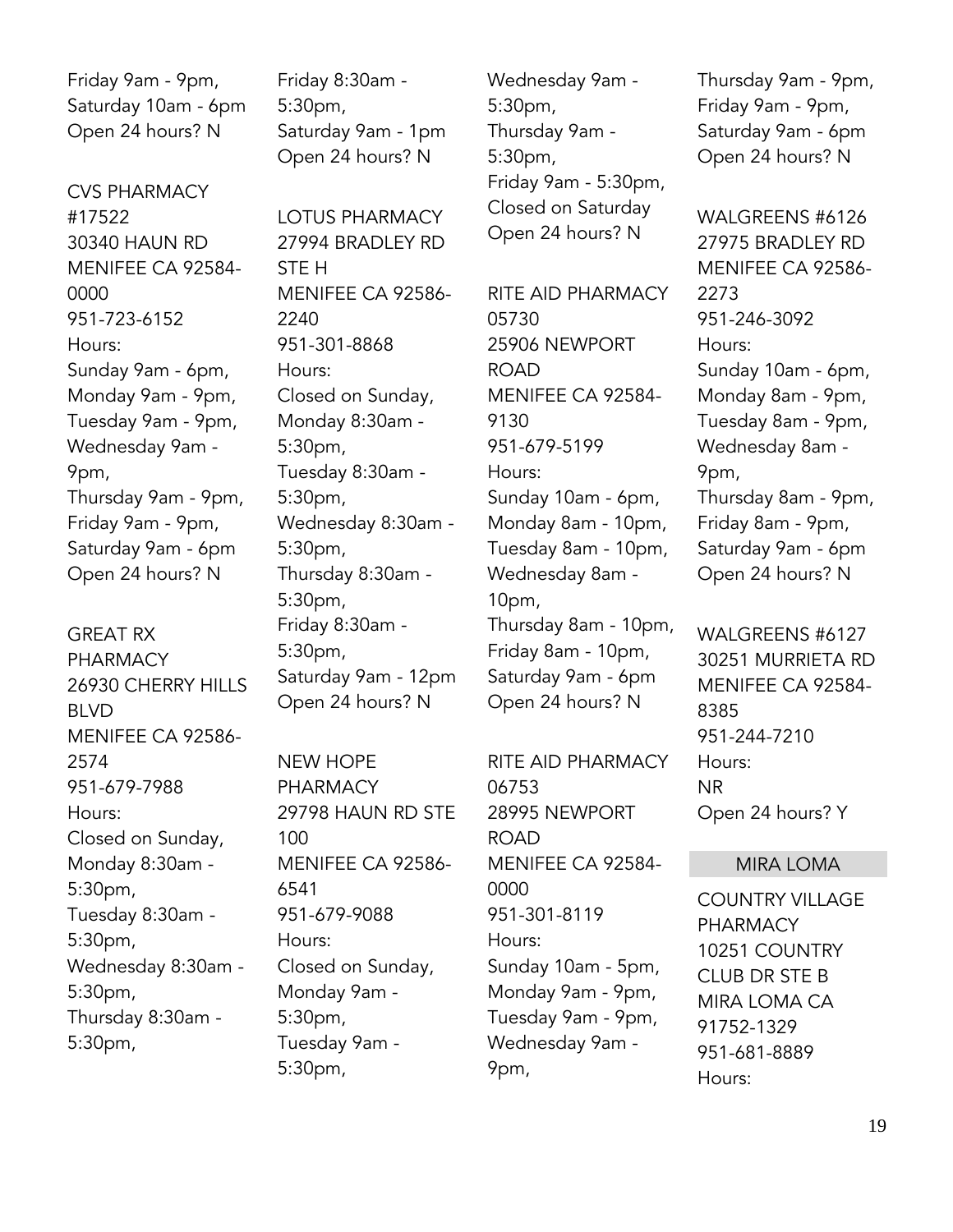Closed on Sunday, Monday 10am - 5pm, Tuesday 10am - 5pm, Wednesday 10am - 5pm, Thursday 10am - 5pm, Friday 10am - 5pm, Closed on Saturday Open 24 hours? N

VONS PHARMACY #2688 6170 HAMNER AVE MIRA LOMA CA 91752-3121 951-360-1911 Hours: Sunday 9am - 5pm, Monday 9am - 9pm, Tuesday 9am - 9pm, Wednesday 9am - 9pm, Thursday 9am - 9pm, Friday 9am - 9pm, Saturday 9am - 5pm Open 24 hours? N

#### MORENO VALLEY

COSTCO PHARMACY #455 12700 DAY ST MORENO VALLEY CA 92553-7531 951-697-7737 Hours: Closed on Sunday, Monday 10am - 7pm, Tuesday 10am - 7pm,

Wednesday 10am - 7pm, Thursday 10am - 7pm, Friday 10am - 7pm, Saturday 9:30am - 6pm Open 24 hours? N

CVS PHARMACY # 27100 EUCALYPTUS AVE MORENO VALLEY CA 92555-0000 951-571-8015 Hours: Sunday 11am - 5pm, Monday 9am - 7pm, Tuesday 9am - 7pm, Wednesday 9am - 7pm, Thursday 9am - 7pm, Friday 9am - 7pm, Saturday 9am - 5pm Open 24 hours? N

CVS PHARMACY #03058 26180 IRIS AVE MORENO VALLEY CA 92555-0000 951-601-2468 Hours: Sunday 10am - 6pm, Monday 9am - 9pm, Tuesday 9am - 9pm, Wednesday 9am - 9pm, Thursday 9am - 9pm, Friday 9am - 9pm,

Saturday 9am - 6pm Open 24 hours? N

CVS PHARMACY #09610 12280 PERRIS BLVD MORENO VALLEY CA 92557-0000 951-242-3596 Hours: Sunday 10am - 6pm, Monday 8am - 9pm, Tuesday 8am - 9pm, Wednesday 8am - 9pm, Thursday 8am - 9pm, Friday 8am - 9pm, Saturday 9am - 6pm Open 24 hours? N

DAY STREET PHARMACY 23900 IRONWOOD AVENUE SUITE C MORENO VALLEY CA 92557-0000 951-485-8100 Hours: Closed on Sunday, Monday 9am - 7pm, Tuesday 9am - 7pm, Wednesday 9am - 7pm, Thursday 9am - 7pm, Friday 9am - 7pm, Closed on Saturday Open 24 hours? N

LIFETIME PHARMACY **CORP** 23080 ALESSANDRO BLVD. STE. 212 MORENO VALLEY CA 92553-0000 951-656-7171 Hours: Closed on Sunday, Monday 9:30am - 6pm, Tuesday 9:30am - 6pm, Wednesday 9:30am - 6pm, Thursday 9:30am - 6pm, Friday 9:30am - 6pm, Saturday 10am - 2pm Open 24 hours? N

MEDICAL PLAZA PHARMACY 12818 HEACOCK ST STE C 5 MORENO VALLEY CA 92553-0000 951-247-3501 Hours: Closed on Sunday, Monday 9am - 6pm, Tuesday 9am - 6pm, Wednesday 9am - 6pm, Thursday 9am - 6pm, Friday 9am - 6pm, Saturday 9am - 1pm Open 24 hours? N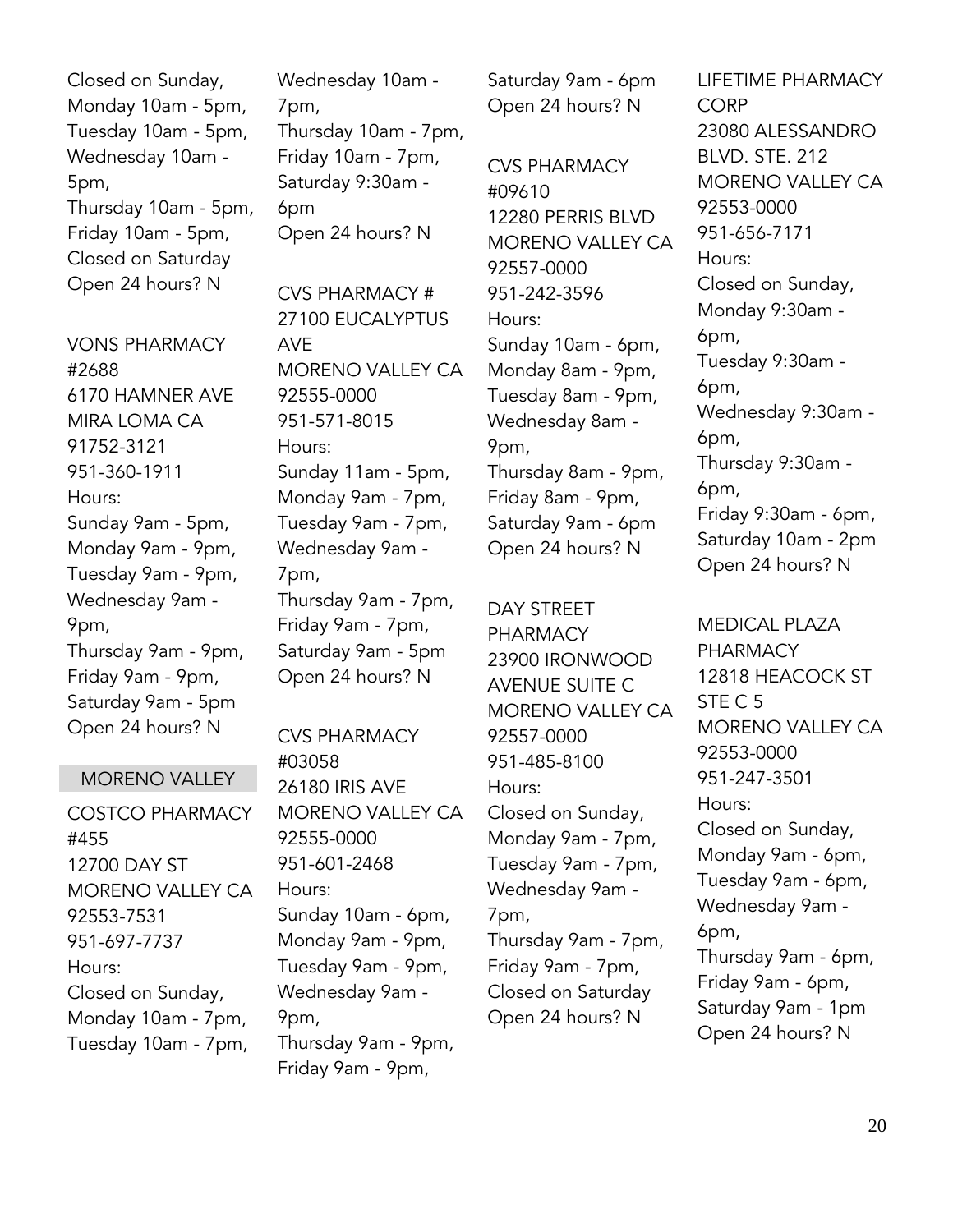MORENO VALLEY PHARMACY 12980 FREDRICK STREET B MORENO VALLEY CA 92553-0000 909-485-6500 Hours: Closed on Sunday, Monday 9am - 6pm, Tuesday 9am - 6pm, Wednesday 9am - 6pm, Thursday 9am - 6pm, Friday 9am - 6pm, Closed on Saturday Open 24 hours? N

ORANGE EXPRESS PHARMACY 12730 HEACOCK ST STE 1 MORENO VALLEY CA 92553-3040 951-924-4990 Hours: Closed on Sunday, Monday 9am - 6pm, Tuesday 9am - 6pm, Wednesday 9am - 6pm, Thursday 9am - 6pm, Friday 9am - 6pm, Closed on Saturday Open 24 hours? N

RITE AID PHARMACY 05725 23965 IRONWOOD

AVENUE MORENO VALLEY CA 92557-7153 951-242-1742 Hours: Sunday 10am - 6pm, Monday 8am - 10pm, Tuesday 8am - 10pm, Wednesday 8am - 10pm, Thursday 8am - 10pm, Friday 8am - 10pm, Saturday 9am - 6pm Open 24 hours? N RITE AID PHARMACY 06231 24991 ALESSANDRO BOULEVARD MORENO VALLEY CA 92553-5708 951-485-4450 Hours: Sunday 10am - 6pm, Monday 8am - 10pm, Tuesday 8am - 10pm, Wednesday 8am - 10pm, Thursday 8am - 10pm, Friday 8am - 10pm, Saturday 9am - 6pm Open 24 hours? N

RUHS-MC-RETAIL PHARMACY 26520 CACTUS AVE MORENO VALLEY CA 92555-0000

951-486-4515 Hours:

Sunday 8am - 6pm, Monday 7am - 9pm, Tuesday 7am - 9pm, Wednesday 7am - 9pm, Thursday 7am - 9pm, Friday 7am - 9pm, Saturday 8am - 6pm Open 24 hours? N

SUPER CARE PHARMACY 24825 ALESSANDRO BLVD STE 2 MORENO VALLEY CA 92553-5851 951-243-2530 Hours: Closed on Sunday, Monday 9am - 5pm, Tuesday 9am - 5pm, Wednesday 9am - 5pm, Thursday 9am - 5pm, Friday 9am - 5pm, Saturday 9am - 11am Open 24 hours? N

VALLEY CARE PHARMACY 11441 HEACOCK ST STE D MORENO VALLEY CA 92557-7907 951-200-4592 Hours: Closed on Sunday,

Monday 9am - 6pm, Tuesday 9am - 6pm, Wednesday 9am - 6pm, Thursday 9am - 6pm, Friday 9am - 6pm, Closed on Saturday Open 24 hours? N

WALGREENS #5220 12275 PERRIS BLVD MORENO VALLEY CA 92557-7432 951-242-8717 Hours: Sunday 10am - 6pm, Monday 8am - 9pm, Tuesday 8am - 9pm, Wednesday 8am - 9pm, Thursday 8am - 9pm, Friday 8am - 9pm, Saturday 9am - 6pm Open 24 hours? N

WALGREENS #5527 25011 ALESSANDRO BLVD MORENO VALLEY CA 92553-4312 951-485-1116 Hours: NR Open 24 hours? Y

WALGREENS #9616 16020 PERRIS RD MORENO VALLEY CA 92551-4618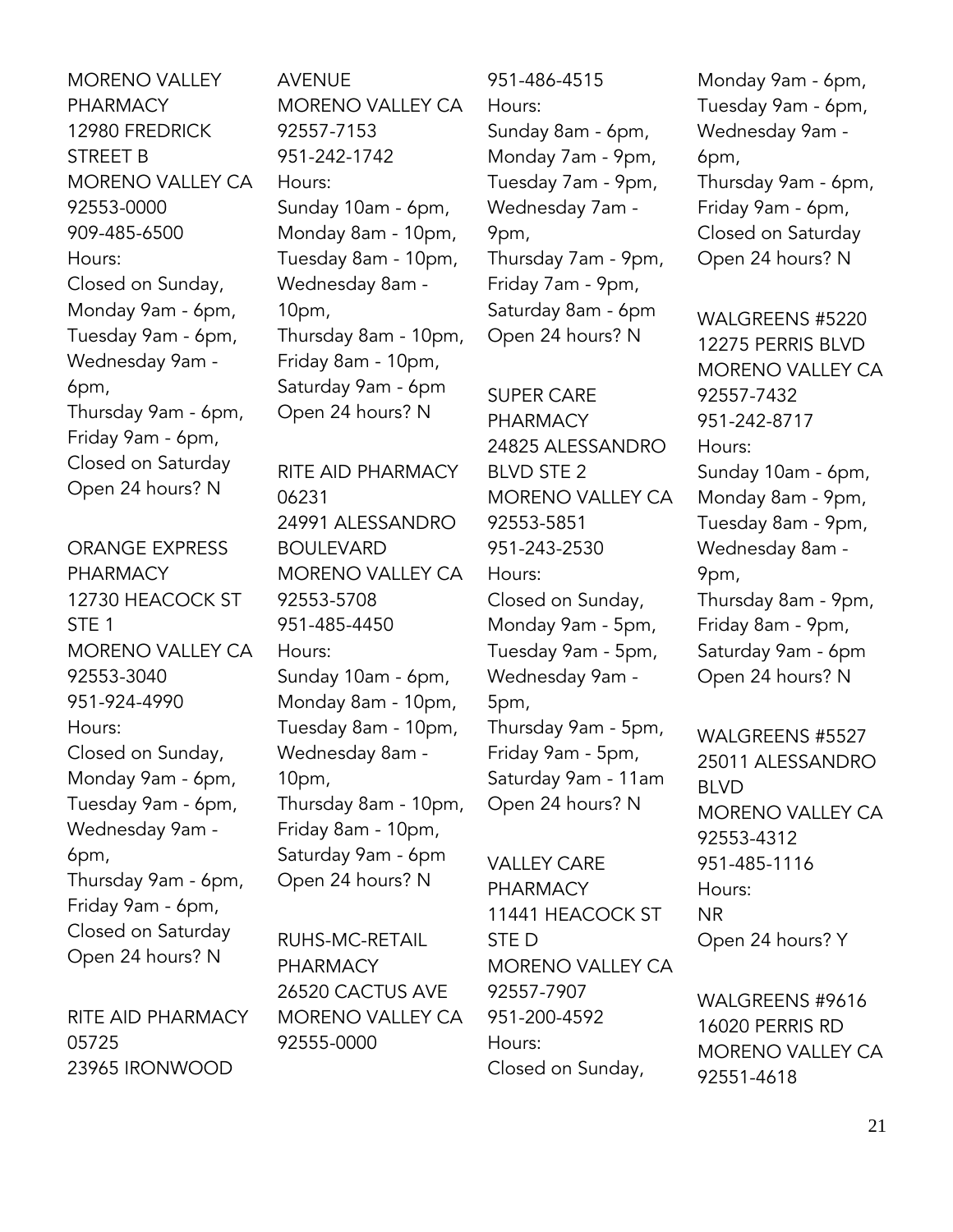951-247-2113 Hours: Sunday 10am - 6pm, Monday 8am - 9pm, Tuesday 8am - 9pm, Wednesday 8am - 9pm, Thursday 8am - 9pm, Friday 8am - 9pm, Saturday 9am - 6pm Open 24 hours? N

WALMART PHARMACY 10-5193 12721 MORENO BEACH DR MORENO VALLEY CA 92555-4411 951-242-6599 Hours: Sunday 10am - 6pm, Monday 9am - 9pm, Tuesday 9am - 9pm, Wednesday 9am - 9pm, Thursday 9am - 9pm, Friday 9am - 9pm, Saturday 9am - 7pm Open 24 hours? N

ZEN PHARMACY 12930 DAY ST STE #103 MORENO VALLEY CA 92553-0000 951-213-2088 Hours: Closed on Sunday, Monday 10am - 6pm,

Tuesday 10am - 6pm, Wednesday 10am - 6pm, Thursday 10am - 6pm, Friday 10am - 6pm, Closed on Saturday Open 24 hours? N

#### **MURRIETA**

CVS PHARMACY #07554 23743 JACKSON AVE MURRIETA CA 92562- 0000 951-600-0692 Hours: Sunday 10am - 6pm, Monday 9am - 9pm, Tuesday 9am - 9pm, Wednesday 9am - 9pm, Thursday 9am - 9pm, Friday 9am - 9pm, Saturday 10am - 6pm Open 24 hours? N

CVS PHARMACY #07786 27749 CLINTON KEITH RD MURRIETA CA 92562- 0000 951-679-9220 Hours: Sunday 10am - 6pm, Monday 8am - 10pm, Tuesday 8am - 10pm, Wednesday 8am - 10pm,

Thursday 8am - 10pm, Friday 8am - 10pm, Saturday 9am - 6pm Open 24 hours? N

CVS PHARMACY #09157 23791 WASHINGTON AVE MURRIETA CA 92562- 0000 951-698-9616 Hours: Sunday 10am - 6pm, Monday 9am - 9pm, Tuesday 9am - 9pm, Wednesday 9am - 9pm, Thursday 9am - 9pm, Friday 9am - 9pm, Saturday 9am - 6pm Open 24 hours? N

CVS PHARMACY #09628 25080 HANCOCK AVE MURRIETA CA 92562- 0000 951-677-4219 Hours: Sunday 10am - 6pm, Monday 8am - 9pm, Tuesday 8am - 9pm, Wednesday 8am - 9pm, Thursday 8am - 9pm, Friday 8am - 9pm,

Saturday 9am - 6pm Open 24 hours? N

CVS PHARMACY #16627 41040 CALIFORNIA OAKS RD MURRIETA CA 92562- 0000 951-696-7612 Hours: Sunday 11am - 5pm, Monday 9am - 7pm, Tuesday 9am - 7pm, Wednesday 9am - 7pm, Thursday 9am - 7pm, Friday 9am - 7pm, Saturday 9am - 5pm Open 24 hours? N

CVS PHARMACY #17545 27818 CLINTON KEITH RD MURRIETA CA 92562- 0000 951-704-1124 Hours: Sunday 11am - 5pm, Monday 9am - 7pm, Tuesday 9am - 7pm, Wednesday 9am - 7pm, Thursday 9am - 7pm, Friday 9am - 7pm, Saturday 9am - 5pm Open 24 hours? N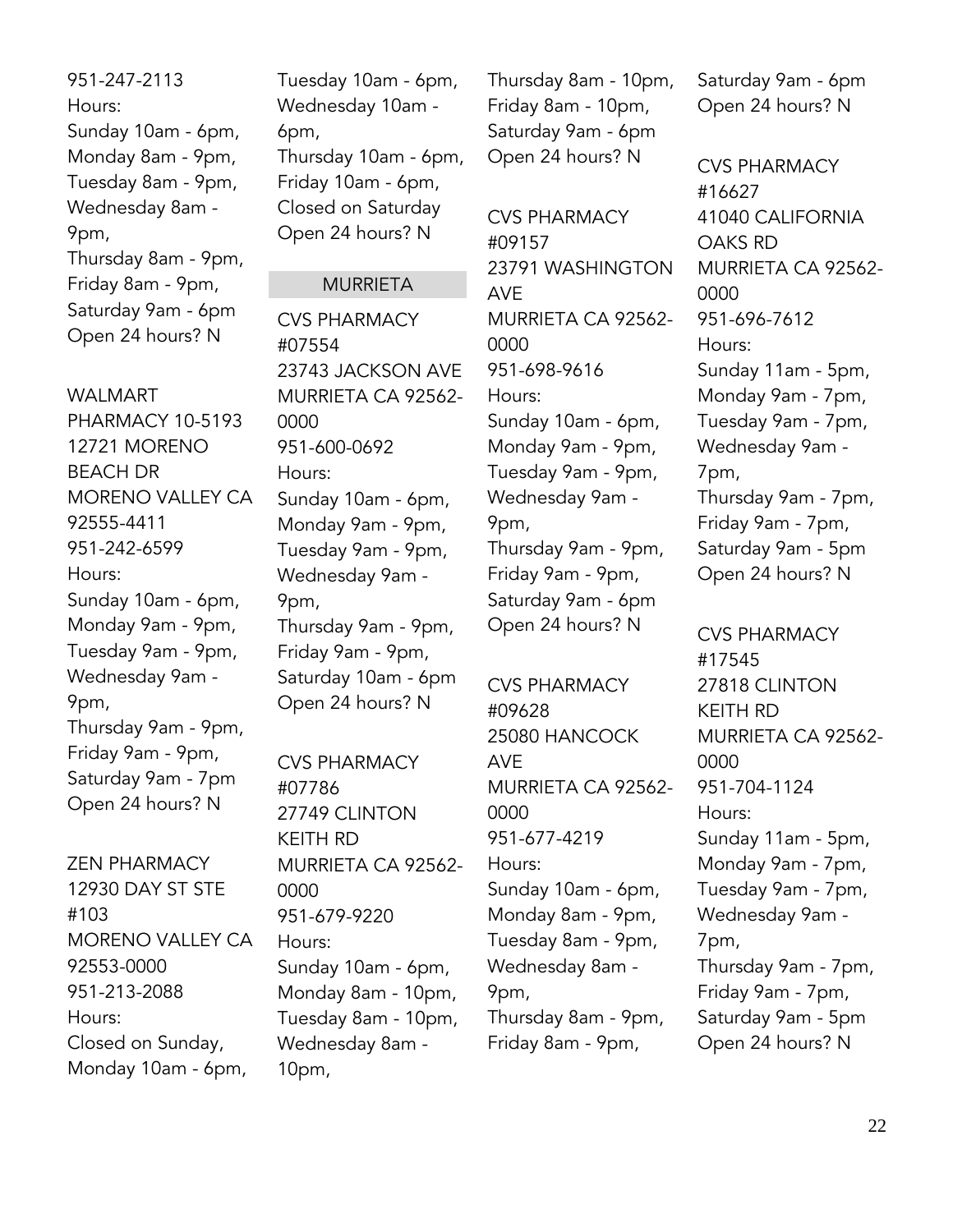DATE PHARMACY INC 39765 DATE ST STE 101 MURRIETA CA 92563- 2005 951-696-5400 Hours: Closed on Sunday, Monday 8:30am - 5:30pm, Tuesday 8:30am - 5:30pm, Wednesday 8:30am - 5:30pm, Thursday 8:30am - 5:30pm, Friday 8:30am - 5:30pm, Saturday 9:30am - 1:30pm Open 24 hours? N

LOMA LINDA MEDICAL CENTER - MURRIETA POB PHARMACY 28078 BAXTER ROAD SUITE 326 MURRIETA CA 92563- 0000 951-704-1774 Hours: Closed on Sunday, Monday 9am - 5pm, Tuesday 9am - 5pm, Wednesday 9am - 5pm, Thursday 9am - 5pm, Friday 9am - 5pm,

Closed on Saturday Open 24 hours? N

PROCARE PHARMACY 25405 HANCOCK AVE STE 100 MURRIETA CA 92562- 5978 951-304-2038 Hours: Closed on Sunday, Monday 9am - 6pm, Tuesday 9am - 6pm, Wednesday 9am - 6pm, Thursday 9am - 6pm, Friday 9am - 6pm, Closed on Saturday Open 24 hours? N

RALPHS PHARMACY 23801 WASHINGTON AVE MURRIETA CA 92562- 0000 951-600-8639 Hours: Sunday 10am - 6pm, Monday 9am - 8pm, Tuesday 9am - 8pm, Wednesday 9am - 8pm, Thursday 9am - 8pm, Friday 9am - 8pm, Saturday 10am - 6pm Open 24 hours? N

RIGHT CARE **PHARMACY** 39872 LOS ALAMOS RD STE A10 MURRIETA CA 92562- 5871 951-677-1114 Hours: Closed on Sunday, Monday 9am - 5:30pm, Tuesday 9am - 5:30pm, Wednesday 9am - 5:30pm, Thursday 9am - 5:30pm, Friday 9am - 5:30pm, Closed on Saturday Open 24 hours? N

SAMS PHARMACY 10-4822 40500 MURRIETA HOT SPRINGS RD MURRIETA CA 92563- 0000 951-696-4513 Hours: Closed on Sunday, Monday 9am - 7pm, Tuesday 9am - 7pm, Wednesday 9am - 7pm, Thursday 9am - 7pm, Friday 9am - 7pm, Saturday 9am - 5pm Open 24 hours? N

SAVON PHARMACY # 0609 28047 SCOTT RD MURRIETA CA 92563- 0000 951-679-5328 Hours: Sunday 10am - 6pm, Monday 8am - 8pm, Tuesday 8am - 8pm, Wednesday 8am - 8pm, Thursday 8am - 8pm, Friday 8am - 8pm, Saturday 9am - 5pm Open 24 hours? N SAVON PHARMACY #0734 39140 WINCHESTER RD MURRIETA CA 92563- 3500 951-600-4479 Hours: Sunday 10am - 6pm, Monday 8am - 8pm, Tuesday 8am - 8pm, Wednesday 8am - 8pm, Thursday 8am - 8pm, Friday 8am - 8pm, Saturday 9am - 5pm Open 24 hours? N

SAVON PHARMACY #2743 41000 CALIFORNIA OAKS RD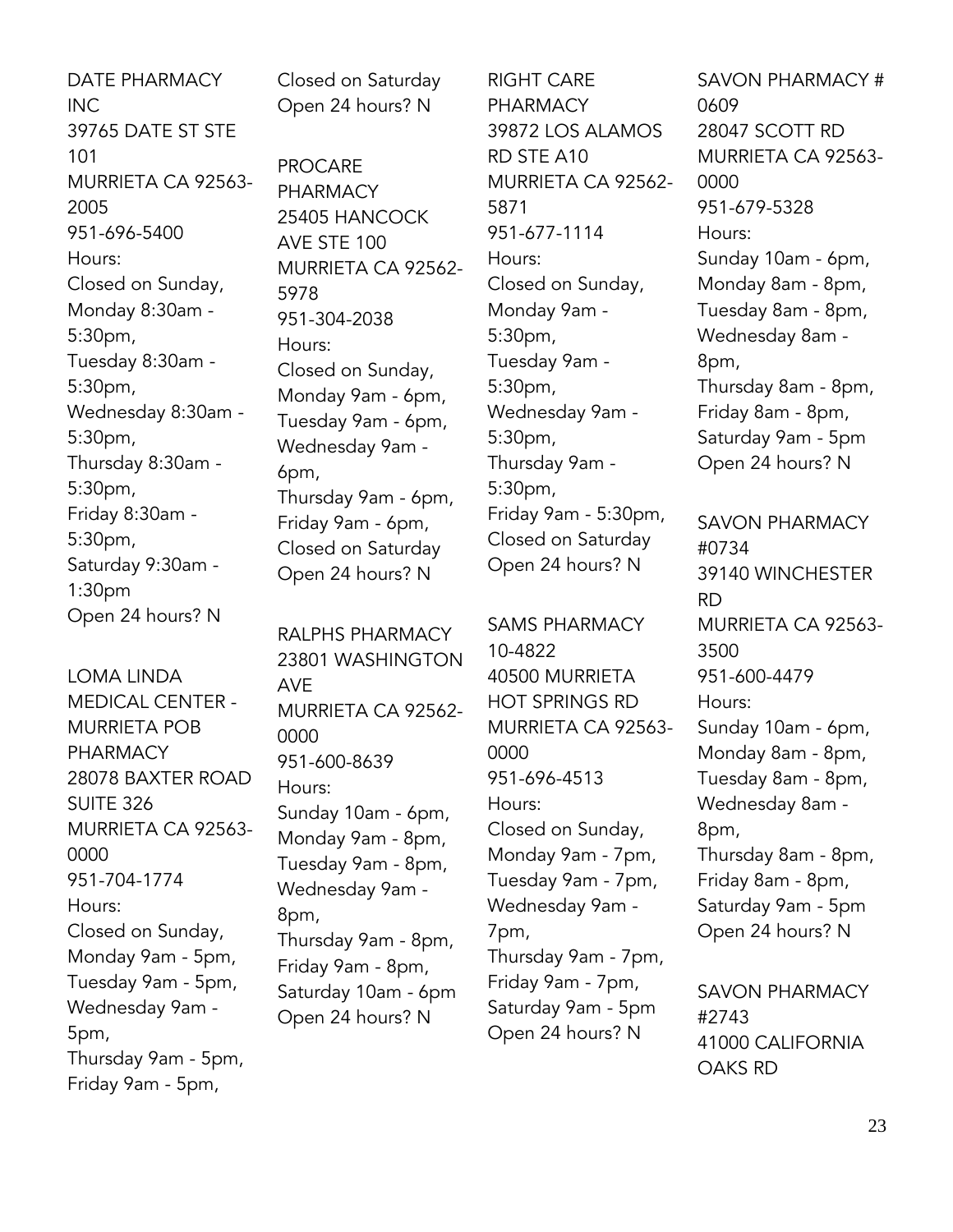MURRIETA CA 92562- 0000 951-600-1127 Hours: Sunday 10am - 4pm, Monday 8am - 9pm, Tuesday 8am - 9pm, Wednesday 8am - 9pm, Thursday 8am - 9pm, Friday 8am - 9pm, Saturday 9am - 7pm Open 24 hours? N VONS PHARMACY #2660 38995 SKY CANYON DR 2617

MURRIETA CA 92563- 951-677-6375 Hours: Sunday 9am - 5pm, Monday 8am - 8pm, Tuesday 8am - 8pm, Wednesday 8am - 8pm, Thursday 8am - 8pm, Friday 8am - 8pm, Saturday 9am - 5pm Open 24 hours? N

WALGREENS #10948 33060 ANTELOPE RD MURRIETA CA 92563- 2409 951-301-0670 Hours: Sunday 10am - 6pm,

Monday 8am - 9pm, Tuesday 8am - 9pm, Wednesday 8am - 9pm, Thursday 8am - 9pm, Friday 8am - 9pm, Saturday 9am - 6pm Open 24 hours? N

WALGREENS #1995 40420 MURRIETA HOT SPRINGS RD MURRIETA CA 92563- 6400 951-698-7459 Hours: Sunday 10am - 6pm, Monday 8am - 9pm, Tuesday 8am - 9pm, Wednesday 8am - 9pm, Thursday 8am - 9pm, Friday 8am - 9pm, Saturday 9am - 6pm Open 24 hours? N

WALGREENS #7410 29910 MURRIETA HOT SPRINGS RD STE A MURRIETA CA 92563- 3815 951-894-1476 Hours: Sunday 8am - 9pm, Monday 8am - 9pm, Tuesday 8am - 9pm, Wednesday 8am - 9pm,

Thursday 8am - 9pm, Friday 8am - 9pm, Saturday 8am - 9pm Open 24 hours? N

WALGREENS #9884 40663 CALIFORNIA OAKS RD MURRIETA CA 92562- 5729 951-304-1219 Hours: Sunday 10am - 6pm, Monday 8am - 9pm, Tuesday 8am - 9pm, Wednesday 8am - 9pm, Thursday 8am - 9pm, Friday 8am - 9pm, Saturday 9am - 6pm Open 24 hours? N

WALMART PHARMACY 10-2952 41200 MURRIETA HOT SPRINGS RD MURRIETA CA 92562- 9479 951-461-1481 Hours: Sunday 10am - 6pm, Monday 9am - 7pm, Tuesday 9am - 7pm, Wednesday 9am - 7pm, Thursday 9am - 7pm, Friday 9am - 7pm,

Saturday 9am - 7pm Open 24 hours? N

#### **NORCO**

CVS PHARMACY #09718 1101 HIDDEN VALLEY PARKWAY NORCO CA 92860- 0000 951-734-4181 Hours: Sunday 10am - 6pm, Monday 9am - 9pm, Tuesday 9am - 9pm, Wednesday 9am - 9pm, Thursday 9am - 9pm, Friday 9am - 9pm, Saturday 10am - 6pm Open 24 hours? N

CVS PHARMACY #10998 2400 RIVER RD NORCO CA 92860- 2234 951-737-7221 Hours: Sunday 11am - 6pm, Monday 9am - 9pm, Tuesday 9am - 9pm, Wednesday 9am - 9pm, Thursday 9am - 9pm, Friday 9am - 9pm, Saturday 10am - 6pm Open 24 hours? N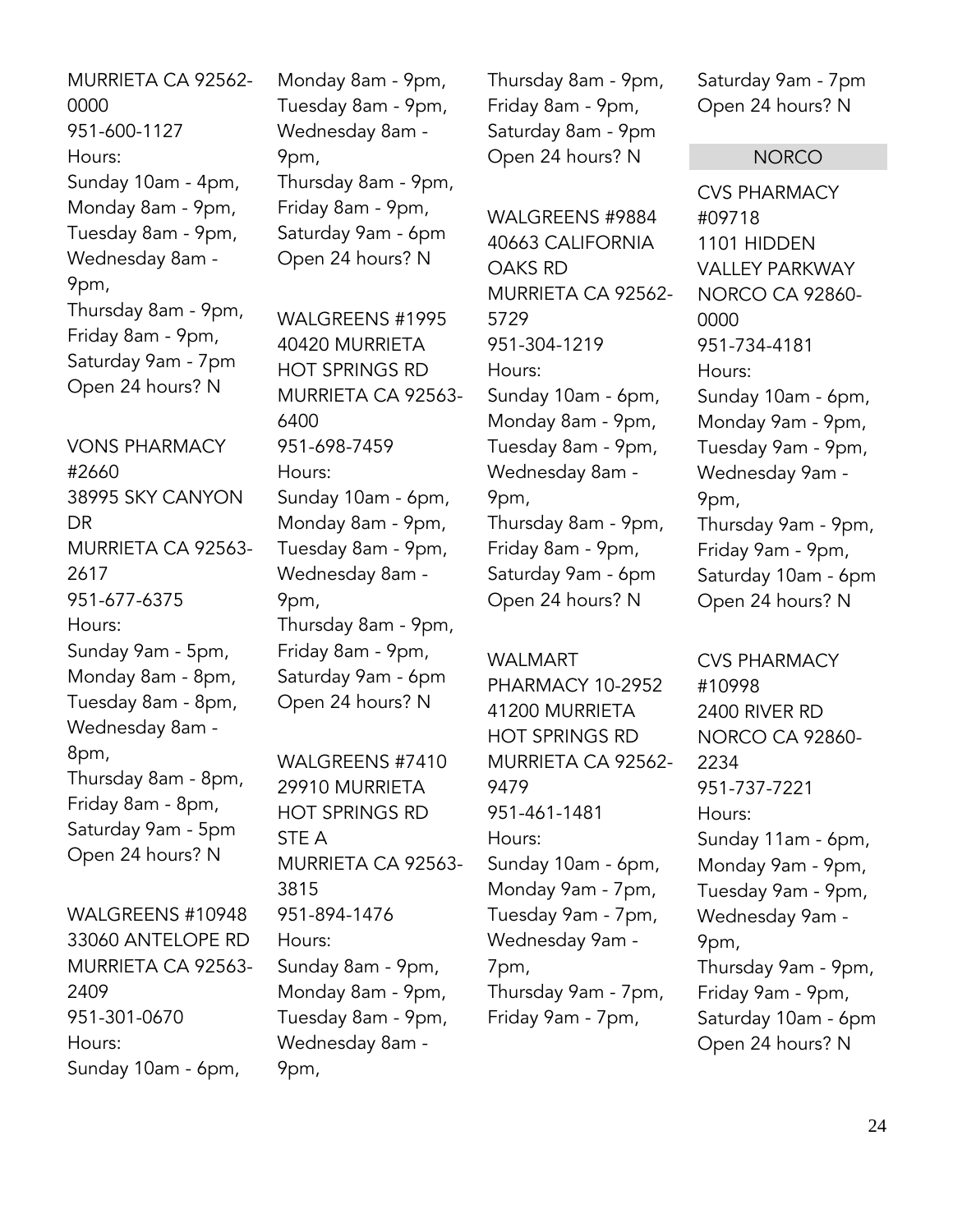CVS PHARMACY #16221 1290 HAMNER AVE NORCO CA 92860- 0000 951-735-9505 Hours: Sunday 11am - 5pm, Monday 9am - 7pm, Tuesday 9am - 7pm, Wednesday 9am - 7pm, Thursday 9am - 7pm, Friday 9am - 7pm, Saturday 9am - 5pm Open 24 hours? N

PHARMCO DRUGS 2844 HAMNER AVE NORCO CA 92860- 1929 951-734-1668 Hours: Closed on Sunday, Monday 9am - 6pm, Tuesday 9am - 6pm, Wednesday 9am - 6pm, Thursday 9am - 6pm, Friday 9am - 6pm, Saturday 9am - 2pm Open 24 hours? N

RITE AID PHARMACY 06469 1325 6TH STREET NORCO CA 92860- 1360

951-549-8586 Hours: Sunday 10am - 6pm, Monday 8am - 10pm, Tuesday 8am - 10pm, Wednesday 8am - 10pm, Thursday 8am - 10pm, Friday 8am - 10pm, Saturday 9am - 6pm Open 24 hours? N

#### PALM DESERT

COACHELLA VALLEY PHARMACY 77-932 COUNTRY CLUB DR STE #2-2 PALM DESERT CA 92211-3407 760-223-7188 Hours: Closed on Sunday, Monday 9am - 6pm, Tuesday 9am - 6pm, Wednesday 9am - 6pm, Thursday 9am - 6pm, Friday 9am - 6pm, Saturday 9am - 1pm Open 24 hours? N

**CORNERSTONE** PHARMACY 39-575 WASHINGTON ST., STE. 103 PALM DESERT CA 92211-0000

760-200-0220 Hours: Closed on Sunday, Monday 9am - 6pm, Tuesday 9am - 6pm, Wednesday 9am - 6pm, Thursday 9am - 6pm, Friday 9am - 6pm, Saturday 9am - 1pm Open 24 hours? N

COSTCO PHARMACY #441 72800 DINAH SHORE DR PALM DESERT CA 92211-0817 760-202-1362 Hours: Closed on Sunday, Monday 10am - 7pm, Tuesday 10am - 7pm, Wednesday 10am - 7pm, Thursday 10am - 7pm, Friday 10am - 7pm, Saturday 9:30am - 6pm Open 24 hours? N

CVS PHARMACY #09646 42155 WASHINGTON PALM DESERT CA 92211-0000 760-345-3259 Hours:

NR Open 24 hours? Y

CVS PHARMACY #16359 72549 HIGHWAY 111 PALM DESERT CA 92260-0000 760-776-1113 Hours: Closed on Sunday, Monday 10am - 7pm, Tuesday 10am - 7pm, Wednesday 10am - 7pm, Thursday 10am - 7pm, Friday 10am - 7pm, Saturday 10am - 7pm Open 24 hours? N

FIRESIDE PHARMACY 73847 HWY 111 PALM DESERT CA 92260-0000 760-346-1113 Hours: Closed on Sunday, Monday 9am - 6pm, Tuesday 9am - 6pm, Wednesday 9am - 6pm, Thursday 9am - 6pm, Friday 9am - 6pm, Saturday 9am - 2pm Open 24 hours? N

LA QUINTA PHARMACY 43875 WASHINGTON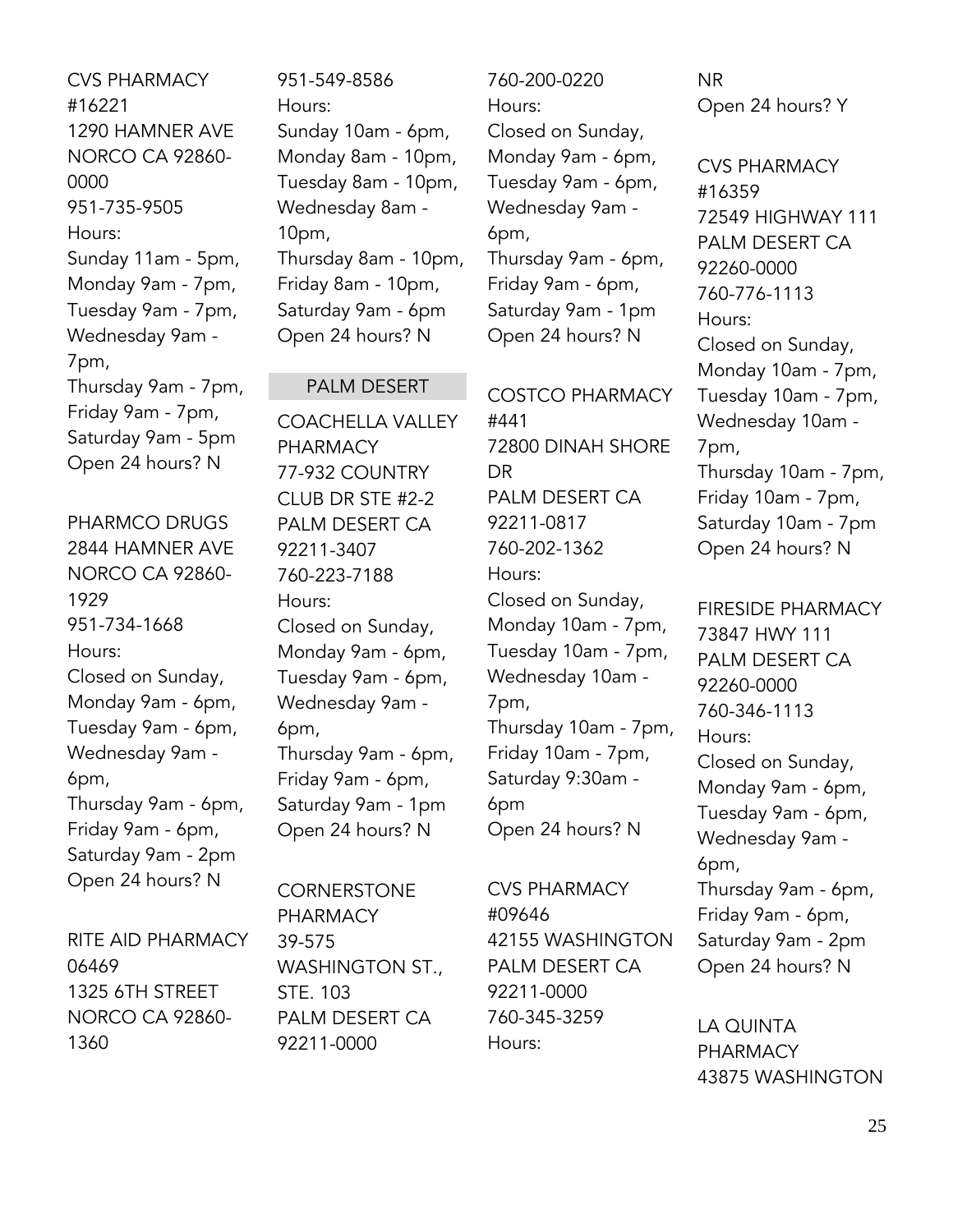ST STE A PALM DESERT CA 92211-8249 760-777-9902 Hours: Closed on Sunday, Monday 9am - 6pm, Tuesday 9am - 6pm, Wednesday 9am - 6pm, Thursday 9am - 6pm, Friday 9am - 6pm, Closed on Saturday Open 24 hours? N

MEDVILLE PHARMACY 44150 TOWN CENTER WAY STE. B4 PALM DESERT CA 92260-2752 760-636-0647 Hours: Sunday 9:30am - 2:30pm, Monday 9am - 6pm, Tuesday 9am - 6pm, Wednesday 9am - 6pm, Thursday 9am - 6pm, Friday 9am - 6pm, Saturday 9:30am - 2:30pm Open 24 hours? N

PALM DESERT DRUGS 73261 HIGHWAY 111 SUITE 101 PALM DESERT CA 92260-0000 760-636-5587 Hours: Closed on Sunday, Monday 10am - 7pm, Tuesday 10am - 7pm, Wednesday 10am - 7pm, Thursday 10am - 7pm, Friday 10am - 7pm, Saturday 9am - 3pm Open 24 hours? N

RITE AID PHARMACY 05681 72-875 HIGHWAY 111 EAST PALMS TO PINES CENTER PALM DESERT CA 92260-3312 760-346-2618 Hours: Sunday 10am - 6pm, Monday 9am - 9pm, Tuesday 9am - 9pm, Wednesday 9am - 9pm, Thursday 9am - 9pm, Friday 9am - 9pm, Saturday 9am - 6pm Open 24 hours? N

RITE AID PHARMACY 05682 74958 COUNTRY CLUB DRIVE PALM DESERT CA

92260-1960 760-776-9760 Hours: Sunday 10am - 6pm, Monday 8am - 10pm, Tuesday 8am - 10pm, Wednesday 8am - 10pm, Thursday 8am - 10pm, Friday 8am - 10pm, Saturday 9am - 6pm Open 24 hours? N

RITE AID PHARMACY 06461 39155 WASHINGTON STREET PALM DESERT CA 92211-0000 760-772-7075 Hours: Sunday 10am - 6pm, Monday 8am - 8pm, Tuesday 8am - 8pm, Wednesday 8am - 8pm, Thursday 8am - 8pm, Friday 8am - 8pm, Saturday 9am - 6pm Open 24 hours? N

SAMS PHARMACY 10-6609 34220 MONTEREY AVENUE PALM DESERT CA 92211-2096 760-770-9622 Hours:

Closed on Sunday, Monday 9am - 7pm, Tuesday 9am - 7pm, Wednesday 9am - 7pm, Thursday 9am - 7pm, Friday 9am - 7pm, Saturday 9am - 5pm Open 24 hours? N

SAVON PHARMACY #3559 74590 HWY 111 PALM DESERT CA 92260-0000 760-346-2573 Hours: Sunday 10am - 6pm, Monday 9am - 9pm, Tuesday 9am - 9pm, Wednesday 9am - 9pm, Thursday 9am - 9pm, Friday 9am - 9pm, Saturday 9am - 5pm Open 24 hours? N

WALGREENS #10242 78218 VARNER RD PALM DESERT CA 92211-4134 760-200-4382 Hours: Sunday 10am - 6pm, Monday 8am - 9pm, Tuesday 8am - 9pm, Wednesday 8am - 9pm, Thursday 8am - 9pm,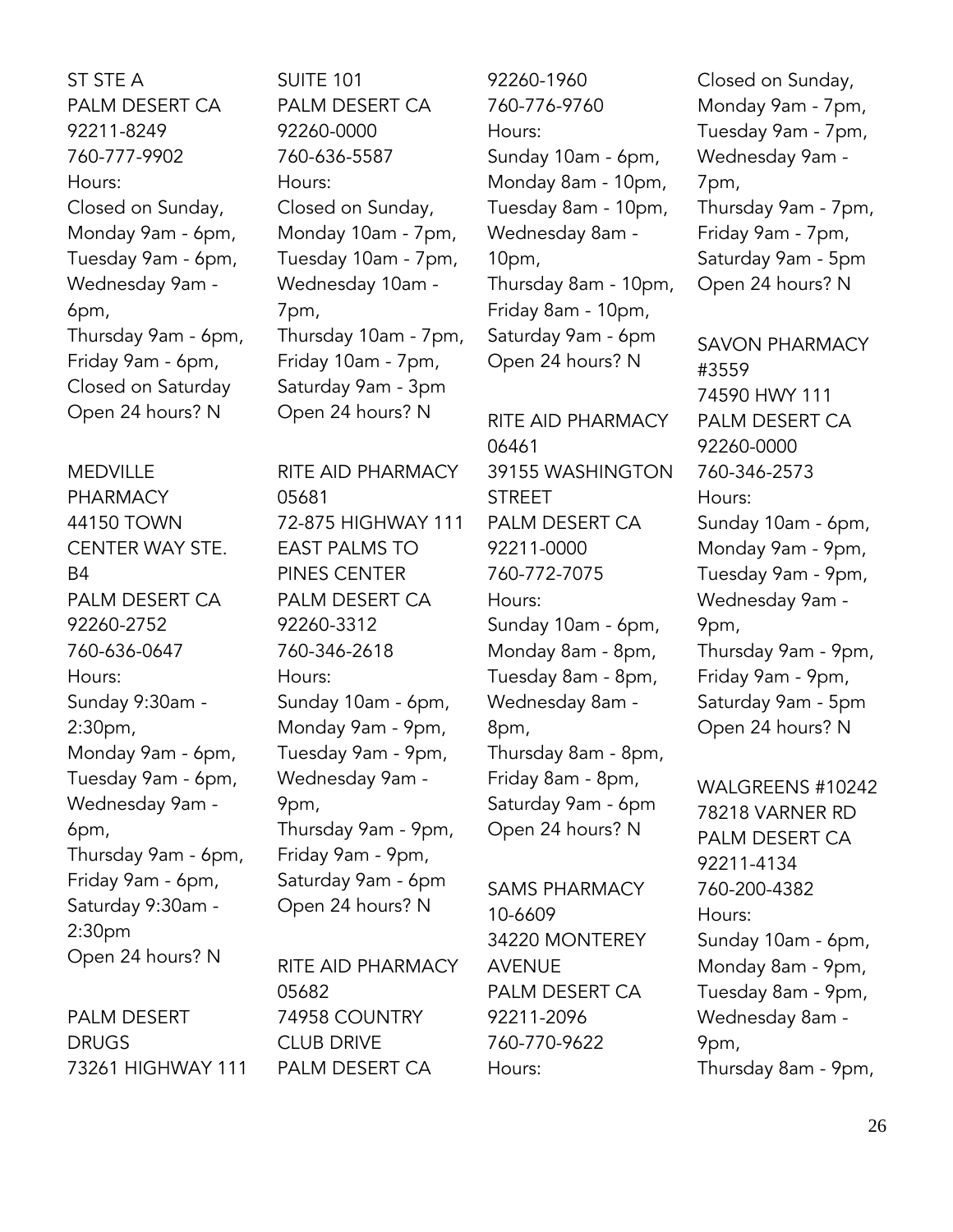Friday 8am - 9pm, Saturday 9am - 6pm Open 24 hours? N

WALGREENS #4756 44840 MONTEREY AVE PALM DESERT CA 92260-3325 760-674-0716 Hours: NR Open 24 hours? Y

PHARMACY 10-3026 72314 HIGHWAY 111 PALM DESERT CA

Sunday 10am - 6pm, Monday 9am - 9pm, Tuesday 9am - 9pm, Wednesday 9am -

Thursday 9am - 9pm, Friday 9am - 9pm, Saturday 10am - 6pm Open 24 hours? N

WALMART

92260-2747 760-469-3441

Hours:

9pm,

Sunday 10am - 6pm, Monday 9am - 8pm, Tuesday 9am - 8pm, Wednesday 9am - 8pm, Thursday 9am - 8pm, Friday 9am - 8pm, Saturday 9am - 7pm Open 24 hours? N

#### PALM SPRINGS

COMMUNITY, A WALGREENS PHARMACY #13435 555 S SUNRISE WAY STE. 112-113 PALM SPRINGS CA 92264-7869 760-323-1973 Hours: Closed on Sunday, Monday 8am - 6pm, Tuesday 8am - 6pm, Wednesday 8am - 6pm, Thursday 8am - 6pm, Friday 8am - 6pm, Saturday 10am - 2pm Open 24 hours? N

WALMART PHARMACY 10-5096 34500 MONTEREY AVE PALM DESERT CA 92211-2089 760-328-3168 Hours:

CVS PHARMACY #09804 425 SUNRISE WAY SOUTH PALM SPRINGS CA 92262-0000 760-322-2784 Hours: Sunday 10am - 6pm,

Monday 8am - 9pm, Tuesday 8am - 9pm, Wednesday 8am - 9pm, Thursday 8am - 9pm, Friday 8am - 9pm, Saturday 9am - 6pm Open 24 hours? N

DESERT HOSPITAL

OUTPATIENT PHARMACY 1180 N INDIAN CANYON DRIVE SUITE E140 PALM SPRINGS CA 92262-0000 760-323-1001 Hours: Closed on Sunday, Monday 8am - 5pm, Tuesday 8am - 5pm, Wednesday 8am - 5pm, Thursday 8am - 5pm, Friday 8am - 5pm, Saturday 8am - 4pm Open 24 hours? N

HERITAGE PHARMACY 275 N EL CIELO RD D405 PALM SPRINGS CA 92262-0000 760-416-7999 Hours: Closed on Sunday,

Monday 9am - 5:30pm, Tuesday 9am - 5:30pm, Wednesday 9am - 5:30pm, Thursday 9am - 5:30pm, Friday 9am - 5:30pm, Closed on Saturday Open 24 hours? N

LAS PALMAS PHARMACY 555 E TACHEVAH DR STE 1W101 PALM SPRINGS CA 92262-0000 760-416-0830 Hours: Closed on Sunday, Monday 9am - 6pm, Tuesday 9am - 6pm, Wednesday 9am - 6pm, Thursday 9am - 6pm, Friday 9am - 6pm, Closed on Saturday Open 24 hours? N

RALPHS PHARMACY 425 S SUNRISE WAY STE A PALM SPRINGS CA 92262-0000 760-327-4381 Hours: Sunday 10am - 6pm, Monday 9am - 8pm,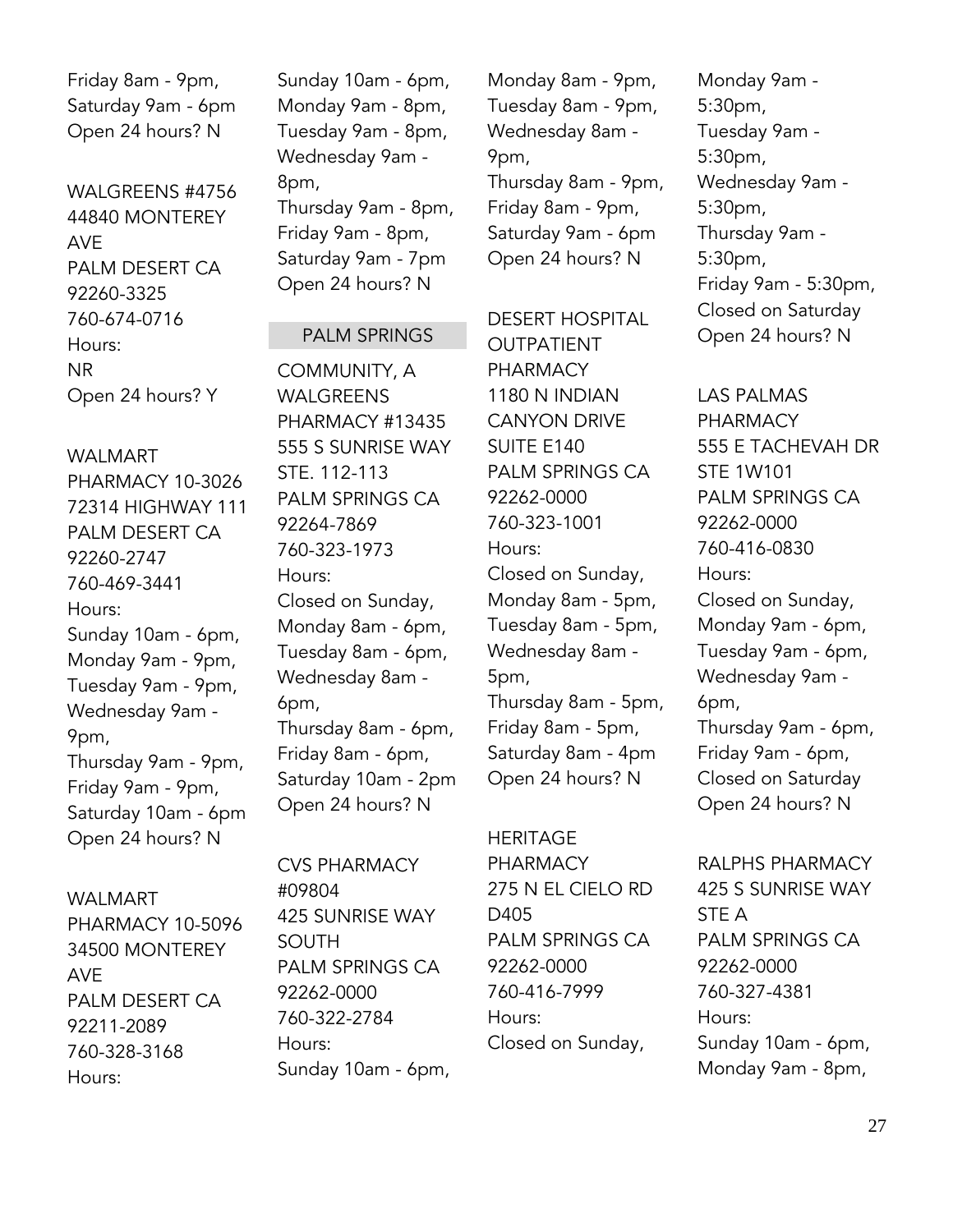Tuesday 9am - 8pm, Wednesday 9am - 8pm, Thursday 9am - 8pm, Friday 9am - 8pm, Saturday 10am - 6pm Open 24 hours? N

RITE AID PHARMACY 05683 366 SOUTH PALM CANYON DRIVE PALM SPRINGS CA 92262-7302 760-325-2326 Hours: Sunday 10am - 6pm, Monday 9am - 9pm, Tuesday 9am - 9pm, Wednesday 9am - 9pm, Thursday 9am - 9pm, Friday 9am - 9pm, Saturday 9am - 6pm Open 24 hours? N

RITE AID PHARMACY 05684 111 SOUTH SUNRISE **WAY** PALM SPRINGS CA 92262-6736 760-327-9133 Hours: Sunday 10am - 6pm, Monday 8am - 9pm, Tuesday 8am - 9pm, Wednesday 8am - 9pm,

Thursday 8am - 9pm, Friday 8am - 9pm, Saturday 9am - 6pm Open 24 hours? N

SAVON PHARMACY #1569 1751 N SUNRISE **WAY** PALM SPRINGS CA 92262-0000 760-322-1131 Hours: Sunday 10am - 5pm, Monday 8am - 8pm, Tuesday 8am - 8pm, Wednesday 8am - 8pm, Thursday 8am - 8pm, Friday 8am - 8pm, Saturday 9am - 5pm Open 24 hours? N

THE MEDICINE SHOPPE 170 E TAHQUITZ CANYON WAY PALM SPRINGS CA 92262-6431 760-318-6363 Hours: Closed on Sunday, Monday 9am - 6pm, Tuesday 9am - 6pm, Wednesday 9am - 6pm, Thursday 9am - 6pm, Friday 9am - 6pm,

Saturday 10am - 3pm Open 24 hours? N

VONS PHARMACY #2384 4733 E PALM CANYON DR PALM SPRINGS CA 92264-5219 760-324-8269 Hours: Sunday 9am - 5pm, Monday 8am - 8pm, Tuesday 8am - 8pm, Wednesday 8am - 8pm, Thursday 8am - 8pm, Friday 8am - 8pm, Saturday 9am - 5pm Open 24 hours? N

WALGREENS #1079 1700 E VISTA CHINO PALM SPRINGS CA 92262-3511 760-864-1516 Hours: Sunday 10am - 6pm, Monday 8am - 9pm, Tuesday 8am - 9pm, Wednesday 8am - 9pm, Thursday 8am - 9pm, Friday 8am - 9pm, Saturday 9am - 6pm Open 24 hours? N

WALGREENS #7577 1695 N SUNRISE

**WAY** PALM SPRINGS CA 92262-3701 760-325-9370 Hours: Closed on Sunday, Monday 8am - 6:30pm, Tuesday 8am - 6:30pm, Wednesday 8am - 6:30pm, Thursday 8am - 6:30pm, Friday 8am - 6:30pm, Saturday 9am - 3pm Open 24 hours? N

WALGREENS #9885 2465 E PALM CANYON DR PALM SPRINGS CA 92264-7010 760-322-9351 Hours: Sunday 10am - 6pm, Monday 8am - 9pm, Tuesday 8am - 9pm, Wednesday 8am - 9pm, Thursday 8am - 9pm, Friday 8am - 9pm, Saturday 9am - 6pm Open 24 hours? N

WALMART PHARMACY 10-1832 5601 E RAMON RD PALM SPRINGS CA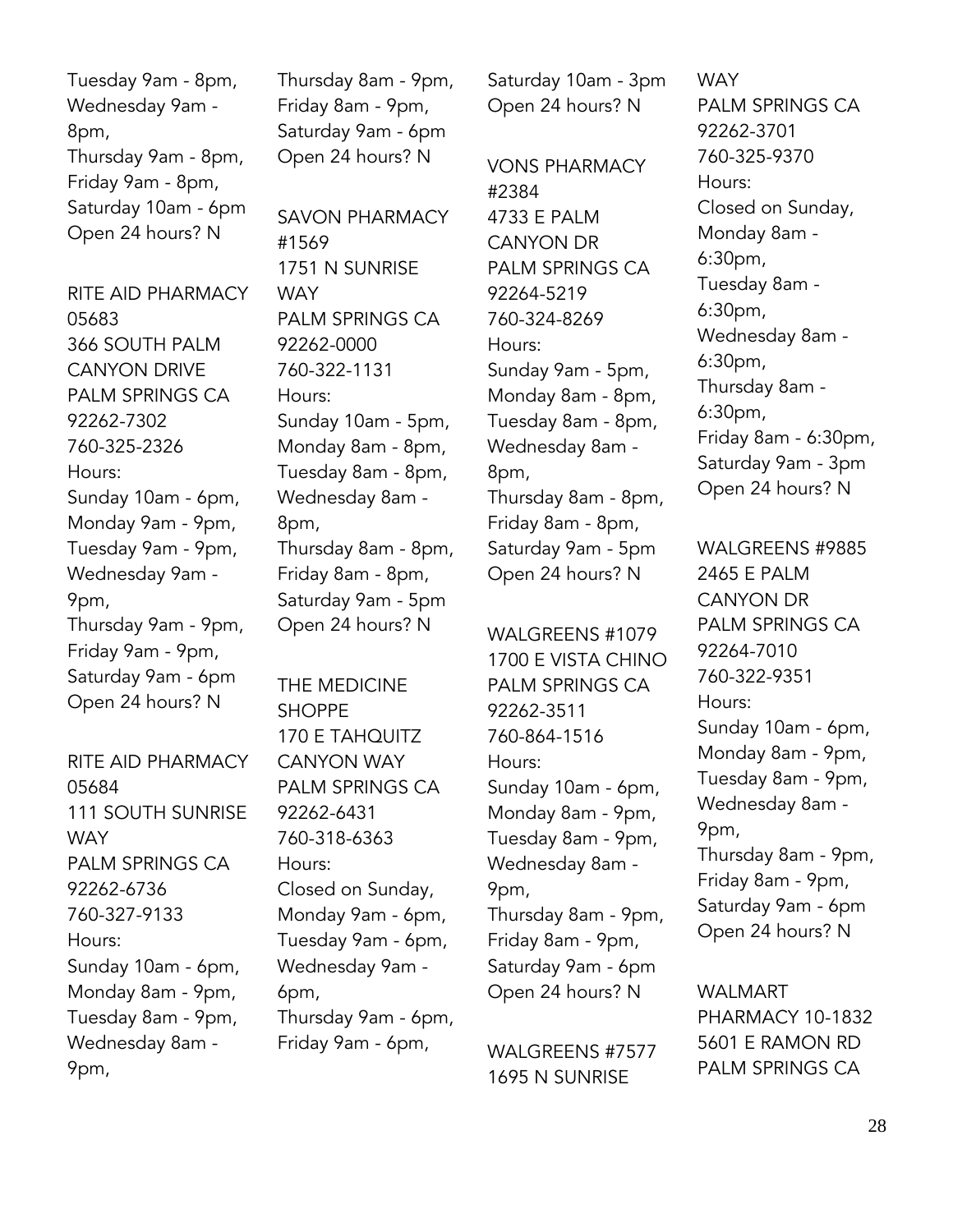92264-3605 760-322-1488 Hours: Sunday 10am - 6pm, Monday 9am - 9pm, Tuesday 9am - 9pm, Wednesday 9am - 9pm, Thursday 9am - 9pm, Friday 9am - 9pm, Saturday 9am - 7pm Open 24 hours? N

WHITE CROSS PHARMACY #1 1717 EAST VISTA CHINO DRIVE B-2 PALM SPRINGS CA 92262-3700 760-322-6700 Hours: Closed on Sunday, Monday 9am - 5:30pm, Tuesday 9am - 5:30pm, Wednesday 9am - 5:30pm, Thursday 9am - 5:30pm, Friday 9am - 5:30pm, Closed on Saturday Open 24 hours? N

#### PERRIS

DOMINGUEZ, A WALGREENS PHARMACY 2055 N PERRIS BLVD PERRIS CA 92571- 2515 951-943-8188 Hours: Sunday 10am - 3pm, Monday 8:30am - 6pm, Tuesday 8:30am - 6pm, Wednesday 8:30am - 6pm, Thursday 8:30am - 6pm, Friday 8:30am - 6pm, Saturday 9am - 5pm Open 24 hours? N

MED PERX PHARMACY LLC 24 S D ST STE 106 PERRIS CA 92570- 2111 951-722-4383 Hours: Closed on Sunday, Monday 9am - 5:30pm, Tuesday 9am - 5:30pm, Wednesday 9am - 5:30pm, Thursday 9am - 5:30pm, Friday 9am - 5:30pm, Saturday 10:30am - 2:30pm Open 24 hours? N

MY TOWN PHARMACY 404 E 4TH ST PERRIS CA 92570- 2201 951-943-1575 Hours: Closed on Sunday, Monday 9am - 6pm, Tuesday 9am - 6pm, Wednesday 9am - 6pm, Thursday 9am - 6pm, Friday 9am - 6pm, Saturday 10am - 2pm Open 24 hours? N

NUEVO PHARMACY 75 W NUEVO RD STE H PERRIS CA 92571- 0000 951-322-4700 Hours: Closed on Sunday, Monday 9am - 6pm, Tuesday 9am - 6pm, Wednesday 9am - 6pm, Thursday 9am - 6pm, Friday 9am - 6pm, Saturday 9am - 1pm Open 24 hours? N

PERRIS HILLS PHARMACY 524 W 4TH ST STE A PERRIS CA 92570- 2016

951-657-9511 Hours: Sunday 9am - 12pm, Monday 8am - 7pm, Tuesday 8am - 7pm, Wednesday 8am - 7pm, Thursday 8am - 7pm, Friday 8am - 7pm, Saturday 9am - 1pm Open 24 hours? N

PERRIS HILLS PHARMACY 524 W 4TH ST STE A PERRIS CA 92570- 2016 951-657-9511 Hours: Sunday 9am - 12pm, Monday 8am - 7pm, Tuesday 8am - 7pm, Wednesday 8am - 7pm, Thursday 8am - 7pm, Friday 8am - 7pm, Saturday 9am - 1pm Open 24 hours? N

RITE AID PHARMACY 05729 1688 NORTH PERRIS BOULEVARD PERRIS CA 92571- 4709 951-943-6868 Hours: Sunday 9am - 7pm, Monday 7am - 11pm,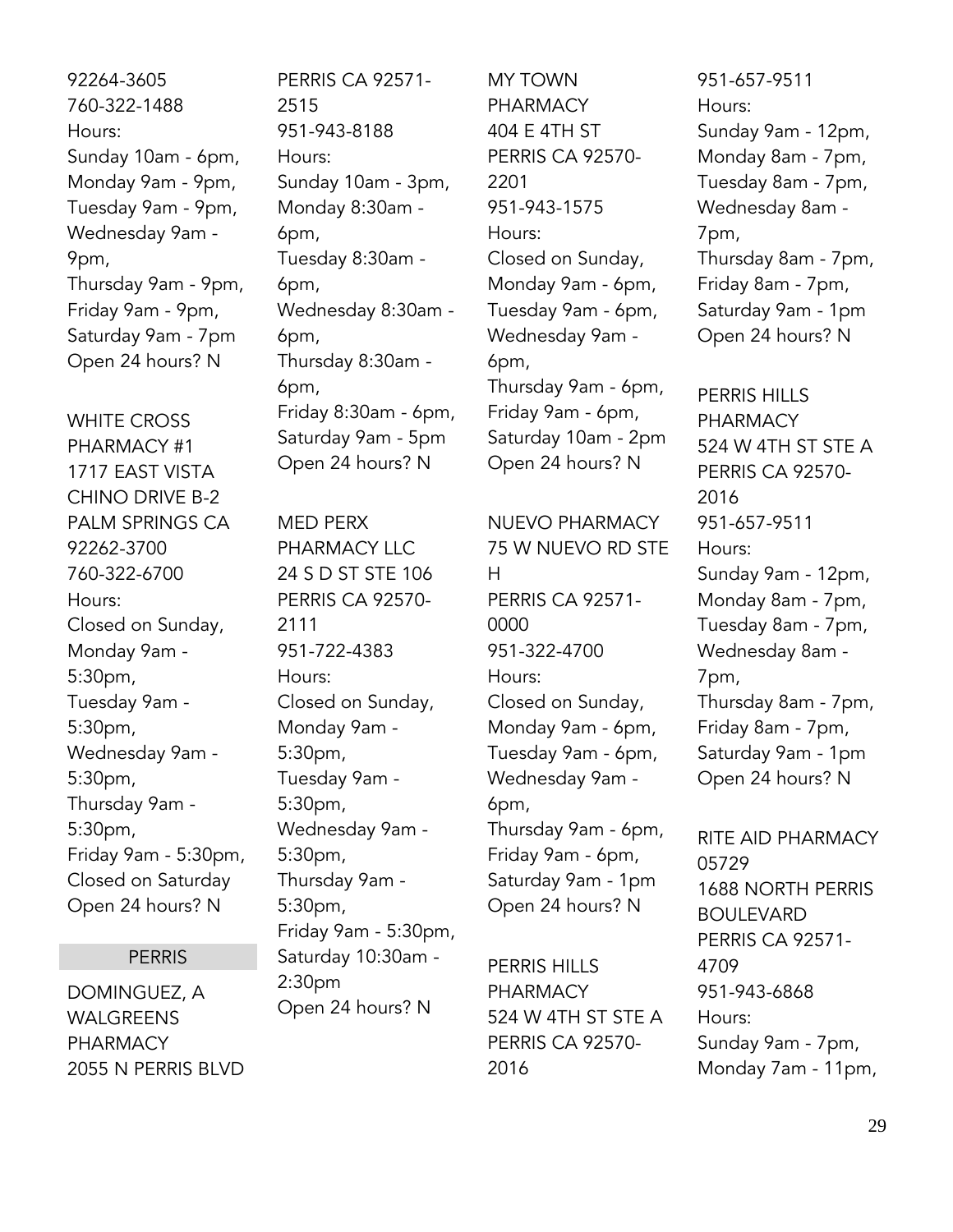Tuesday 7am - 11pm, Wednesday 7am - 11pm, Thursday 7am - 11pm, Friday 7am - 11pm, Saturday 8am - 8pm Open 24 hours? N

SMART CARE PHARMACY 1675 N PERRIS BLVD STE A 10 PERRIS CA 92571- 0000 201-888-6845 Hours: Closed on Sunday, Monday 10am - 7pm, Tuesday 10am - 7pm, Wednesday 10am - 7pm, Thursday 10am - 7pm, Friday 10am - 7pm, Saturday 10am - 4pm Open 24 hours? N

VIP PHARMACY 126 AVOCADO AVE STE 101 PERRIS CA 92571- 2605 951-846-0022 Hours: Closed on Sunday, Monday 9am - 6pm, Tuesday 9am - 6pm, Wednesday 9am - 6pm, Thursday 9am - 6pm, Friday 9am - 6pm, Closed on Saturday Open 24 hours? N

WALMART PHARMACY 10-1747 1800 N PERRIS BLVD PERRIS CA 92571- 3254 951-940-9190 Hours: Sunday 10am - 6pm, Monday 9am - 9pm, Tuesday 9am - 9pm, Wednesday 9am - 9pm, Thursday 9am - 9pm, Friday 9am - 9pm, Saturday 9am - 7pm Open 24 hours? N

#### RANCHO MIRAGE

CVS PHARMACY #09153 42520 BOB HOPE DR RANCHO MIRAGE CA 92270-4471 760-568-5651 Hours: Sunday 10am - 6pm, Monday 8am - 9pm, Tuesday 8am - 9pm, Wednesday 8am - 9pm, Thursday 8am - 9pm, Friday 8am - 9pm, Saturday 9am - 6pm Open 24 hours? N

GELSON'S **PHARMACY** 36-101 BOB HOPE DR RANCHO MIRAGE CA 92270-0000 760-321-1006 Hours: Sunday 10am - 5pm, Monday 9am - 7pm, Tuesday 9am - 7pm, Wednesday 9am - 7pm, Thursday 9am - 7pm, Friday 9am - 7pm, Saturday 10am - 5pm Open 24 hours? N

#### ROSE PHARMACY

35400 BOB HOPE DR STE 207 RANCHO MIRAGE CA 92270-1774 760-832-6287 Hours: Closed on Sunday, Monday 10am - 6:30pm, Tuesday 10am - 6:30pm, Wednesday 10am - 6:30pm, Thursday 10am - 6:30pm, Friday 10am - 6:30pm, Closed on Saturday Open 24 hours? N

SAVON PHARMACY #2586 40101 MONTEREY AVE RANCHO MIRAGE CA 92270-0000 760-674-4738 Hours: Sunday 10am - 5pm, Monday 8am - 8pm, Tuesday 8am - 8pm, Wednesday 8am - 8pm, Thursday 8am - 8pm, Friday 8am - 8pm, Saturday 9am - 6pm Open 24 hours? N

#### VIVARX

72780 COUNTRY CLUB DR STE 403 RANCHO MIRAGE CA 92270-4149 760-610-6512 Hours: Closed on Sunday, Monday 9:30am - 5:30pm, Tuesday 9:30am - 5:30pm, Wednesday 9:30am - 5:30pm, Thursday 9:30am - 5:30pm, Friday 9:30am - 5:30pm, Saturday 10am - 4pm Open 24 hours? N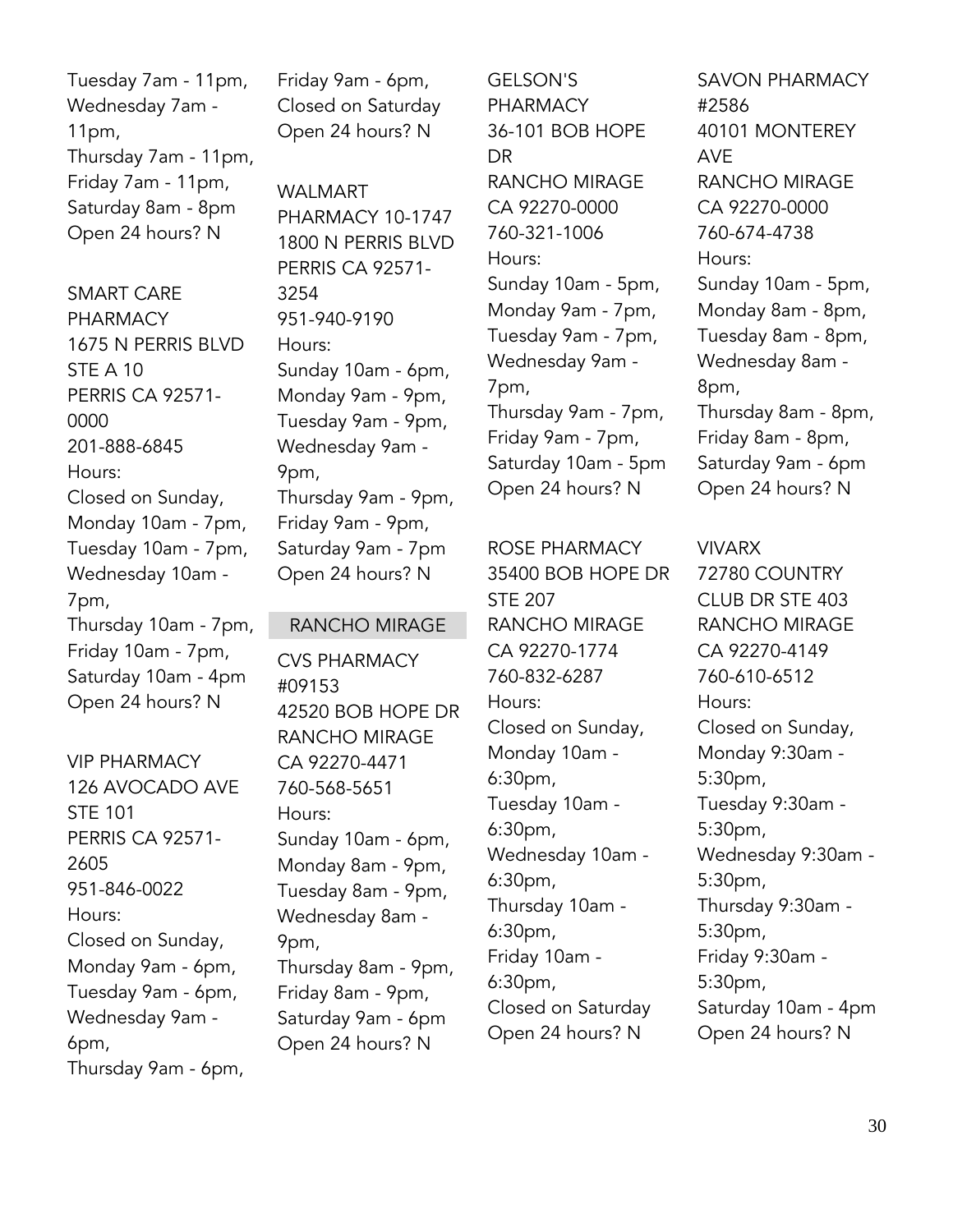WALGREENS #9641 72027 DINAH SHORE **DR** RANCHO MIRAGE CA 92270-1781 760-321-4892 Hours: Sunday 10am - 6pm, Monday 8am - 9pm, Tuesday 8am - 9pm, Wednesday 8am - 9pm, Thursday 8am - 9pm, Friday 8am - 9pm, Saturday 9am - 6pm Open 24 hours? N

#### RIVERSIDE

ABC PHARMACY 777 W BLAINE ST RIVERSIDE CA 92507- 3940 951-299-9922 Hours: Closed on Sunday, Monday 9am - 6pm, Tuesday 9am - 6pm, Wednesday 9am - 6pm, Thursday 9am - 6pm, Friday 9am - 6pm, Closed on Saturday Open 24 hours? N

AQUA PHARMACY 4336 MARKET ST RIVERSIDE CA 92501- 3518

951-683-2600 Hours: Closed on Sunday, Monday 9am - 5pm, Tuesday 9am - 5pm, Wednesday 9am - 5pm, Thursday 9am - 5pm, Friday 9am - 5pm, Closed on Saturday Open 24 hours? N

ARLINGTON MEDICA PHARMACY 8207 ARLINGTON AVE SUITE A RIVERSIDE CA 92503- 0429 951-240-5555 Hours: Closed on Sunday, Monday 9am - 6pm, Tuesday 9am - 6pm, Wednesday 9am - 6pm, Thursday 9am - 6pm, Friday 9am - 6pm, Saturday 10am - 1pm Open 24 hours? N

ARLINGTON PRESCRIPTION PHARMACY 8990 GARFIELD ST STE 12 RIVERSIDE CA 92503- 3922 951-688-5232 Hours:

Closed on Sunday, Monday 8:30am - 6pm, Tuesday 8:30am - 6pm, Wednesday 8:30am - 6pm, Thursday 8:30am - 6pm, Friday 8:30am - 6pm, Closed on Saturday Open 24 hours? N

CARE PLUS PHARMACY 4990 ARLINGTON AVE STE A RIVERSIDE CA 92504- 2757 951-324-1610 Hours: Closed on Sunday, Monday 9am - 6pm, Tuesday 9am - 6pm, Wednesday 9am - 6pm, Thursday 9am - 6pm, Friday 9am - 6pm, Closed on Saturday Open 24 hours? N

CENTRAL BEST PHARMACY INC 4100 CENTRAL AVE STE 100 RIVERSIDE CA 92506- 2933 951-823-0273 Hours:

Sunday 10am - 6pm, Monday 9am - 10pm, Tuesday 9am - 10pm, Wednesday 9am - 10pm, Thursday 9am - 10pm, Friday 9am - 10pm, Saturday 10am - 6pm Open 24 hours? N

COMMUNITY CARE PHARMACY 4440 BROCKTON RIVERSIDE CA 92501- 4026 951-682-1063 Hours: Closed on Sunday, Monday 9am - 6pm, Tuesday 9am - 6pm, Wednesday 9am - 6pm, Thursday 9am - 6pm, Friday 9am - 6pm, Closed on Saturday Open 24 hours? N

**COMMUNITY** PROFESSIONAL PHARMACY 4510 BROCKTON AVE. STE 107 RIVERSIDE CA 92501- 4009 951-683-1200 Hours: Closed on Sunday, Monday 9am - 6pm, Tuesday 9am - 6pm,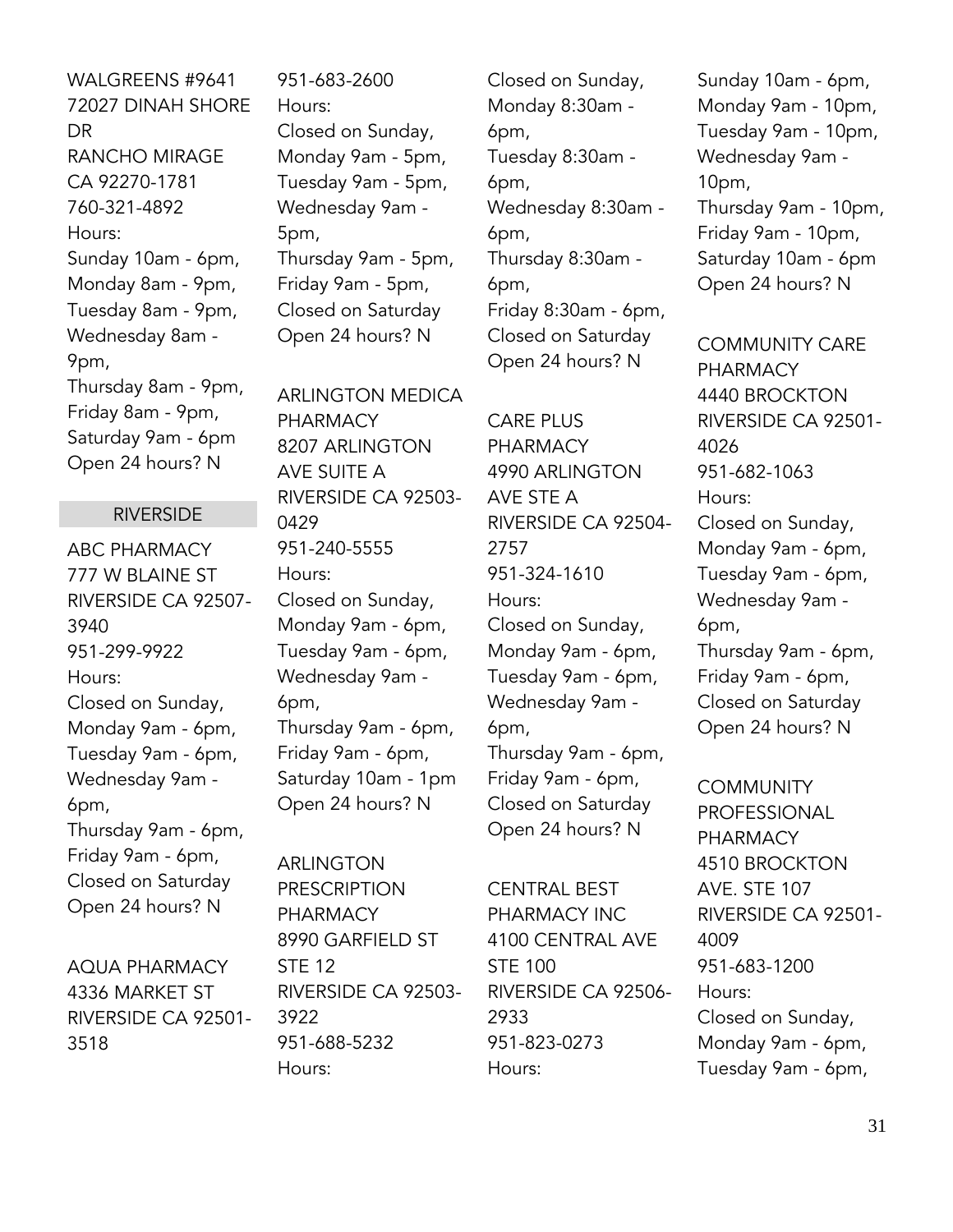Wednesday 9am - 6pm, Thursday 9am - 6pm, Friday 9am - 6pm, Closed on Saturday Open 24 hours? N

COMMUNITY, A WALGREENS PHARMACY #16554 7000 INDIANA AVE STE 112 RIVERSIDE CA 92506- 4153 951-892-7538 Hours: Closed on Sunday, Monday 8:30am - 5pm, Tuesday 8:30am - 5pm, Wednesday 8:30am - 5pm, Thursday 8:30am - 5pm, Friday 8:30am - 5pm, Closed on Saturday Open 24 hours? N

CVS PHARMACY #04704 6405 DAY ST RIVERSIDE CA 92507- 0000 951-697-5656 Hours: Closed on Sunday, Monday 9am - 6pm, Tuesday 9am - 6pm,

Wednesday 9am - 6pm, Thursday 9am - 6pm, Friday 9am - 6pm, Saturday 10am - 1pm Open 24 hours? N

CVS PHARMACY

7117 BROCKTON

951-782-3653

Closed on Sunday, Monday 8:30am -

Tuesday 8:30am -

Wednesday 8:30am -

Friday 8:30am - 6pm, Saturday 9am - 1pm Open 24 hours? N

Thursday 8:30am -

CVS PHARMACY

3361 MARKET ST

951-680-1145

RIVERSIDE CA 92501-

Sunday 10am - 6pm, Monday 8am - 9pm, Tuesday 8am - 9pm,

RIVERSIDE CA 92506-

#04774

AVE

0000

Hours:

6pm,

6pm,

6pm,

6pm,

#08897

0000

Hours:

Thursday 8am - 9pm, Friday 8am - 9pm, Saturday 9am - 6pm Open 24 hours? N

9pm,

Wednesday 8am -

CVS PHARMACY #09746 6840 LINCOLN AVE RIVERSIDE CA 92506- 0000 951-369-9941 Hours: Sunday 10am - 6pm, Monday 9am - 9pm, Tuesday 9am - 9pm, Wednesday 9am - 9pm, Thursday 9am - 9pm, Friday 9am - 9pm, Saturday 9am - 6pm Open 24 hours? N

CVS PHARMACY #09799 6215 RIVERSIDE AVE RIVERSIDE CA 92506- 0000 951-781-0146 Hours: Sunday 10am - 6pm, Monday 8am - 10pm, Tuesday 8am - 10pm, Wednesday 8am - 10pm, Thursday 8am - 10pm, Friday 8am - 10pm,

Saturday 9am - 6pm Open 24 hours? N

CVS PHARMACY #09803 491 E ALESSANDRO BLVD RIVERSIDE CA 92508- 0000 951-780-1835 Hours: Sunday 10am - 6pm, Monday 8am - 9pm, Tuesday 8am - 9pm, Wednesday 8am - 9pm, Thursday 8am - 9pm, Friday 8am - 9pm, Saturday 9am - 6pm Open 24 hours? N

CVS PHARMACY #09849 8280 MAGNOLIA AVE RIVERSIDE CA 92504- 0000 951-687-1308 Hours: NR Open 24 hours? Y

CVS PHARMACY #09910 3440 LA SIERRA RIVERSIDE CA 92503- 0000 951-352-1933 Hours: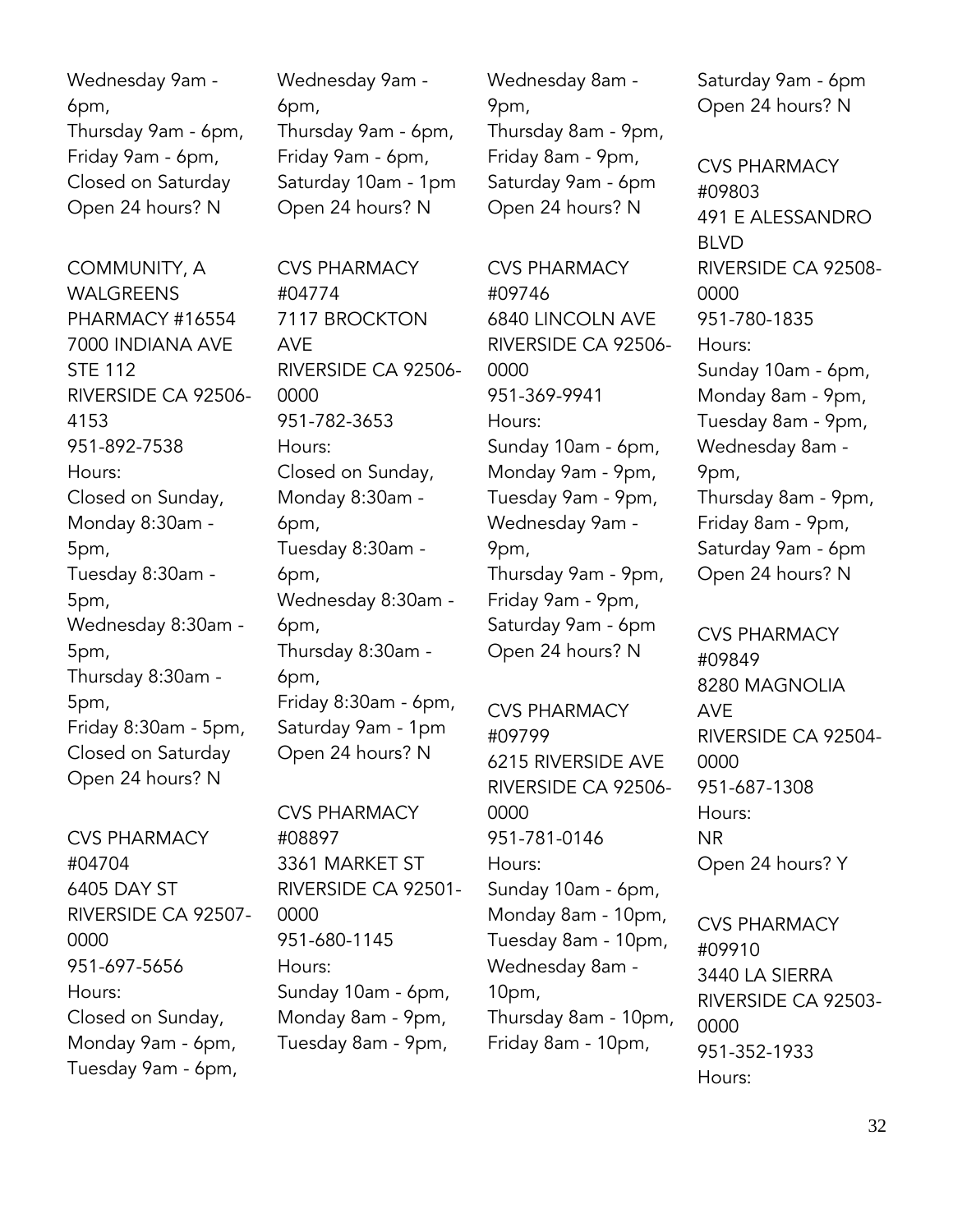Sunday 10am - 6pm, Monday 8am - 9pm, Tuesday 8am - 9pm, Wednesday 8am - 9pm, Thursday 8am - 9pm, Friday 8am - 9pm, Saturday 9am - 6pm Open 24 hours? N

CVS PHARMACY #16053 3520 TYLER ST RIVERSIDE CA 92503- 0000 951-351-1083 Hours: Sunday 11am - 5pm, Monday 9am - 7pm, Tuesday 9am - 7pm, Wednesday 9am - 7pm, Thursday 9am - 7pm, Friday 9am - 7pm, Saturday 9am - 5pm Open 24 hours? N

CVS PHARMACY #16094 3333 ARLINGTON AVE RIVERSIDE CA 92506- 0000 951-276-9319 Hours: Sunday 9am - 6pm, Monday 9am - 9pm, Tuesday 9am - 9pm,

Wednesday 9am - 9pm, Thursday 9am - 9pm, Friday 9am - 9pm, Saturday 9am - 6pm Open 24 hours? N

CVS PHARMACY #16964 2755 CANYON SPRINGS PKWY RIVERSIDE CA 92507- 0000 951-697-6449 Hours: Sunday 11am - 5pm, Monday 9am - 7pm, Tuesday 9am - 7pm, Wednesday 9am - 7pm, Thursday 9am - 7pm, Friday 9am - 7pm, Saturday 9am - 5pm Open 24 hours? N

EMPIRE PHARMACY INC 1340 **MASSACHUSETTS** AVE RIVERSIDE CA 92507- 0000 951-530-8800 Hours: Closed on Sunday, Monday 9am - 5pm, Tuesday 9am - 5pm, Wednesday 9am - 5pm,

Thursday 9am - 5pm, Friday 9am - 5pm, Closed on Saturday Open 24 hours? N

GOLDEN HEALTH PHARMACY 2392 UNIVERSITY AVE RIVERSIDE CA 92507- 4266 951-289-9916 Hours: Closed on Sunday, Monday 10am - 4pm, Tuesday 10am - 4pm, Wednesday 10am - 4pm, Thursday 10am - 4pm, Friday 10am - 4pm, Closed on Saturday Open 24 hours? N

ICAREMORE PHARMACY 9493 GARFIELD ST RIVERSIDE CA 92503- 3765 951-299-7100 Hours: Closed on Sunday, Monday 9am - 6pm, Tuesday 9am - 6pm, Wednesday 9am - 6pm, Thursday 9am - 6pm, Friday 9am - 6pm,

Closed on Saturday Open 24 hours? N

INDIANA PHARMACY 6780 INDIANA AVE STE 145 RIVERSIDE CA 92506- 4270 951-777-2881 Hours: Closed on Sunday, Monday 9am - 6pm, Tuesday 9am - 6pm, Wednesday 9am - 6pm, Thursday 9am - 6pm, Friday 9am - 6pm, Closed on Saturday Open 24 hours? N

MEXICARE **PHARMACY** 9670 MAGNOLIA AVE STE 107 RIVERSIDE CA 92503- 3684 951-588-6727 Hours: Closed on Sunday, Monday 9am - 6pm, Tuesday 9am - 6pm, Wednesday 9am - 6pm, Thursday 9am - 6pm, Friday 9am - 6pm, Closed on Saturday Open 24 hours? N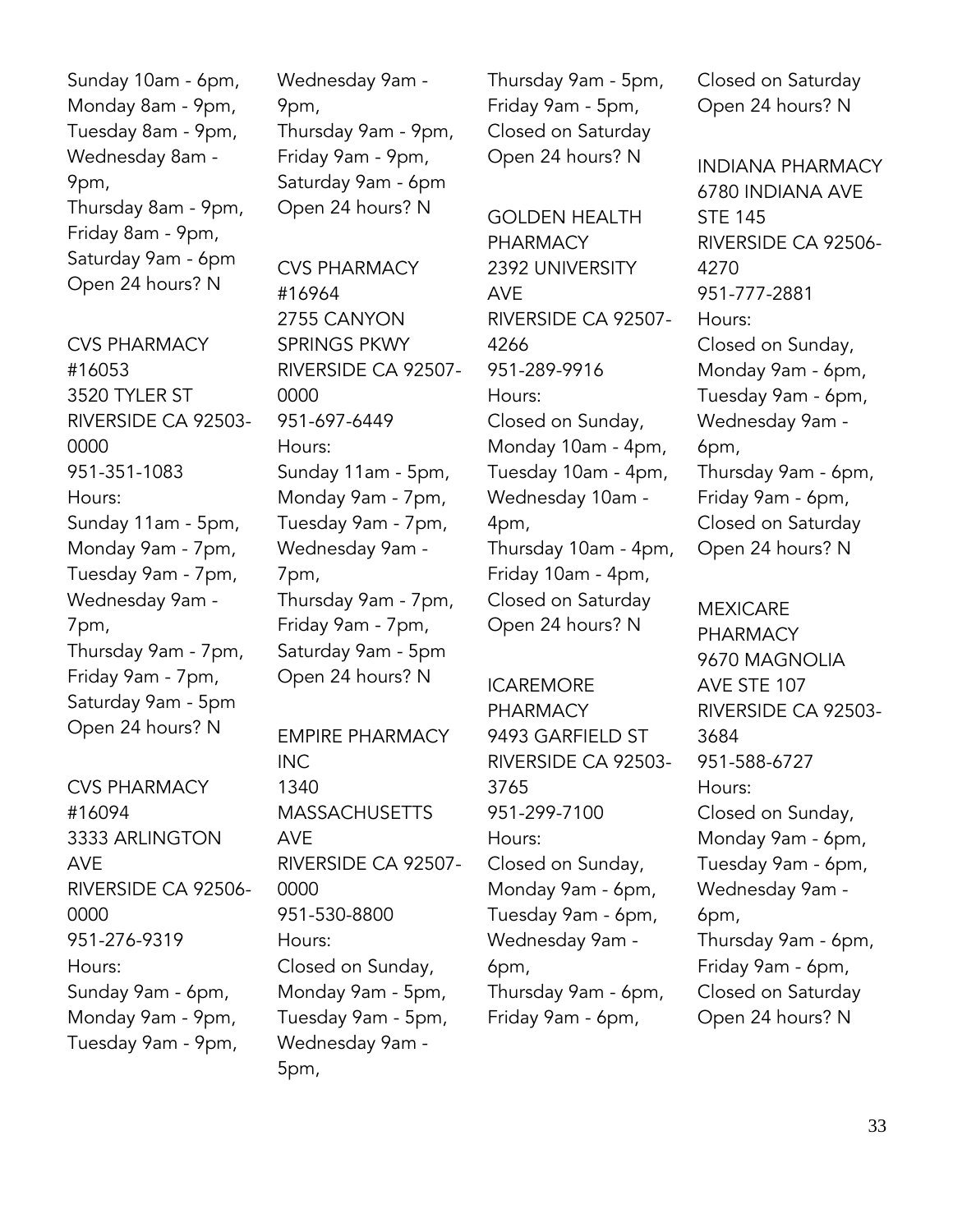PARKE VISTA PHARMACY 3838 SHERMAN DR STE 1 RIVERSIDE CA 92503- 4088 951-687-4203 Hours: Closed on Sunday, Monday 8:30am - 5:30pm, Tuesday 8:30am - 5:30pm, Wednesday 8:30am - 5:30pm, Thursday 8:30am - 5:30pm, Friday 8:30am - 5:30pm, Closed on Saturday Open 24 hours? N

PARKVIEW MEDICAL PLAZA PHARMACY 3975 JACKSON ST STE 109 RIVERSIDE CA 92503- 0000 951-637-0180 Hours: Closed on Sunday, Monday 9am - 6pm, Tuesday 9am - 6pm, Wednesday 9am - 6pm, Thursday 9am - 6pm, Friday 9am - 6pm, Closed on Saturday Open 24 hours? N

PHARMACY EXPRESS 5575 MISSION BLVD RIVERSIDE CA 92509- 4503 951-683-2172 Hours: Closed on Sunday, Monday 9am - 6pm, Tuesday 9am - 6pm, Wednesday 9am - 6pm, Thursday 9am - 6pm, Friday 9am - 6pm, Saturday 9am - 2pm Open 24 hours? N

RAINCROSS PHARMACY 4646 BROCKTON AVE STE 104 RIVERSIDE CA 92506- 0000 951-788-4646 Hours: Closed on Sunday, Monday 8:30am - 5:30pm, Tuesday 8:30am - 5:30pm, Wednesday 8:30am - 5:30pm, Thursday 8:30am - 5:30pm, Friday 8:30am - 5:30pm, Closed on Saturday Open 24 hours? N

RALPHS PHARMACY 3350 LA SIERRA AVE RIVERSIDE CA 92503- 0000 951-637-9819 Hours: Sunday 10am - 6pm, Monday 9am - 9pm, Tuesday 9am - 9pm, Wednesday 9am - 9pm, Thursday 9am - 9pm, Friday 9am - 9pm, Saturday 10am - 6pm Open 24 hours? N

RITE AID PHARMACY 05712 6150 VAN BUREN BOULEVARD RIVERSIDE CA 92503- 8013 951-688-5155 Hours: Sunday 10am - 6pm, Monday 8am - 10pm, Tuesday 8am - 10pm, Wednesday 8am - 10pm, Thursday 8am - 10pm, Friday 8am - 10pm, Saturday 9am - 6pm Open 24 hours? N

RITE AID PHARMACY 05713 17055VAN BUREN BOULEVARD RIVERSIDE CA 92504-

5905 951-780-3343 Hours: Sunday 10am - 6pm, Monday 9am - 9pm, Tuesday 9am - 9pm, Wednesday 9am - 9pm, Thursday 9am - 9pm, Friday 9am - 9pm, Saturday 9am - 6pm Open 24 hours? N

RITE AID PHARMACY 05714 4920 LA SIERRA AVENUE RIVERSIDE CA 92505- 2726 951-688-4196 Hours: Sunday 10am - 6pm, Monday 8am - 10pm, Tuesday 8am - 10pm, Wednesday 8am - 10pm, Thursday 8am - 10pm, Friday 8am - 10pm, Saturday 9am - 6pm Open 24 hours? N

RITE AID PHARMACY 05715 6075 MAGNOLIA AVENUE RIVERSIDE CA 92506- 2525 951-682-0177 Hours: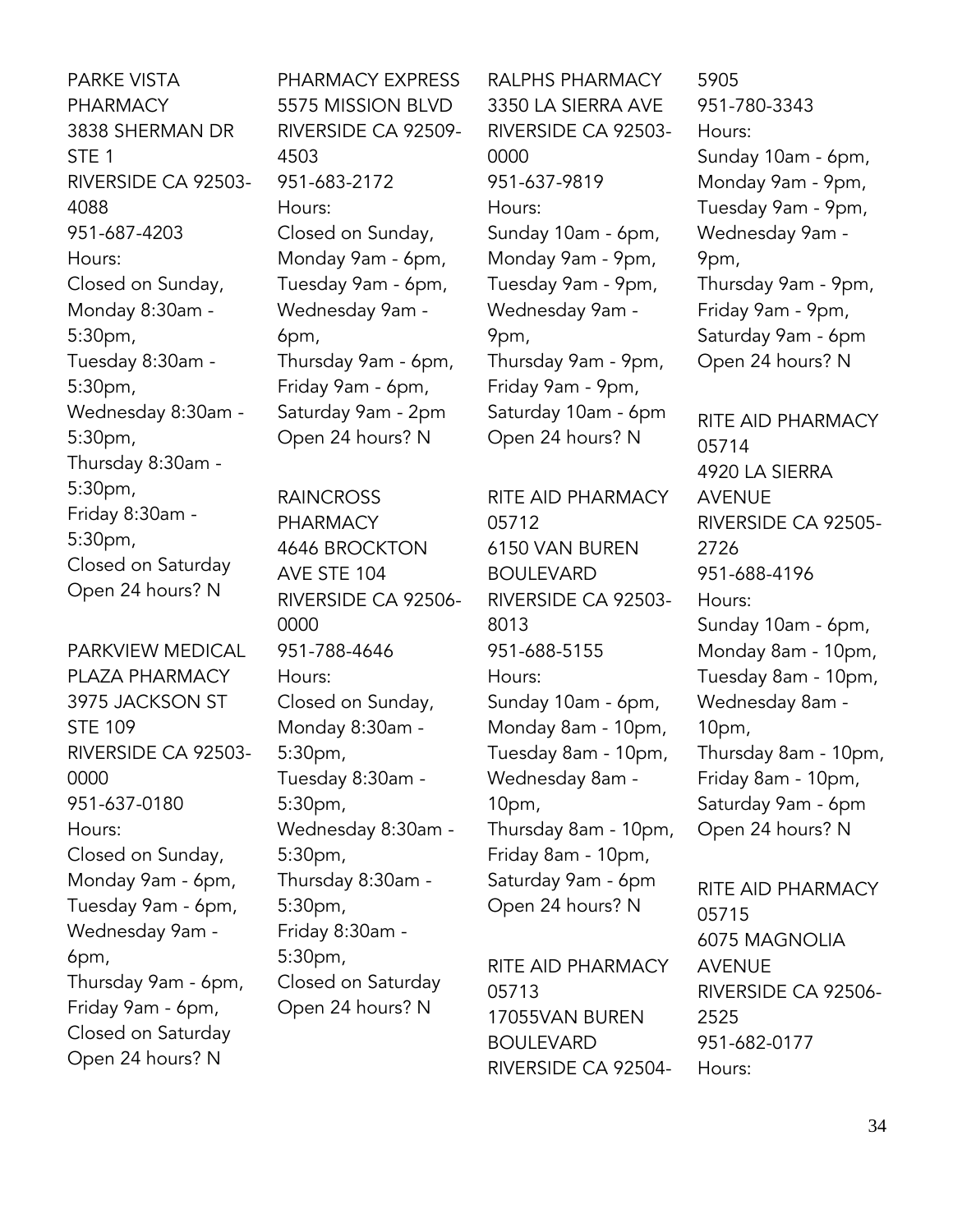Sunday 10am - 6pm, Monday 9am - 9pm, Tuesday 9am - 9pm, Wednesday 9am - 9pm, Thursday 9am - 9pm, Friday 9am - 9pm, Saturday 9am - 6pm Open 24 hours? N

RITE AID PHARMACY 05716 3849 CHICAGO AVENUE RIVERSIDE CA 92507- 5336 951-686-2671 Hours: Sunday 10am - 6pm, Monday 8am - 10pm, Tuesday 8am - 10pm, Wednesday 8am - 10pm, Thursday 8am - 10pm, Friday 8am - 10pm, Saturday 9am - 6pm Open 24 hours? N

RITE AID PHARMACY 05717 5225 CANYON CREST DRIVE #8 RIVERSIDE CA 92507- 6301 951-686-2203 Hours: Sunday 10am - 6pm, Monday 7am - 11pm, Tuesday 7am - 11pm,

Wednesday 7am - 11pm, Thursday 7am - 11pm, Friday 7am - 11pm, Saturday 9am - 7pm Open 24 hours? N

RITE AID PHARMACY 05718 8015 LIMONITE AVENUE RIVERSIDE CA 92509- 0562 951-361-0263 Hours: Sunday 9am - 7pm, Monday 7am - 11pm, Tuesday 7am - 11pm, Wednesday 7am - 11pm, Thursday 7am - 11pm, Friday 7am - 11pm, Saturday 8am - 8pm Open 24 hours? N

RIVERSIDE PHARMACY AND **COMPOUNDING** 9448 MAGNOLIA AVE STE B RIVERSIDE CA 92503- 0000 951-343-1633 Hours: Closed on Sunday, Monday 9am - 6pm, Tuesday 9am - 6pm, Wednesday 9am - 6pm,

Thursday 9am - 6pm, Friday 9am - 6pm, Saturday 9am - 12pm Open 24 hours? N

RIVERWALK PHARMACY 4234 RIVERWALK PARKWAY SUITE 130 RIVERSIDE CA 92505- 0000 951-352-3030 Hours: Closed on Sunday, Monday 9am - 6pm, Tuesday 9am - 6pm, Wednesday 9am - 6pm, Thursday 9am - 6pm, Friday 9am - 6pm, Closed on Saturday Open 24 hours? N

RUHS NEIGHBORHOOD PHARMACY 7140 INDIANA AVE RIVERSIDE CA 92504- 4544 951-358-6115 Hours: Closed on Sunday, Monday 8am - 5pm, Tuesday 8am - 5pm, Wednesday 8am - 5pm, Thursday 8am - 5pm, Friday 8am - 5pm,

Closed on Saturday Open 24 hours? N

RUHS-BEHAVIORAL HEALTH RETAIL **PHARMACY** 9990 COUNTY FARM RD. SUITE 2- PHARMACY DEPT RIVERSIDE CA 92503- 0000 951-358-4790 Hours: Sunday 8am - 4:30pm, Monday 8am - 6:30pm, Tuesday 8am - 6:30pm, Wednesday 8am - 6:30pm, Thursday 8am - 6:30pm, Friday 8am - 6:30pm, Saturday 8am - 4:30pm Open 24 hours? N

SAMS PHARMACY 10-6378 6363 VALLEY SPRINGS PKWY RIVERSIDE CA 92507- 0905 951-653-7850 Hours: Closed on Sunday, Monday 9am - 7pm, Tuesday 9am - 7pm,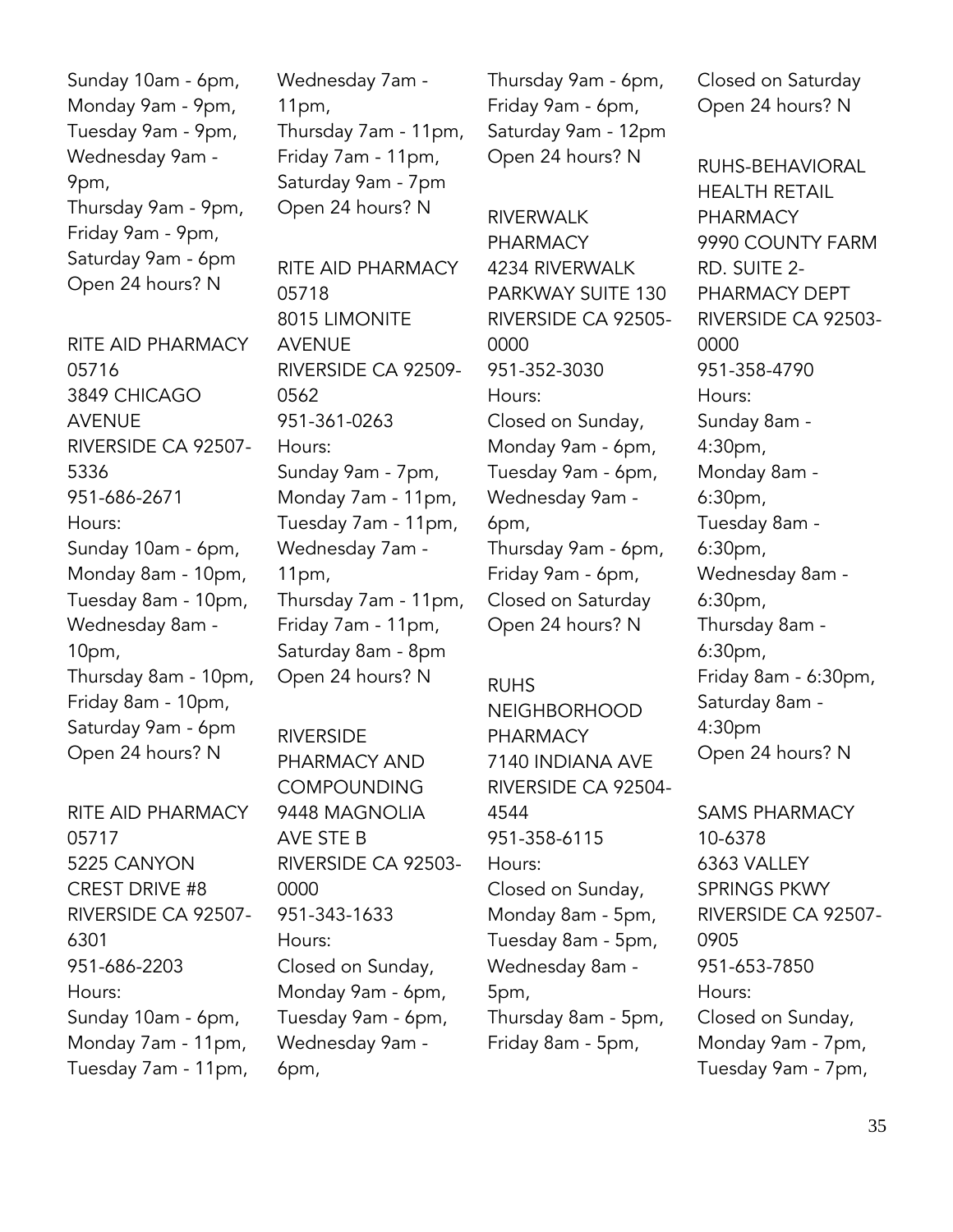Wednesday 9am - 7pm, Thursday 9am - 7pm, Friday 9am - 7pm, Saturday 9am - 5pm Open 24 hours? N

SAVON PHARMACY #2514 8938 TRAUTWEIN RD RIVERSIDE CA 92508- 9401 951-656-3394 Hours: Sunday 10am - 6pm, Monday 9am - 9pm, Tuesday 9am - 9pm, Wednesday 9am - 9pm, Thursday 9am - 9pm, Friday 9am - 9pm, Saturday 9am - 6pm Open 24 hours? N

SAVON PHARMACY #2572 2975 VAN BUREN BLVD RIVERSIDE CA 92503- 0000 951-689-2370 Hours: Sunday 10am - 6pm, Monday 9am - 9pm, Tuesday 9am - 9pm, Wednesday 9am - 9pm, Thursday 9am - 9pm, Friday 9am - 9pm,

Saturday 9am - 5pm Open 24 hours? N

SPENCERS RX 6942 BROCKTON AVE RIVERSIDE CA 92506- 3876 951-686-7373 Hours: Closed on Sunday, Monday 9am - 5:30pm, Tuesday 9am - 5:30pm, Wednesday 9am - 5:30pm, Thursday 9am - 5:30pm, Friday 9am - 5:30pm, Closed on Saturday Open 24 hours? N

TAP PHARMACY 4270 RIVERWALK PKWY STE 102 RIVERSIDE CA 92505- 3374 951-406-1521 Hours: Closed on Sunday, Monday 9am - 5pm, Tuesday 9am - 5pm, Wednesday 9am - 5pm, Thursday 9am - 5pm, Friday 9am - 5pm,

Closed on Saturday Open 24 hours? N

THE MEDICINE **SHOPPF** 9194 MAGNOLIA AVE RIVERSIDE CA 92503- 3872 951-977-8667 Hours: Closed on Sunday, Monday 9am - 9pm, Tuesday 9am - 9pm, Wednesday 9am - 9pm, Thursday 9am - 9pm, Friday 9am - 9pm, Saturday 10am - 4pm Open 24 hours? N

VONS PHARMACY #2659 3520 RIVERSIDE PI A7A RIVERSIDE CA 92506- 2723 951-342-7930 Hours: Sunday 9am - 5pm, Monday 9am - 9pm, Tuesday 9am - 9pm, Wednesday 9am - 9pm, Thursday 9am - 9pm, Friday 9am - 9pm, Saturday 9am - 5pm Open 24 hours? N

WALGREENS #13833 10992 MAGNOLIA AVE RIVERSIDE CA 92505- 3045 951-688-4154 Hours: Sunday 10am - 6pm, Monday 8am - 9pm, Tuesday 8am - 9pm, Wednesday 8am - 9pm, Thursday 8am - 9pm, Friday 8am - 9pm, Saturday 9am - 6pm Open 24 hours? N

WALGREENS #2712 8044 LIMONITE AVE RIVERSIDE CA 92509- 6107 951-685-0139 Hours: NR Open 24 hours? Y

WALGREENS #7262 6600 MAGNOLIA AVE RIVERSIDE CA 92506- 2903 951-786-9243 Hours: Sunday 10am - 6pm, Monday 8am - 9pm, Tuesday 8am - 9pm, Wednesday 8am - 9pm, Thursday 8am - 9pm,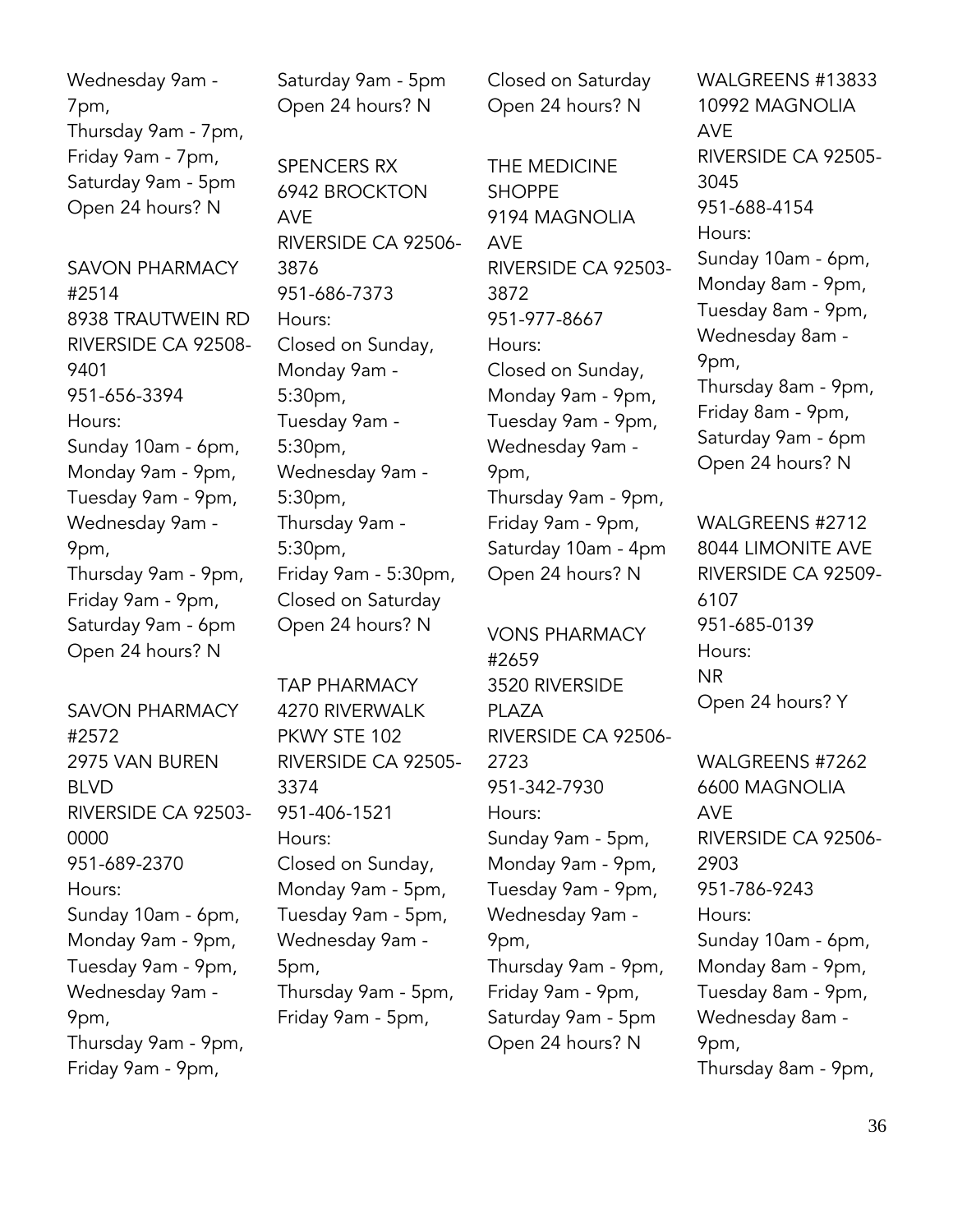Friday 8am - 9pm, Saturday 9am - 6pm Open 24 hours? N

WALGREENS #7786 8917 TRAUTWEIN RD RIVERSIDE CA 92508- 9473 951-776-0470 Hours: Sunday 10am - 6pm, Monday 8am - 9pm, Tuesday 8am - 9pm, Wednesday 8am - 9pm, Thursday 8am - 9pm, Friday 8am - 9pm, Saturday 9am - 6pm Open 24 hours? N

WALGREENS #7990 1745 UNIVERSITY AVE RIVERSIDE CA 92507- 5343 951-684-5661 Hours: Sunday 10am - 6pm, Monday 8am - 9pm, Tuesday 8am - 9pm, Wednesday 8am - 9pm, Thursday 8am - 9pm, Friday 8am - 9pm, Saturday 9am - 6pm Open 24 hours? N

#### WALMART PHARMACY 10-1899

6250 VALLEY SPRINGS PKWY RIVERSIDE CA 92507- 0958 951-653-2969 Hours: Sunday 10am - 6pm, Monday 9am - 9pm, Tuesday 9am - 9pm, Wednesday 9am - 9pm, Thursday 9am - 9pm, Friday 9am - 9pm, Saturday 9am - 7pm Open 24 hours? N

WALMART PHARMACY 10-2028 5200 VAN BUREN BLVD RIVERSIDE CA 92503- 2544 951-689-7581 Hours: Sunday 10am - 6pm, Monday 9am - 9pm, Tuesday 9am - 9pm, Wednesday 9am - 9pm, Thursday 9am - 9pm, Friday 9am - 9pm, Saturday 9am - 7pm Open 24 hours? N

WALMART PHARMACY 10-5663 8844 LIMONITE AVE RIVERSIDE CA 92509- 5021

951-968-7222 Hours: Sunday 10am - 6pm, Monday 9am - 9pm, Tuesday 9am - 9pm, Wednesday 9am - 9pm, Thursday 9am - 9pm, Friday 9am - 9pm, Saturday 10am - 6pm Open 24 hours? N

#### SAN JACINTO

CVS PHARMACY #08943 102 S. SANDERSON AVE SAN JACINTO CA 92582-0000 951-487-9185 Hours: Sunday 10am - 5pm, Monday 9am - 9pm, Tuesday 9am - 9pm, Wednesday 9am - 9pm, Thursday 9am - 9pm, Friday 9am - 9pm, Saturday 10am - 5pm Open 24 hours? N

RITE AID PHARMACY 06293 1605 SOUTH SAN JACINTO AVENUE SAN JACINTO CA 92583-5181 951-654-4734 Hours:

Sunday 10am - 6pm, Monday 8am - 10pm, Tuesday 8am - 10pm, Wednesday 8am - 10pm, Thursday 8am - 10pm, Friday 8am - 10pm, Saturday 9am - 6pm Open 24 hours? N

RITE AID PHARMACY 06486 1180 N STATE **STREET** SAN JACINTO CA 92583-6318 951-487-1915 Hours: Sunday 10am - 6pm, Monday 9am - 7pm, Tuesday 9am - 7pm, Wednesday 9am - 7pm, Thursday 9am - 7pm, Friday 9am - 7pm, Saturday 9am - 6pm Open 24 hours? N

SAN JACINTO PHARMACY 100 E MAIN ST SAN JACINTO CA 92583-4297 951-654-9393 Hours: Closed on Sunday, Monday 9am - 5:30pm,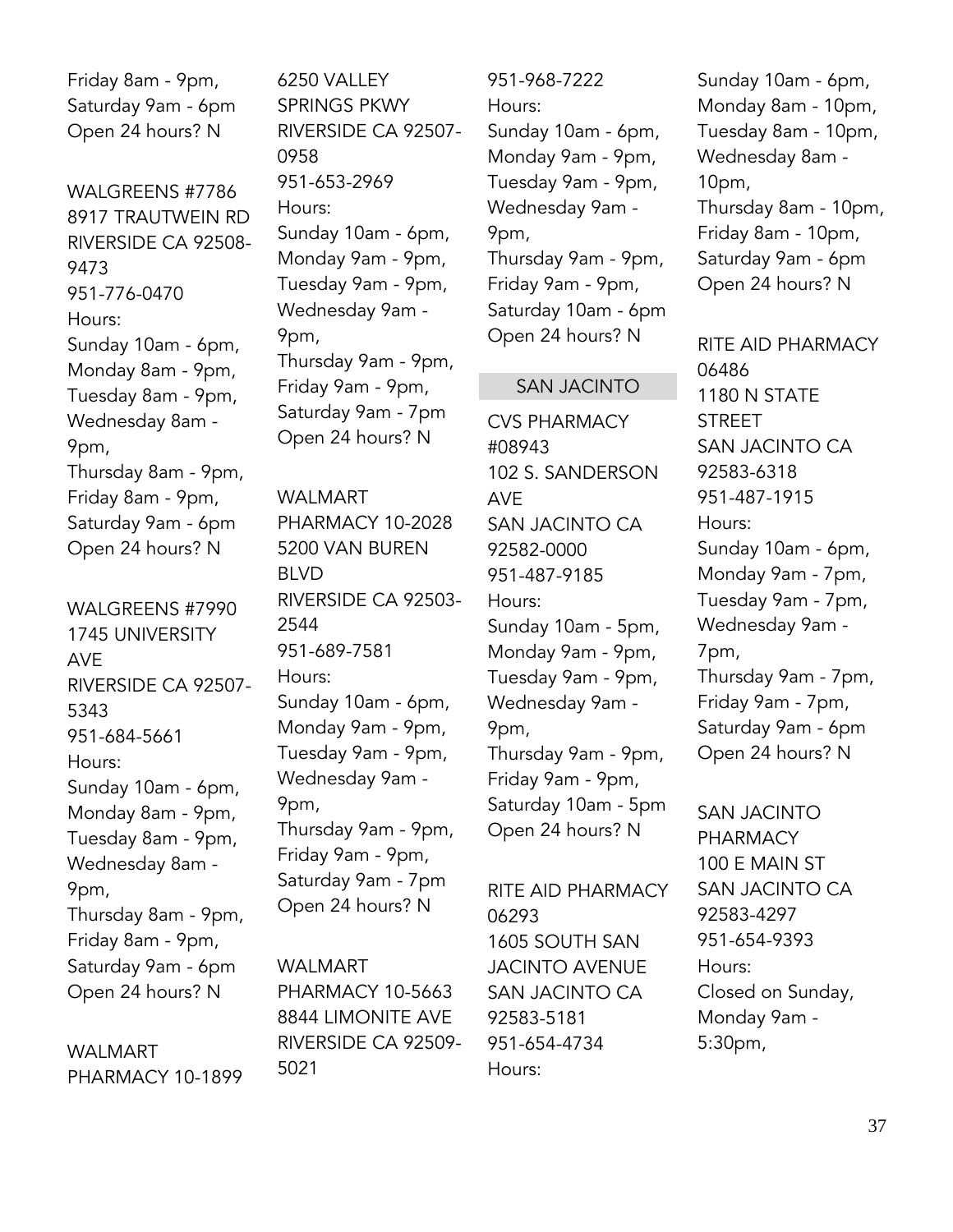Tuesday 9am - 5:30pm, Wednesday 9am - 5:30pm, Thursday 9am - 5:30pm, Friday 9am - 5:30pm, Closed on Saturday Open 24 hours? N

SOBOBA INDIAN HEALTH CLINIC PHARMACY 607 DONNA WAY SAN JACINTO CA 92583-0000 951-654-0803 Hours: Closed on Sunday, Monday 8am - 5pm, Tuesday 8am - 5pm, Wednesday 8am - 7pm, Thursday 8am - 5pm, Friday 8am - 2pm, Closed on Saturday Open 24 hours? N

SOBOBA PHARMACY 23335 SOBOBA RD SAN JACINTO CA 92583-0000 951-484-4918 Hours: Closed on Sunday, Monday 10am - 6pm, Tuesday 10am - 6pm, Wednesday 10am - 6pm,

Thursday 10am - 6pm, Friday 10am - 6pm, Closed on Saturday Open 24 hours? N

THE MEDICINE **SHOPPE** 1477 SOUTH SAN JACINTO AVE. SAN JACINTO CA 92583-5105 951-654-2791 Hours: Closed on Sunday, Monday 9am - 6pm, Tuesday 9am - 6pm, Wednesday 9am - 6pm, Thursday 9am - 6pm, Friday 9am - 6pm, Saturday 9am - 12pm Open 24 hours? N

WALGREENS #10368 2261 W ESPLANADE AVE SAN JACINTO CA 92582-4704 951-487-2383 Hours: Sunday 10am - 6pm, Monday 8am - 9pm, Tuesday 8am - 9pm, Wednesday 8am - 9pm, Thursday 8am - 9pm, Friday 8am - 9pm,

Saturday 9am - 6pm Open 24 hours? N

WALGREENS #9021 1811 S SAN JACINTO AVE SAN JACINTO CA 92583-5605 951-487-6185 Hours: Sunday 10am - 6pm, Monday 8am - 9pm, Tuesday 8am - 9pm, Wednesday 8am - 9pm, Thursday 8am - 9pm, Friday 8am - 9pm, Saturday 9am - 6pm Open 24 hours? N

WALMART PHARMACY 10-5425 1861 S SAN JACINTO AVE SAN JACINTO CA 92583-5605 951-487-8409 Hours: Sunday 10am - 6pm, Monday 9am - 9pm, Tuesday 9am - 9pm, Wednesday 9am - 9pm, Thursday 9am - 9pm, Friday 9am - 9pm, Saturday 9am - 7pm Open 24 hours? N

SUN CITY

RITE AID PHARMACY 05704 27350 SUN CITY **BOULEVARD** SUN CITY CA 92586- 5506 951-301-0063 Hours: Sunday 10am - 6pm, Monday 8am - 10pm, Tuesday 8am - 10pm, Wednesday 8am - 10pm, Thursday 8am - 10pm, Friday 8am - 10pm, Saturday 9am - 6pm Open 24 hours? N

VONS PHARMACY #2386 27220 SUN CITY BLVD SUN CITY CA 92586- 0000 951-679-8889 Hours: Sunday 9am - 5pm, Monday 8am - 7pm, Tuesday 8am - 7pm, Wednesday 8am - 7pm, Thursday 8am - 7pm, Friday 8am - 7pm, Saturday 9am - 5pm Open 24 hours? N

#### **TEMECULA**

ARCHANGEL **MICHAEL**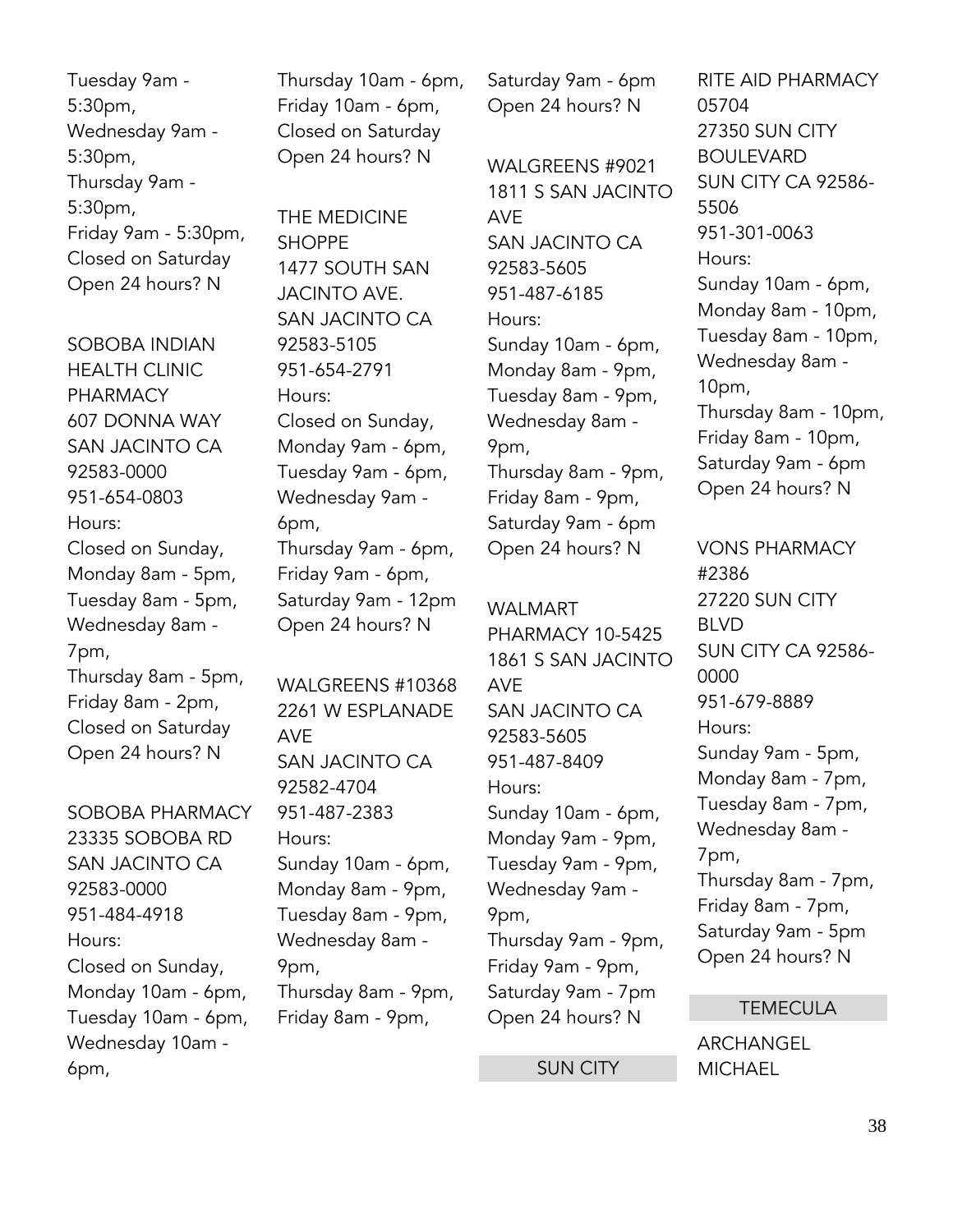PHARMACY 31754 TEMECULA PKWY STE D TEMECULA CA 92592-6805 951-302-7733 Hours: Closed on Sunday, Monday 9am - 6pm, Tuesday 9am - 6pm, Wednesday 9am - 6pm, Thursday 9am - 6pm, Friday 9am - 6pm, Closed on Saturday Open 24 hours? N

COSTCO PHARMACY #491 26610 YNEZ RD TEMECULA CA 92591-4697 951-719-2002 Hours: Closed on Sunday, Monday 10am - 8:30pm, Tuesday 10am - 8:30pm, Wednesday 10am - 8:30pm, Thursday 10am - 8:30pm, Friday 10am - 8:30pm, Saturday 9:30am - 6pm Open 24 hours? N

CVS PHARMACY #08896 33205 TEMECULA **PKWY** TEMECULA CA 92592-0000 951-303-3164 Hours: NR Open 24 hours? Y

CVS PHARMACY #09550 40365 WINCHESTER RD TEMECULA CA 92591-0000 951-296-6729 Hours: Sunday 10am - 6pm, Monday 8am - 9pm, Tuesday 8am - 9pm, Wednesday 8am - 9pm, Thursday 8am - 9pm, Friday 8am - 9pm, Saturday 9am - 6pm Open 24 hours? N

CVS PHARMACY #09606 29610 RANCHO CALIFORNIA RD TEMECULA CA 92591-0000 951-699-0192 Hours: Sunday 8am - 8pm, Monday 8am - 12am, Tuesday 8am - 12am, Wednesday 8am - 12am, Thursday 8am - 12am, Friday 8am - 12am, Saturday 8am - 8pm Open 24 hours? N

CVS PHARMACY #09817 31771 RANCHO CALIFORNIA RD TEMECULA CA 92591-2997 951-699-7587 Hours: Sunday 10am - 6pm, Monday 9am - 9pm, Tuesday 9am - 9pm, Wednesday 9am - 9pm, Thursday 9am - 9pm, Friday 9am - 9pm, Saturday 9am - 6pm Open 24 hours? N

CVS PHARMACY #09918 31021 TEMECULA PARKWAY TEMECULA CA 92592-0000 951-303-9417 Hours: Sunday 10am - 6pm, Monday 9am - 9pm, Tuesday 9am - 9pm, Wednesday 9am - 9pm,

Thursday 9am - 9pm, Friday 9am - 9pm, Saturday 9am - 6pm Open 24 hours? N

CVS PHARMACY #09920 30640 RANCHO CALIFORNIA RD TEMECULA CA 92591-0000 951-695-1713 Hours: Sunday 10am - 5pm, Monday 9am - 9pm, Tuesday 9am - 9pm, Wednesday 9am - 9pm, Thursday 9am - 9pm, Friday 9am - 9pm, Saturday 10am - 5pm Open 24 hours? N

CVS PHARMACY #16137 29676 RANCHO CALIFORNIA RD TEMECULA CA 92591-0000 951-693-2704 Hours: Sunday 11am - 5pm, Monday 9am - 7pm, Tuesday 9am - 7pm, Wednesday 9am - 7pm, Thursday 9am - 7pm, Friday 9am - 7pm,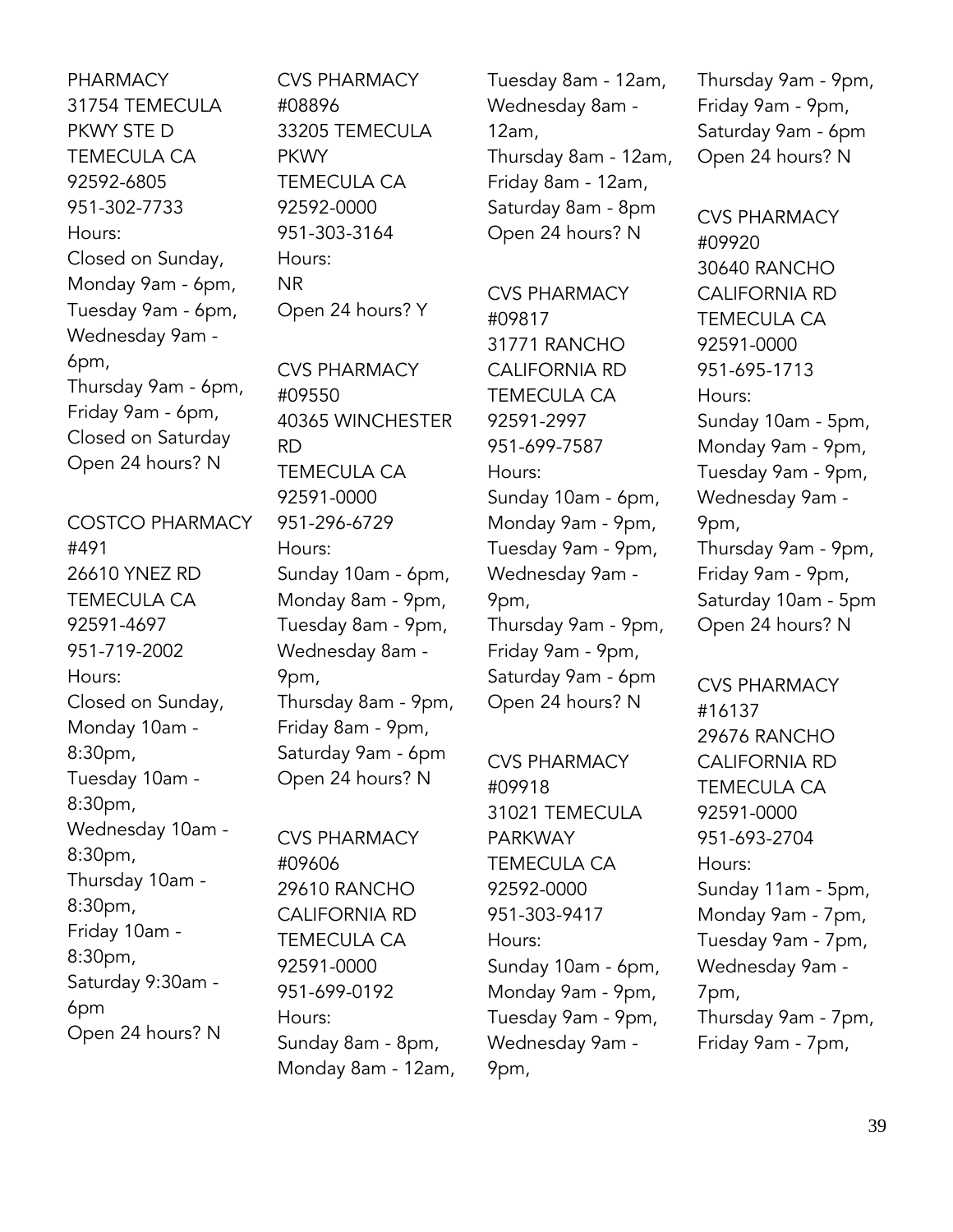Saturday 9am - 5pm Open 24 hours? N

EVERGREEN RX PHARMACY 40963 WINCHESTER RD TEMECULA CA 92591-0000 951-296-9074 Hours: Closed on Sunday, Monday 9am - 5pm, Tuesday 9am - 5pm, Wednesday 9am - 5pm, Thursday 9am - 5pm, Friday 9am - 5pm, Closed on Saturday Open 24 hours? N

HOPE PHARMACY 31150 TEMECULA PKWY STE 100 TEMECULA CA 92592-2921 951-302-3111 Hours: Closed on Sunday, Monday 8am - 4pm, Tuesday 8am - 4pm, Wednesday 8am - 4pm, Thursday 8am - 4pm, Friday 8am - 4pm, Closed on Saturday Open 24 hours? N

RALPHS PHARMACY 33145 TEMECULA PARKWAY TEMECULA CA 92592-0000 951-303-8764 Hours: Sunday 10am - 6pm, Monday 9am - 8pm, Tuesday 9am - 8pm, Wednesday 9am - 8pm, Thursday 9am - 8pm, Friday 9am - 8pm, Saturday 10am - 6pm Open 24 hours? N

RANCHO PUEBLO PHARMACY 31515 RANCHO PUEBLO RD STE 105 TEMECULA CA 92592-4837 951-972-8822 Hours: Closed on Sunday, Monday 9am - 5pm, Tuesday 9am - 5pm, Wednesday 9am - 5pm, Thursday 9am - 5pm, Friday 9am - 5pm, Closed on Saturday Open 24 hours? N

RITE AID PHARMACY 05469 31797 HIGHWAY 79 SOUTH VAIL RANCH

**CENTER** TEMECULA CA 92592-5869 951-302-9353 Hours: Sunday 10am - 6pm, Monday 9am - 9pm, Tuesday 9am - 9pm, Wednesday 9am - 9pm, Thursday 9am - 9pm, Friday 9am - 9pm, Saturday 9am - 6pm Open 24 hours? N

RITE AID PHARMACY 06438 39782 WINCHESTER ROAD TEMECULA CA 92591-0000 951-676-0703 Hours: Sunday 10am - 6pm, Monday 9am - 9pm, Tuesday 9am - 9pm, Wednesday 9am - 9pm, Thursday 9am - 9pm, Friday 9am - 9pm, Saturday 9am - 6pm Open 24 hours? N

SAVON PHARMACY #0753 31960 TEMECULA **PKWY** TEMECULA CA 92592-5897

951-303-1144 Hours: Sunday 10am - 6pm, Monday 9am - 9pm, Tuesday 9am - 9pm, Wednesday 9am - 9pm, Thursday 9am - 9pm, Friday 9am - 9pm, Saturday 9am - 9pm Open 24 hours? N

SAVON PHARMACY #4706 30530 RANCHO CALIFORNIA RD TEMECULA CA 92591-0000 951-694-0055 Hours: Sunday 10am - 6pm, Monday 8am - 8pm, Tuesday 8am - 8pm, Wednesday 8am - 8pm, Thursday 8am - 8pm, Friday 8am - 8pm, Saturday 9am - 5pm Open 24 hours? N

VAIL RANCH PHARMACY 32675 TEMECULA PKWY STE B TEMECULA CA 92592-0000 951-303-8300 Hours: Closed on Sunday,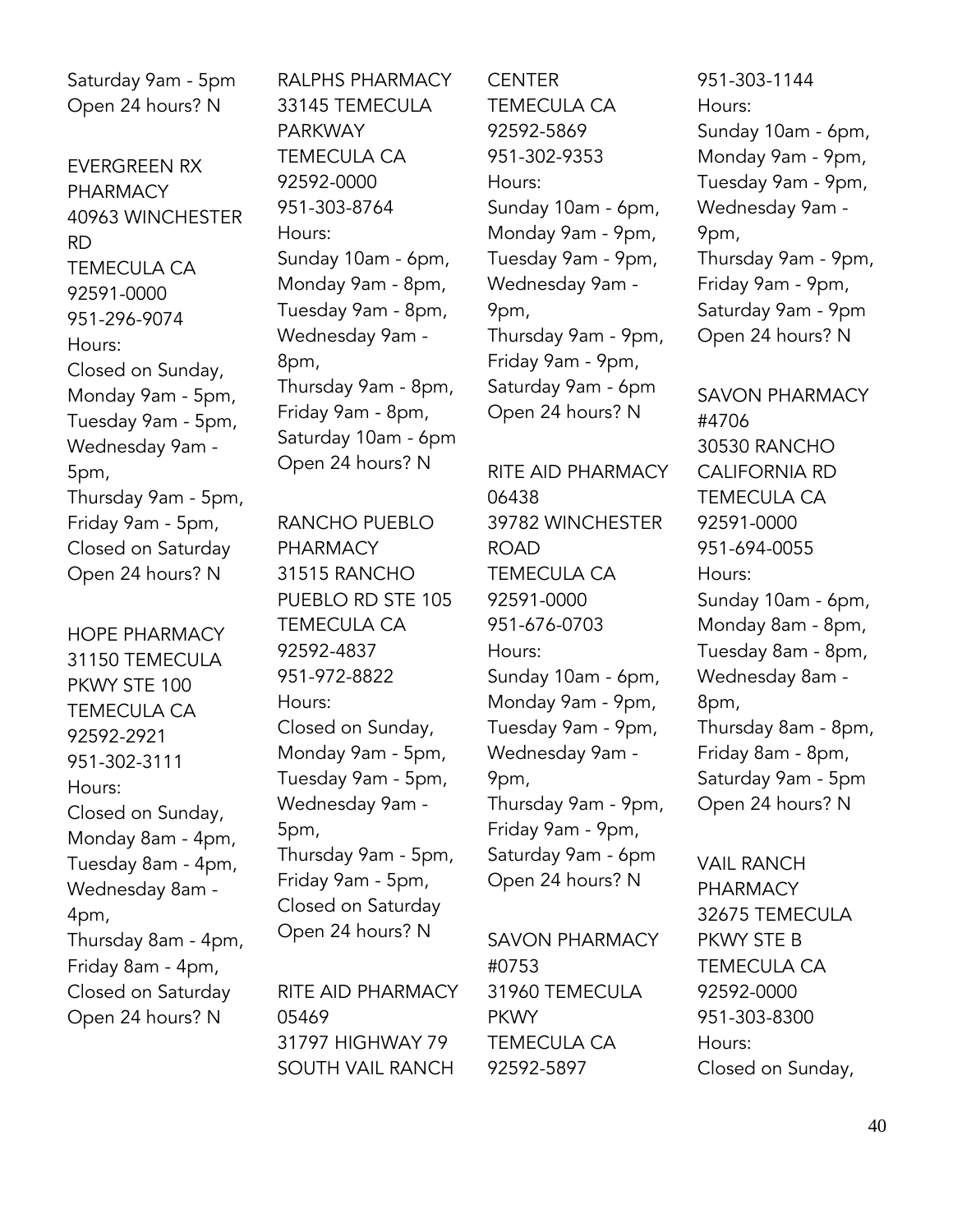Monday 9am - 6pm, Tuesday 9am - 6pm, Wednesday 9am - 6pm, Thursday 9am - 6pm, Friday 9am - 6pm, Closed on Saturday Open 24 hours? N

VONS PHARMACY #1962 29530 RANCHO CALIFORNIA RD TEMECULA CA 92591-5294 951-695-7273 Hours: Sunday 9am - 5pm, Monday 9am - 8pm, Tuesday 9am - 8pm, Wednesday 9am - 8pm, Thursday 9am - 8pm, Friday 9am - 8pm, Saturday 9am - 5pm Open 24 hours? N

WALMART PHARMACY 10-2708 32225 TEMECULA PKWY

TEMECULA CA 92592-6811 951-506-7631 Hours: Sunday 10am - 6pm, Monday 9am - 9pm, Tuesday 9am - 9pm, Wednesday 9am - 9pm, Thursday 9am - 9pm, Friday 9am - 9pm, Saturday 9am - 7pm Open 24 hours? N

WILDOMAR

BEAR CREEK PHARMACY 36243 INLAND VALLEY DR #130 WILDOMAR CA 92595-9549 951-677-4880 Hours: Closed on Sunday, Monday 8:30am - 6pm, Tuesday 8:30am - 6pm, Wednesday 8:30am - 6pm,

Thursday 8:30am - 6pm, Friday 8:30am - 6pm, Saturday 8:30am - 12:30pm Open 24 hours? N

RITE AID PHARMACY 06481 32450 CLINTON KEITH ROAD WILDOMAR CA 92595-8662 951-678-9141 Hours: Sunday 10am - 6pm, Monday 8am - 10pm, Tuesday 8am - 10pm, Wednesday 8am - 10pm, Thursday 8am - 10pm, Friday 8am - 10pm, Saturday 9am - 6pm Open 24 hours? N

SAVON PHARMACY #0735 23893 CLINTON KEITH RD WILDOMAR CA 92595-7894

951-600-4620 Hours: Sunday 10am - 6pm, Monday 8am - 8pm, Tuesday 8am - 8pm, Wednesday 8am - 8pm, Thursday 8am - 8pm, Friday 8am - 8pm, Saturday 8am - 5pm Open 24 hours? N

#### **WINCHESTER**

CVS PHARMACY #08848 30736 BENTON RD WINCHESTER CA 92596-0000 951-926-1223 Hours: Sunday 10am - 6pm, Monday 8am - 9pm, Tuesday 8am - 9pm, Wednesday 8am - 9pm, Thursday 8am - 9pm, Friday 8am - 9pm, Saturday 9am - 6pm Open 24 hours? N

## <span id="page-40-0"></span>Mail Order Pharmacies

You can get prescription drugs shipped to your home through our network mail order delivery program.

For refills of your mail order prescriptions, please contact us 15 days before you think the drugs you have on hand will run out to make sure your next order is shipped to you in time.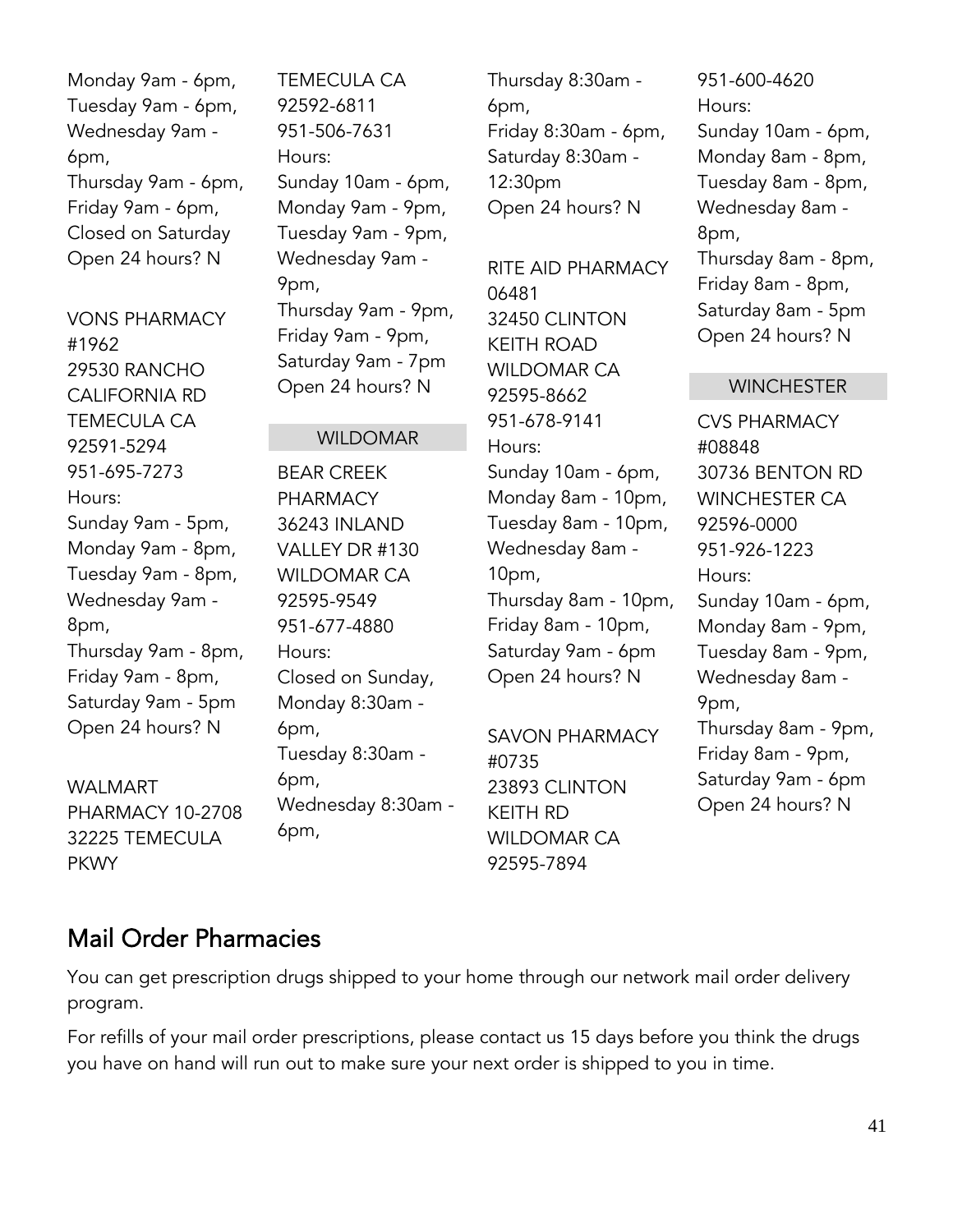Typically, you should expect to receive your prescription drugs within 15 calendar days from the time that the mail order pharmacy receives the order. If you do not receive your prescription drug(s) within this time, please contact us at 1-866-255-4795 (TTY 711).

## <span id="page-41-0"></span>Home Infusion Pharmacies

**CORONA** ACCREDO HEALTH GROUP INC 2410 WARDLOW ROAD STE 101 CORONA CA 92878- 5192 951-737-2355 Hours: Closed on Sunday, Monday 8am - 5pm, Tuesday 8am - 5pm, Wednesday 8am - 5pm, Thursday 8am - 5pm, Friday 8am - 5pm, Closed on Saturday Open 24 hours? N SCOTT.BORLAND@A CCREDOHEALTH.CO M Does this network pharmacy support electronic prescribing? N

#### PALM DESERT

RIVER'S EDGE PHARMACY 36919 COOK ST, STE 102

PALM DESERT CA 92211-6069 760-340-3248 Hours: Closed on Sunday, Monday 7:30am - 8:30pm, Tuesday 7:30am - 8:30pm, Wednesday 7:30am - 8:30pm, Thursday 7:30am - 8:30pm, Friday 7:30am - 8:30pm, Saturday 9am - 3pm Open 24 hours? N SIGNATURE@REPHA RMACY.COM Does this network pharmacy support electronic prescribing? Y

#### RIVERSIDE

CARE PLUS PHARMACY 4990 ARLINGTON AVE,SUITE A RIVERSIDE CA 92504- 0000

951-324-1610 Hours: Closed on Sunday, Monday 9am - 6pm, Tuesday 9am - 6pm, Wednesday 9am - 6pm, Thursday 9am - 6pm, Friday 9am - 6pm, Closed on Saturday Open 24 hours? N CAREPLUSPHARMAC Y9@GMAIL.COM Does this network pharmacy support electronic prescribing? N

CRESCENT HEALTHCARE INC 2010 IOWA AVE STE 110 RIVERSIDE CA 92507- 0000 951-774-1844 Hours: Closed on Sunday, Monday 8:30am - 5:30pm, Tuesday 8:30am - 5:30pm,

Wednesday 8:30am - 5:30pm, Thursday 8:30am - 5:30pm, Friday 8:30am - 5:30pm, Closed on Saturday Open 24 hours? N JANETTE.ELARDO@ OPTIONCARE.COM Does this network pharmacy support electronic prescribing? Y

#### TEMECULA

**NUFACTOR** 44900 WINCHESTER RD TEMECULA CA 92590-2579 800-323-6832 Hours: Closed on Sunday, Monday 8am - 5pm, Tuesday 8am - 5pm, Wednesday 8am - 5pm, Thursday 8am - 5pm, Friday 8am - 5pm, Closed on Saturday Open 24 hours? N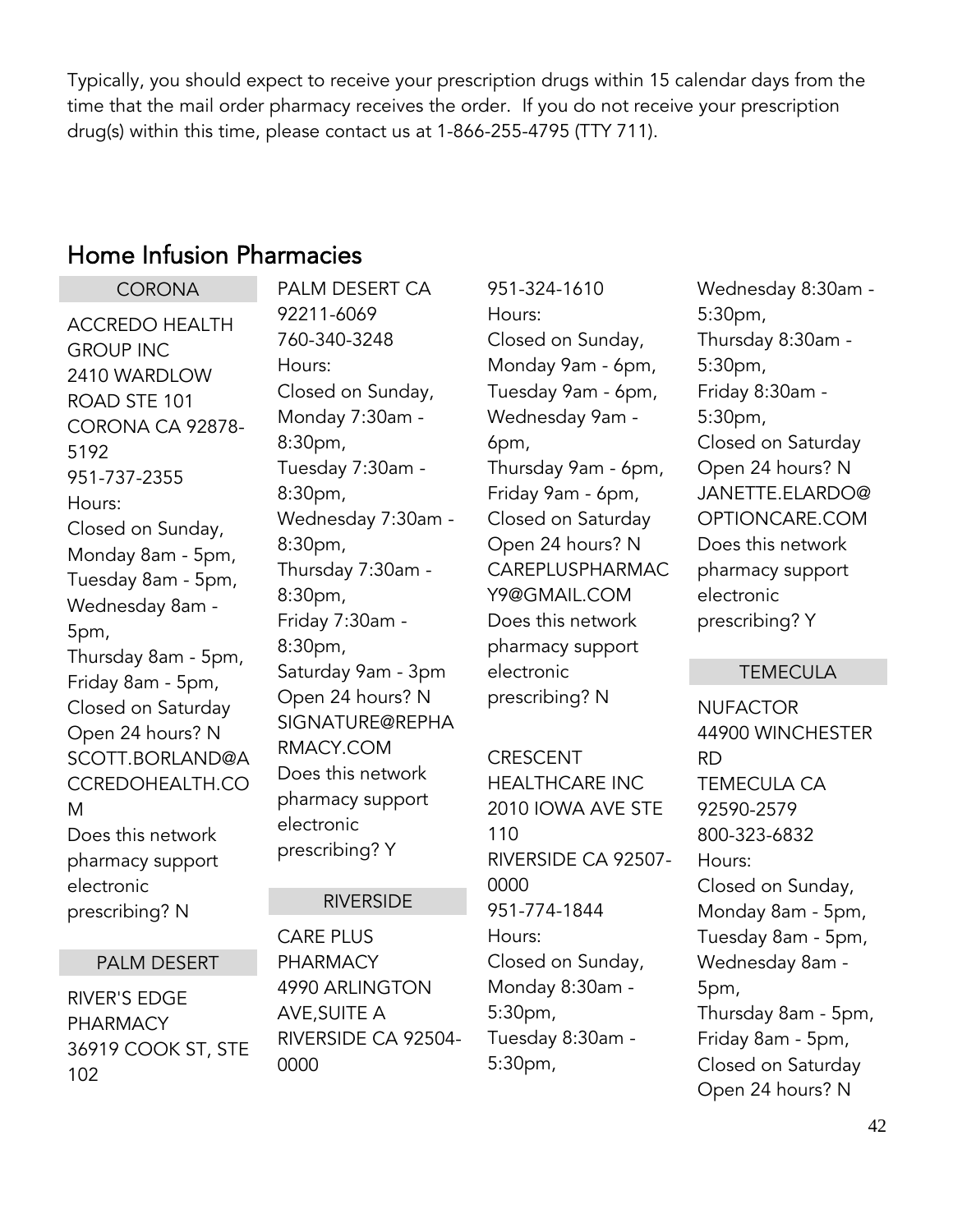NUFACTORSUPPORT @NUFACTOR.COM

Does this network pharmacy support electronic prescribing? Y

### <span id="page-42-0"></span>Long-Term Care Pharmacies

Residents of a long-term care facility may access their prescription drugs covered under Brand New Day through the facility's long-term care pharmacy or another network long-term care pharmacy.

## ADVANCED CARE PHARMACY 320 BONNIE CIR CORONA CA 92880- 6974 951-256-8800 Hours:

**CORONA** 

Closed on Sunday, Monday 9am - 6pm, Tuesday 9am - 6pm, Wednesday 9am - 6pm, Thursday 9am - 6pm, Friday 9am - 6pm, Closed on Saturday Open 24 hours? N

CORONA VALLEY PHARMACY 2079 COMPTON AVE STE 105 CORONA CA 92881- 3312 951-365-3434 Hours: Closed on Sunday, Monday 9am - 6pm, Tuesday 9am - 6pm,

Wednesday 9am - 6pm, Thursday 9am - 6pm, Friday 9am - 6pm, Closed on Saturday Open 24 hours? N

#### **HEMET**

GENOA HEALTHCARE, LLC 1850 W FLORIDA AVE HEMET CA 92545- 0000 951-262-7576 Hours: Closed on Sunday, Monday 8am - 5pm, Tuesday 8am - 5pm, Wednesday 8am - 5pm, Thursday 8am - 5pm, Friday 8am - 5pm, Closed on Saturday Open 24 hours? N

INLAND PHARMACY 1001 E LATHAM AVE P HEMET CA 925430000 951-658-7111 Hours: Closed on Sunday, Monday 9am - 5:30pm, Tuesday 9am - 5:30pm, Wednesday 9am - 5:30pm, Thursday 9am - 5:30pm, Friday 9am - 5:30pm, Closed on Saturday Open 24 hours? N

#### JURUPA VALLEY

JURUPA VALLEY PHARMACY 7830-7832 LIMONITE AVE JURUPA VALLEY CA 92509-0108 951-332-2235 Hours: Closed on Sunday, Monday 9am - 6pm, Tuesday 9am - 6pm, Wednesday 9am - 6pm, Thursday 9am - 6pm,

Friday 9am - 6pm, Saturday 10am - 1pm Open 24 hours? N

#### MORENO VALLEY

DAY STREET PHARMACY 23900 IRONWOOD AVENUE SUITE C MORENO VALLEY CA 92557-0000 951-485-8100 Hours: Closed on Sunday, Monday 9am - 7pm, Tuesday 9am - 7pm, Wednesday 9am - 7pm, Thursday 9am - 7pm, Friday 9am - 7pm, Closed on Saturday Open 24 hours? N

### LIFETIME PHARMACY

**CORP** 23080 ALESSANDRO BLVD. STE. 212 MORENO VALLEY CA 92553-0000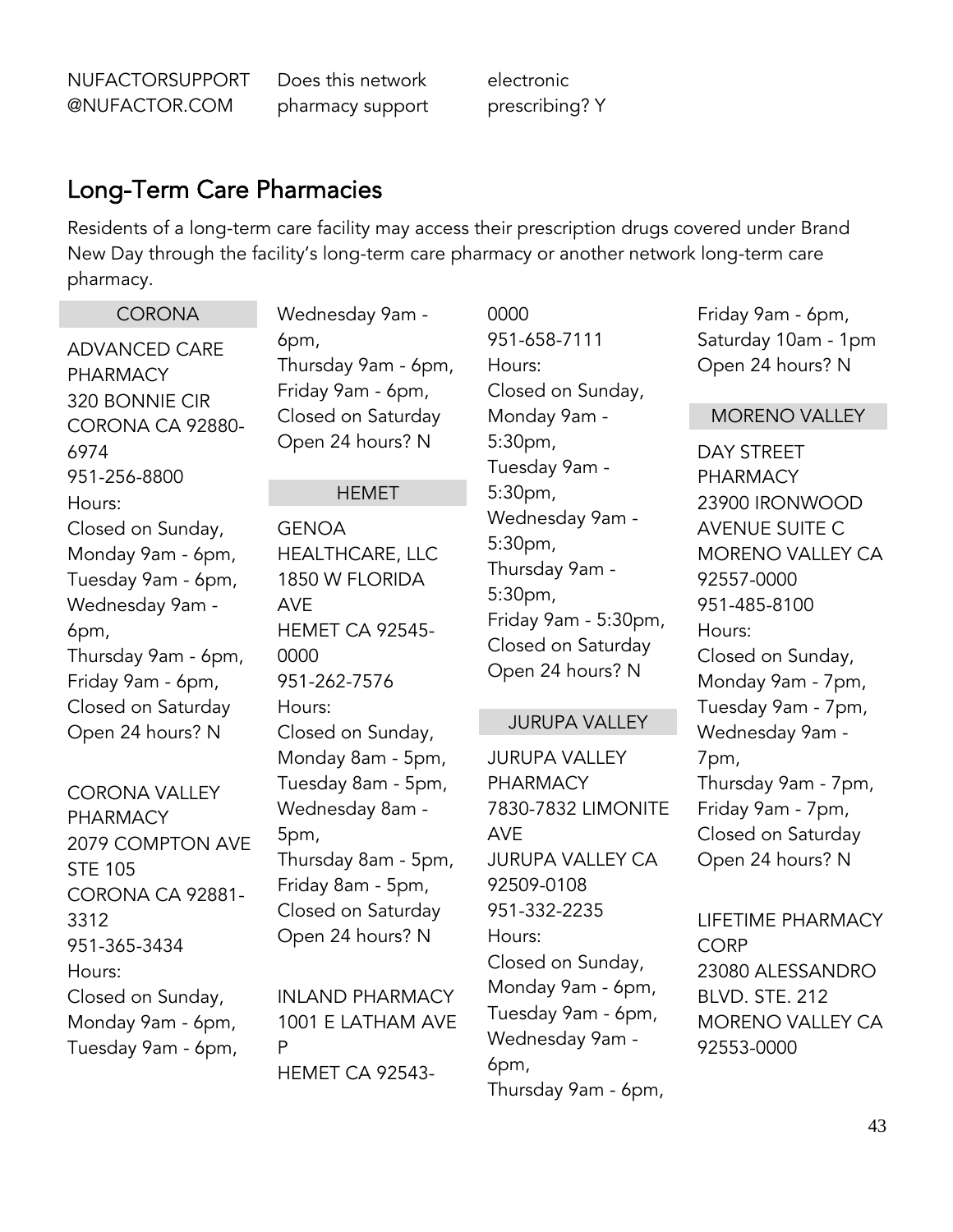951-656-7171 Hours: Closed on Sunday, Monday 9:30am - 6pm, Tuesday 9:30am - 6pm, Wednesday 9:30am - 6pm, Thursday 9:30am - 6pm, Friday 9:30am - 6pm, Saturday 10am - 2pm Open 24 hours? N

ORANGE EXPRESS PHARMACY 12730 HEACOCK ST STE 1 MORENO VALLEY CA 92553-3040 951-924-4990 Hours: Closed on Sunday, Monday 9am - 6pm, Tuesday 9am - 6pm, Wednesday 9am - 6pm, Thursday 9am - 6pm, Friday 9am - 6pm, Closed on Saturday Open 24 hours? N

#### MURRIETA

PROCARE PHARMACY 25405 HANCOCK AVE STE 100 MURRIETA CA 925625978 951-304-2038 Hours: Closed on Sunday, Monday 9am - 6pm, Tuesday 9am - 6pm, Wednesday 9am - 6pm, Thursday 9am - 6pm, Friday 9am - 6pm, Closed on Saturday Open 24 hours? N

#### PALM DESERT

FIRESIDE PHARMACY 73847 HWY 111 PALM DESERT CA 92260-0000 760-346-1113 Hours: Closed on Sunday, Monday 9am - 6pm, Tuesday 9am - 6pm, Wednesday 9am - 6pm, Thursday 9am - 6pm, Friday 9am - 6pm, Saturday 9am - 2pm Open 24 hours? N

#### PALM SPRINGS

DESERT HOSPITAL OUTPATIENT PHARMACY 1180 N INDIAN CANYON DRIVE SUITE E140 PALM SPRINGS CA 92262-0000

760-323-1001 Hours: Closed on Sunday, Monday 8am - 5pm, Tuesday 8am - 5pm, Wednesday 8am - 5pm, Thursday 8am - 5pm, Friday 8am - 5pm, Saturday 8am - 4pm Open 24 hours? N

LAS PALMAS PHARMACY 555 E TACHEVAH DR STE 1W101 PALM SPRINGS CA 92262-0000 760-416-0830 Hours: Closed on Sunday, Monday 9am - 6pm, Tuesday 9am - 6pm, Wednesday 9am - 6pm, Thursday 9am - 6pm, Friday 9am - 6pm, Closed on Saturday Open 24 hours? N

#### **PERRIS**

**HOSPICARE** PHARMACY INLAND EMPIRE 425 W RIDER ST STE B2 PERRIS CA 92571- 3230

951-943-6303 Hours: Closed on Sunday, Monday 9am - 9pm, Tuesday 9am - 9pm, Wednesday 9am - 9pm, Thursday 9am - 9pm, Friday 9am - 9pm, Closed on Saturday Open 24 hours? N

PERRIS HILLS PHARMACY 524 W 4TH ST STE A PERRIS CA 92570- 2016 951-657-9511 Hours: Sunday 9am - 12pm, Monday 8am - 7pm, Tuesday 8am - 7pm, Wednesday 8am - 7pm, Thursday 8am - 7pm, Friday 8am - 7pm, Saturday 9am - 1pm Open 24 hours? N

#### RANCHO MIRAGE

ROSE PHARMACY 35400 BOB HOPE DR STE 207 RANCHO MIRAGE CA 92270-1774 760-832-6287 Hours: Closed on Sunday,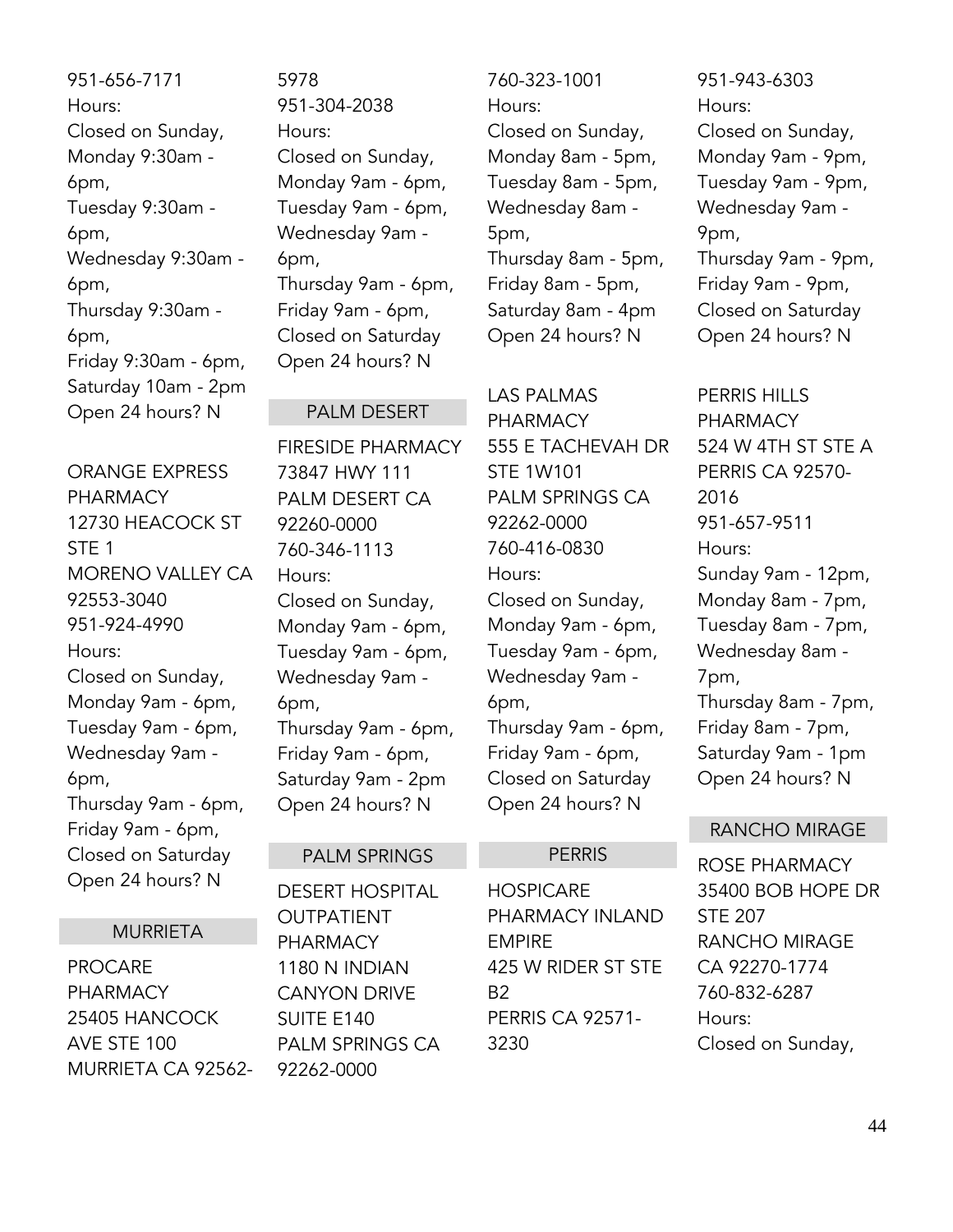Monday 10am - 6:30pm, Tuesday 10am - 6:30pm, Wednesday 10am - 6:30pm, Thursday 10am - 6:30pm, Friday 10am - 6:30pm, Closed on Saturday Open 24 hours? N

#### RIVERSIDE

ARLINGTON MEDICA PHARMACY 8207 ARLINGTON AVE SUITE A RIVERSIDE CA 92503- 0429 951-240-5555 Hours: Closed on Sunday, Monday 9am - 6pm, Tuesday 9am - 6pm, Wednesday 9am - 6pm, Thursday 9am - 6pm, Friday 9am - 6pm, Saturday 10am - 1pm Open 24 hours? N

CARE PLUS PHARMACY 4990 ARLINGTON AVE,SUITE A RIVERSIDE CA 92504- 0000

951-324-1610 Hours: Closed on Sunday, Monday 9am - 6pm, Tuesday 9am - 6pm, Wednesday 9am - 6pm, Thursday 9am - 6pm, Friday 9am - 6pm, Closed on Saturday Open 24 hours? N

PARKE VISTA PHARMACY 3838 SHERMAN DR ST<sub>F</sub> 1 RIVERSIDE CA 92503- 4088 951-687-4203 Hours: Closed on Sunday, Monday 8:30am - 5:30pm, Tuesday 8:30am - 5:30pm, Wednesday 8:30am - 5:30pm, Thursday 8:30am - 5:30pm, Friday 8:30am - 5:30pm, Closed on Saturday Open 24 hours? N

PARKVIEW MEDICAL PLAZA PHARMACY 3975 JACKSON ST STE 109 RIVERSIDE CA 925030000 951-637-0180 Hours: Closed on Sunday, Monday 9am - 6pm, Tuesday 9am - 6pm, Wednesday 9am - 6pm, Thursday 9am - 6pm, Friday 9am - 6pm, Closed on Saturday Open 24 hours? N

PARKVIEW MEDICAL PLAZA PHARMACY LTC 3975 JACKSON ST STE 111 RIVERSIDE CA 92503- 3946 951-637-7054 Hours: Closed on Sunday, Monday 8am - 5pm, Tuesday 8am - 5pm, Wednesday 8am - 5pm, Thursday 8am - 5pm, Friday 8am - 5pm, Closed on Saturday Open 24 hours? N

PHARMERICA 833 MARLBOROUGH AVE STE 100 RIVERSIDE CA 92507- 2133 951-784-1616 Hours:

Sunday 8:30am - 6pm, Monday 7:30am - 8:30pm, Tuesday 7:30am - 8:30pm, Wednesday 7:30am - 8:30pm, Thursday 7:30am - 8:30pm, Friday 7:30am - 8:30pm, Saturday 8:30am - 6:30pm Open 24 hours? N

THE MEDICINE **SHOPPE** 9194 MAGNOLIA AVE RIVERSIDE CA 92503- 3872 951-977-8667 Hours: Closed on Sunday, Monday 9am - 9pm, Tuesday 9am - 9pm, Wednesday 9am - 9pm, Thursday 9am - 9pm, Friday 9am - 9pm, Saturday 10am - 4pm Open 24 hours? N

#### **TEMECULA**

VAIL RANCH PHARMACY 32675 TEMECULA PKWY STE B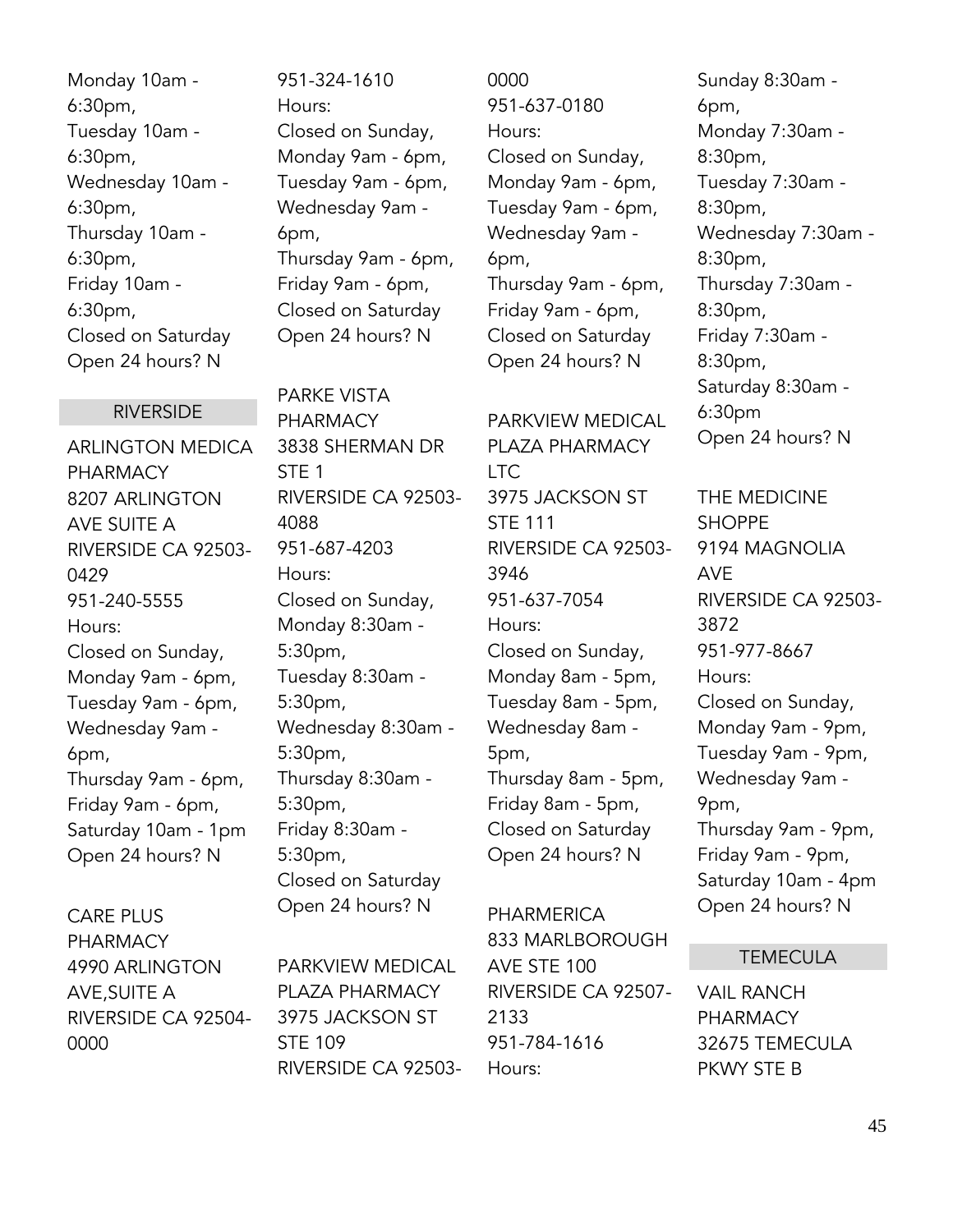TEMECULA CA 92592-0000 951-303-8300 Hours:

Closed on Sunday, Monday 9am - 6pm, Tuesday 9am - 6pm, Wednesday 9am - 6pm, Thursday 9am - 6pm, Friday 9am - 6pm,

Closed on Saturday Open 24 hours? N